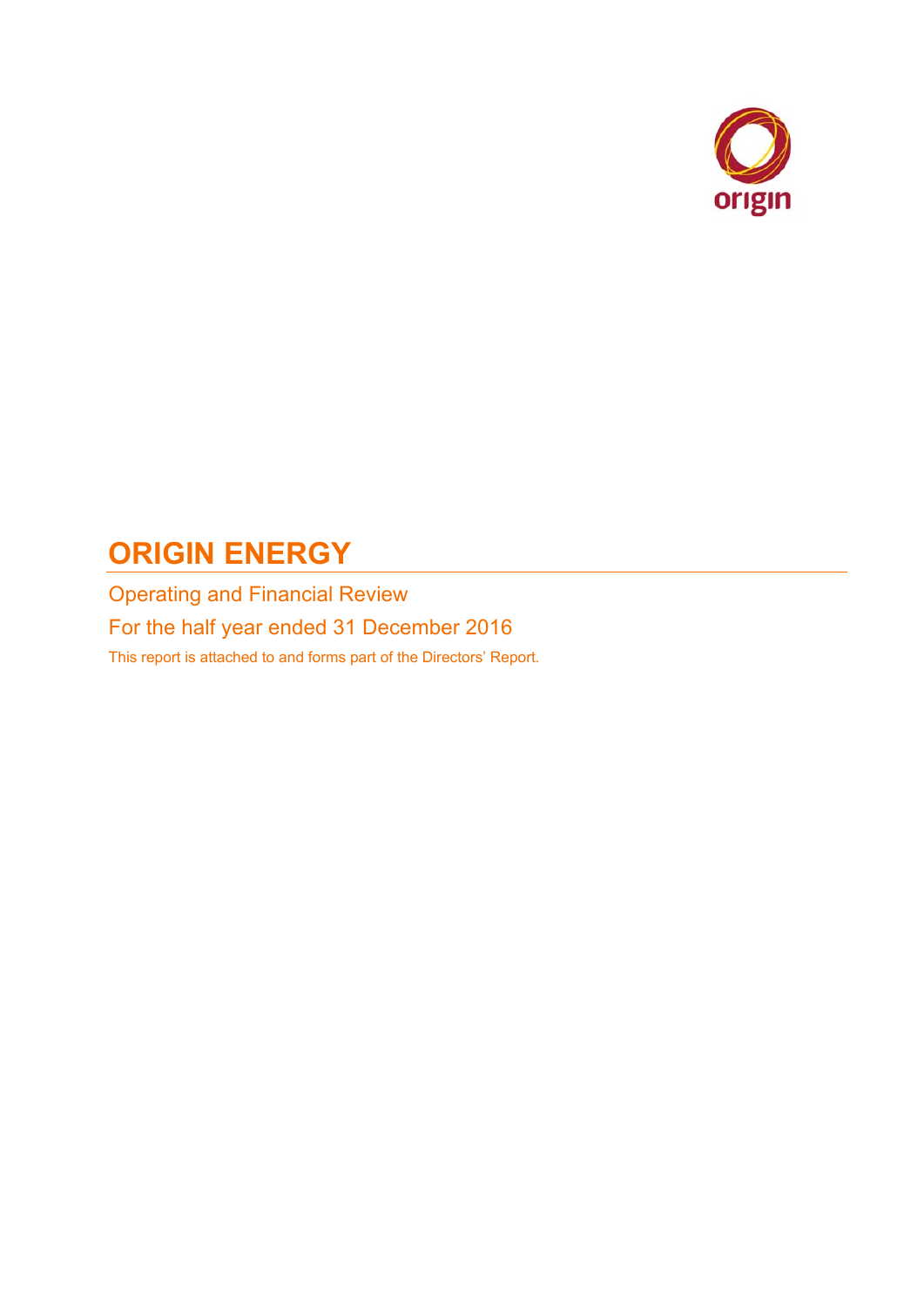# **IMPORTANT INFORMATION**

This Operating and Financial Review (OFR) contains forward looking statements, including statements of current intention, statements of opinion and predictions as to possible future events and future financial prospects. Such statements are not statements of fact and there can be no certainty of outcome in relation to the matters to which the statements relate. Forward looking statements involve known and unknown risks, uncertainties, assumptions and other important factors that could cause the actual outcomes to be materially different from the events or results expressed or implied by such statements, and the outcomes are not all within the control of Origin. Statements about past performance are not necessarily indicative of future performance.

Neither the Company nor any of its subsidiaries, affiliates and associated companies (or any of their respective officers, employees or agents) (the "Relevant Persons") makes any representation, assurance or guarantee as to the accuracy or likelihood of fulfilment of any forward looking statement or any outcomes expressed or implied in any forward looking statement. The forward looking statements in this OFR reflect views held only at the date of this report and except as required by applicable law or the ASX Listing Rules, the Relevant Persons disclaim any obligation or undertaking to publicly update any forward looking statements, or discussion of future financial prospects, whether as a result of new information or future events.

This OFR and Directors' Report refer to Origin's financial results, including Origin's Statutory Profit and Underlying Profit. Origin's Statutory Profit contains a number of items that when excluded provide a different perspective on the financial and operational performance of the business. Income Statement amounts, presented on an underlying basis such as Underlying Profit, are non-IFRS financial measures, and exclude the impact of these items consistent with the manner in which the Managing Director reviews the financial and operating performance of the business. Each underlying measure disclosed has been adjusted to remove the impact of these items on a consistent basis. A reconciliation and description of the items that contribute to the difference between Statutory Profit and Underlying Profit is provided in Section 1.2 of this OFR.

Certain other non-IFRS financial measures are also included in this OFR. These non-IFRS financial measures are used internally by management to assess the performance of Origin's business and make decisions on allocation of resources. Further information regarding the non-IFRS financial measures is included in the Glossary in Appendix 3 of this OFR. Non-IFRS measures have not been subject to audit or review. Certain comparative amounts from the prior corresponding period have been re-presented to conform to the current period's presentation.

On 6 December 2016 Origin announced its intention to divest selected upstream conventional assets via an Initial Public Offering (IPO). On 10 August 2015, Origin divested its entire 53.09% interest in Contact Energy. The selected upstream assets and Contact Energy are treated as discontinued operations in Origin's financial statements. Financial information in this report, unless otherwise stated, references total operations including those classified as discontinued, consistent with the way Origin management assesses performance. Note C3 of Origin's accounts contains earnings, cash flow and statement of financial position for Discontinued Operations.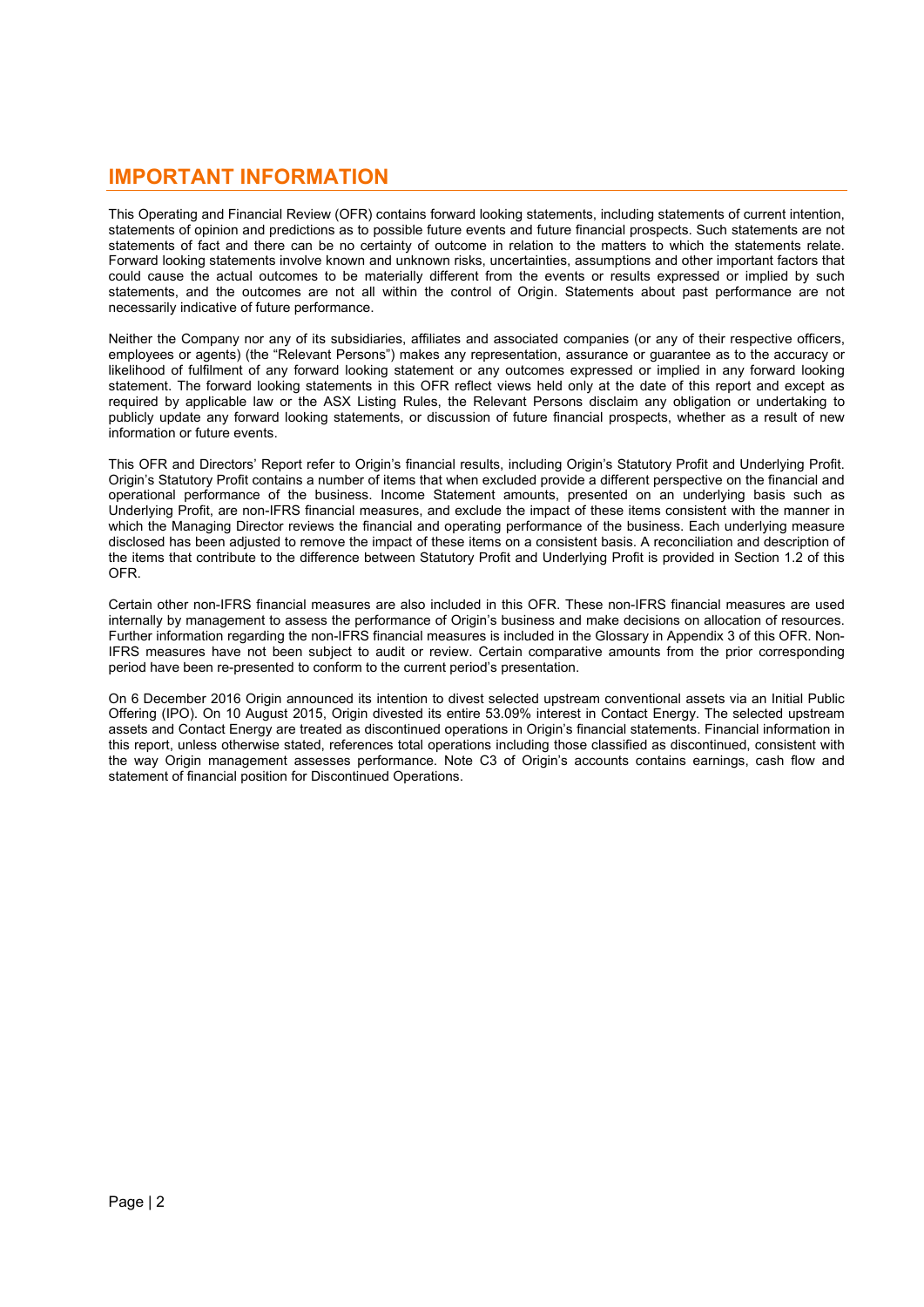# **TABLE OF CONTENTS**

| $\mathbf{1}$   |     |  |
|----------------|-----|--|
|                | 1.1 |  |
|                | 1.2 |  |
|                | 1.3 |  |
|                | 1.4 |  |
|                | 1.5 |  |
|                | 1.6 |  |
|                | 1.7 |  |
|                | 1.8 |  |
| 2.             |     |  |
|                | 2.1 |  |
|                | 2.2 |  |
| 3 <sub>1</sub> |     |  |
|                | 3.1 |  |
|                | 3.2 |  |
|                | 3.3 |  |
|                |     |  |
|                |     |  |
|                |     |  |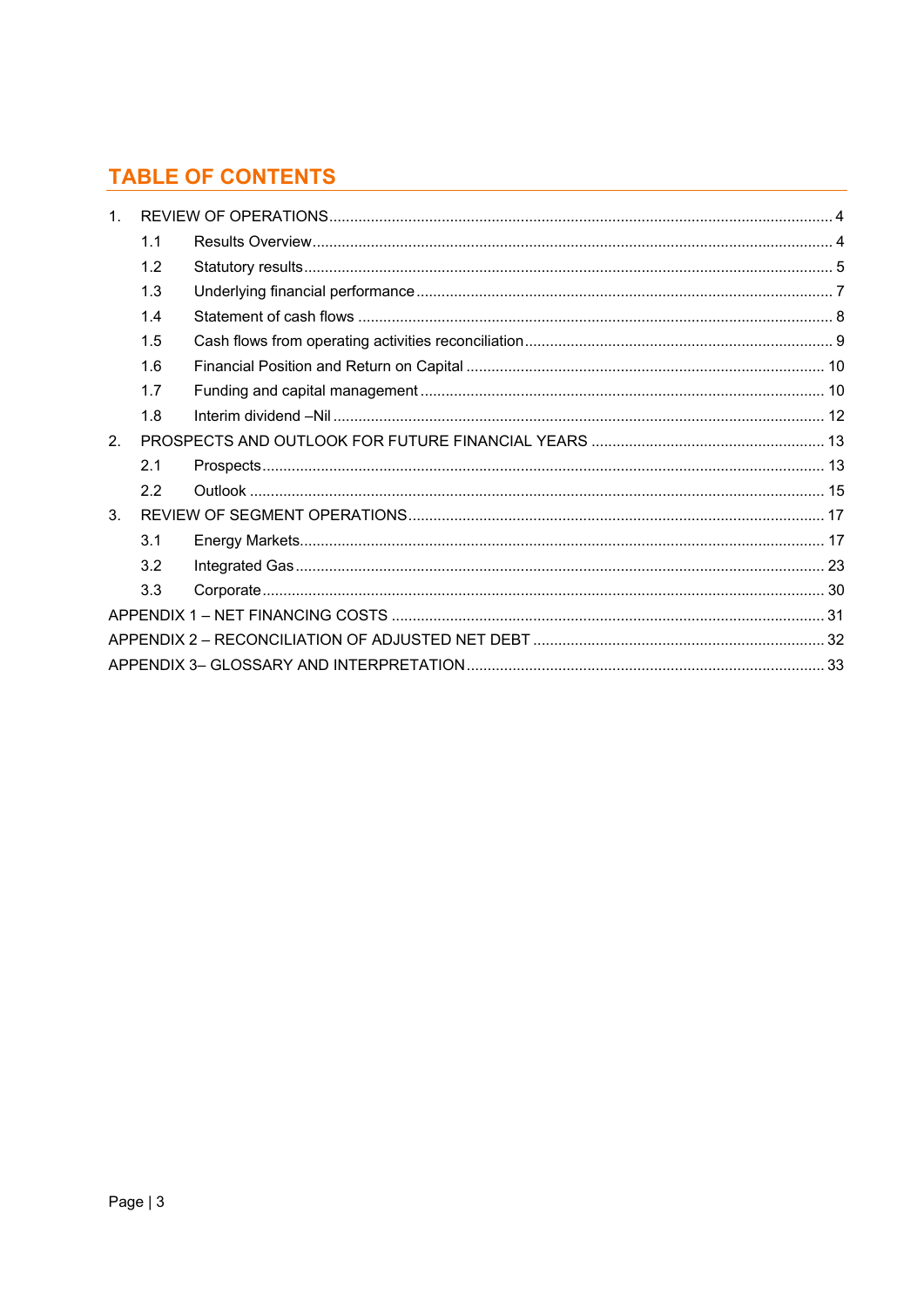# **1. REVIEW OF OPERATIONS**

# **1.1 Results Overview**

During the period Origin continued to progress its key priorities of reducing debt and improving returns:

- Completed the APLNG CSG to LNG and conventional Halladale / Speculant projects, marking the end of a multi-year expenditure program and contributing to a significant increase in production, EBITDA and cash flow in the Integrated Gas business.
- Announced intention to divest, via Initial Public Offering (IPO), selected conventional upstream assets (NewCo) to accelerate debt reduction and simplify the Integrated Gas business.
- Progressed asset sales program with the realisation of \$365 million (bringing total asset sale proceeds to \$483 million) from the completion of previously announced sales. Sale processes for Darling Downs pipeline and Stockyard Hill wind development are well underway. The program is on track to reach the target of \$800 million.
- Successfully executed its Energy Markets strategies resulting in:
	- a continuing trend of increasing earnings with higher natural gas volumes and increased volumes and margins in electricity;
	- o improved customer experience and retention, and product innovation resulting in increased customer numbers and operating cost reductions;
	- o growing renewable energy by contracting additional solar Power Purchase Agreement (PPA) commitments at attractive prices, providing competitive cost of energy on an ongoing basis; and o increased sales volumes and margins from Solar & Energy Services.
- Reduced capital expenditure and Origin contribution to APLNG following the completion of growth projects.
- Reduced operating costs with continued focus across the business on operating efficiencies and the benefits of prior head-count reductions.

Progress made during the period positions Origin well for the remainder of 2017 financial year:

- FY2017 Underlying EBITDA range has improved to \$2,450 \$2,615 million, compared to the previous guidance range of \$2,370 – \$2,615 million (subject to market conditions).
- Remaining Origin contribution to APLNG from 1 January 2017 of \$0.3 billion (\$0.2 billion lower than previous guidance<sup>1</sup> driven by higher revenue and lower capital spend).
- Targeting Adjusted Net Debt well below \$9 billion by 30 June 2017, excluding IPO proceeds should the transaction complete before the end of FY2017.

| <b>Half year ended 31 December</b>     | 2016<br>\$m\$ | 2015<br>\$m\$      | Change<br>\$m\$ |
|----------------------------------------|---------------|--------------------|-----------------|
| <b>Statutory Loss</b>                  | (1,677)       | (254)              | (1, 423)        |
| Underlying EBITDA                      | 1,145         | 868                | 277             |
| <b>Underlying Profit</b>               | 184           | 254                | (70)            |
| Operating cash flow                    | 495           | 468                | 27              |
| <b>Adjusted Net Debt</b>               | 9.143         | 9.131 <sup>2</sup> | 12              |
| Interim dividend per share - unfranked | Nil           | 10.0 <sub>¢</sub>  |                 |

2017 Half Year Highlights

- Statutory Loss of \$1,677 million reflecting impairments of \$1,893 million relating to Origin's investments in APLNG, conventional upstream exploration assets held for sale, the Browse Basin and Energía Austral SpA.
- Underlying EBITDA up \$277 million with an increased contribution from all business segments.

 $\overline{a}$ <sup>1</sup> Previous guidance of Origin's remaining contribution to APLNG was \$0.6 billion from 1 July 2016 less \$124 million contributed in the six months to 31 December 2016

<sup>&</sup>lt;sup>2</sup> Adjusted Net Debt as at 30 June 2016.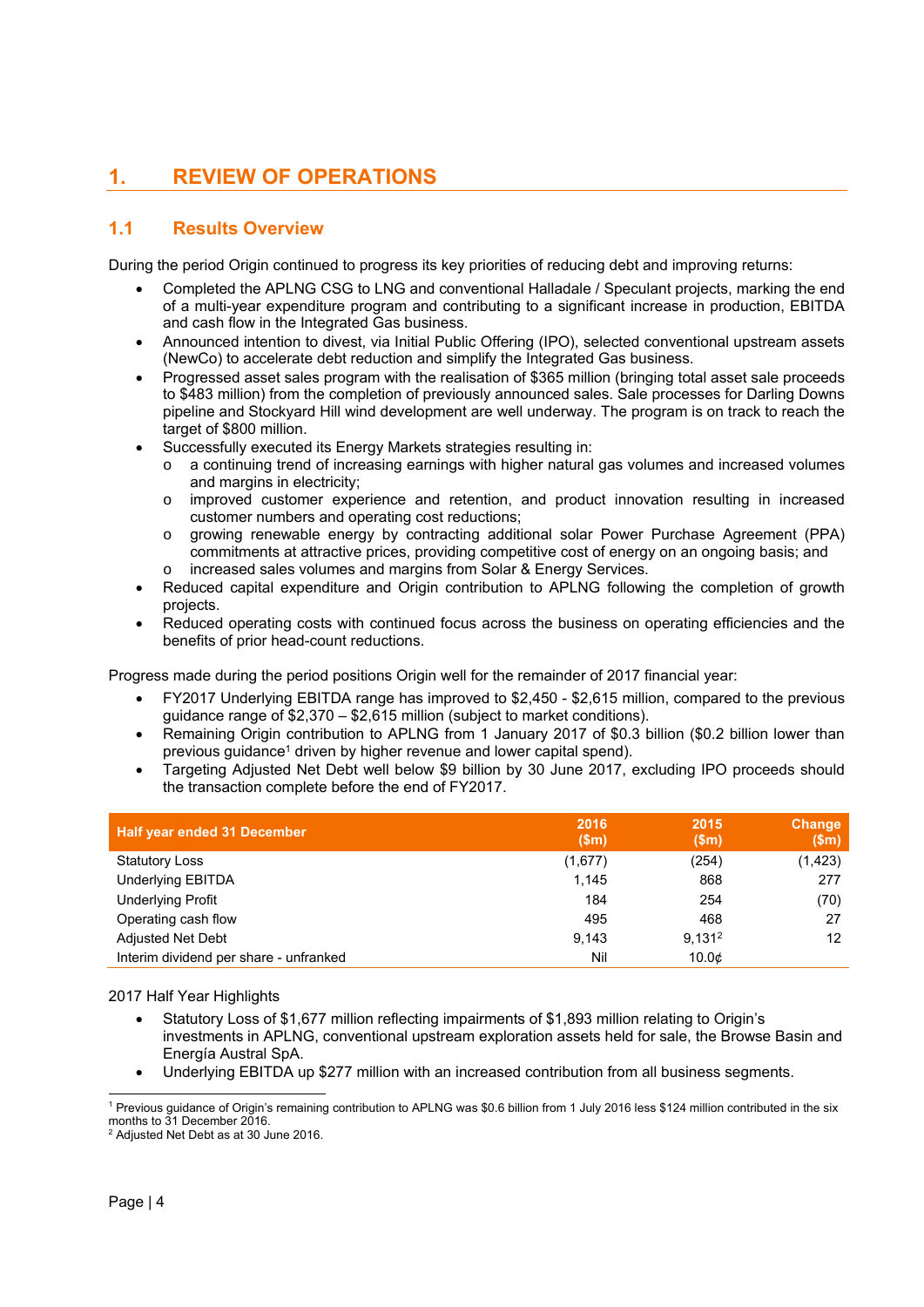- Underlying profit of \$184 million, down \$70 million driven by a lower contribution from APLNG due to low oil prices resulting in insufficient LNG revenue to cover increased ITDA (interest, tax, depreciation and amortisation).
- Operating cash flow of \$495 million, up \$27 million. Lower net cash flow from operating and investing activities (NCOIA) due to the sale of Contact in the prior period.
- Adjusted net debt flat at \$9.1 billion, targeting debt reduction in 2H FY2017.
- The Board has determined to not pay an interim dividend in respect of earnings for the first half of the financial year.

# **1.2 Statutory results**

| <b>Half year ended 31 December</b>                     | 2016<br>(Sm) | 2015<br>(Sm) | <b>Movement</b><br>\$m\$ |
|--------------------------------------------------------|--------------|--------------|--------------------------|
| <b>Statutory Loss</b>                                  | (1,677)      | (254)        | (1, 423)                 |
| <b>Statutory earnings per share</b>                    | (95.6¢)      | (18.1c)      | (77.5)                   |
| Items Excluded from Underlying Profit                  |              |              |                          |
| Fair value and foreign exchange movements <sup>3</sup> | 37           | (82)         | 119                      |
| LNG items pre revenue recognition3                     | (36)         | (154)        | 118                      |
| Disposals, impairments and business restructuring 3    | (1,862)      | (272)        | (1,590)                  |
| Total Items Excluded from Underlying Profit            | (1,861)      | (508)        | (1, 353)                 |
| <b>Underlying Profit</b>                               | 184          | 254          | (70)                     |

Statutory loss of \$1,677 million reflects an Underlying Profit of \$184 million and Items excluded from Underlying Profit of -\$1,861 million including impairment of \$1,893 million relating to:

Origin's share of impairment following APLNG's review of asset carrying values (\$1,031 million)

In determining the carrying value of its assets, APLNG considers a range of project and macro assumptions – including oil price, AUD/USD exchange rates, discount rates and costs. The cumulative net effect of these has reduced the valuation over time but had not warranted a revision by APLNG of the carrying value of its assets until now. Since the last assessment at 30 June 2016, there has been a change in a number of relevant assumptions but principally an increase in US dollar interest rates which caused an increase in the discount rate from 9.0 per cent to 10.2 per cent (pretax) .As a result, APLNG is now recognising an impairment.

Origin's own assessment of the carrying value of its equity accounted investment in APLNG identified that no further impairment was required, based on the same discount rate as APLNG and using Brent oil price consistent with the forward curve at 31 December 2016 for the short term, stepping up to US\$71/bbl (real) from FY2021 and an AUD/USD exchange rate consistent with the 31 December 2016 forward curve and a long term rate of 0.70 from FY2021. Origin's valuation of its investment in APLNG is sensitive to changes in these assumptions which could impact the financial statements in the future.

 The impairment of the Browse Basin (\$578 million) following an assessment of the likely timing and potential commercialisation of the resource. Based on new information, Origin has formed the view that the Caldita-Barossa fields are now the lead prospects to be developed to backfill Darwin LNG and other commercialisation alternatives are unlikely in the near term.

<sup>1</sup> <sup>3</sup> Aggregation of items excluded from Underlying Profit has changed from the prior period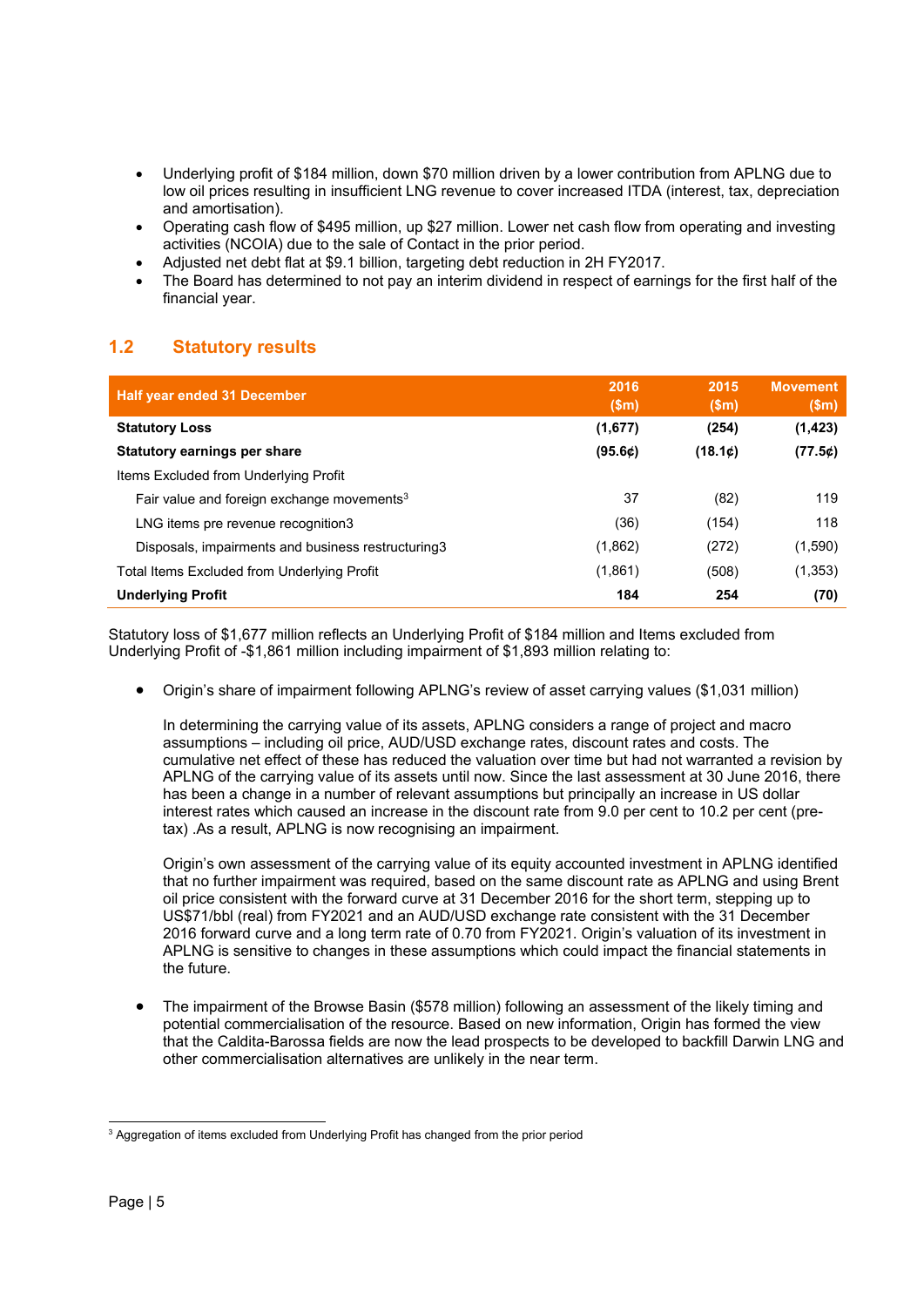- Upstream exploration assets held for sale (\$170 million). Following a review of the carrying value of the assets to be included in the proposed Initial Public Offering of our conventional gas assets (announced in December 2016) an impairment of exploration assets that primarily offer low growth has been recognised.
- International Development asset Energia Austral SpA in Chile (\$114 million). After an extended sale process, the impairment reflects the reduced prospects of an asset sale proceeding.

Movements in Statutory earnings per share reflect movements in earnings and the effect of a higher weighted average number of shares following the entitlement offer completed during October 2015.

Underlying Profit is derived from Statutory Profit and excludes certain items to provide a more representative view of the ongoing performance of the business. Items Excluded from Underlying Profit are classified into the following categories:

# **Fair value and foreign exchange movements (\$37 million post-tax)**:

- Non-cash loss due to the appreciation of the forward oil price following the purchase of oil put options and collars to reduce exposure to low oil prices partly offset by movement into underlying earnings of put option expense<sup>4</sup> (-\$18 million);
- Financial instruments impacting Energy Markets including environmental certificates (+\$36 million);
- Foreign exchange movements relating to LNG (+\$11 million); and
- Non-cash gain due to higher variable Australian dollar interest rates resulting in a lower net liability on variable to fixed swaps (+\$8 million).

# LNG related items pre revenue recognition<sup>5</sup> (-\$36 million post-tax):

- -\$31 million net financing costs<sup>6</sup> on the average debt balance relating to the funding of APLNG and interest income received on Mandatorily Redeemable Cumulative Preference Shares (MRCPS). The net financing costs would otherwise be capitalised if the development project was held directly by Origin rather than via an equity accounted investment; and
- Pre-production costs not able to be capitalised (\$5 million).

# **Disposals, impairments and business restructuring (-\$1,862 million post-tax):**

- Impairment \$1,893 million (as described above).
- Gains associated with the asset sales programme (\$71 million).
- Business restructuring costs (\$40 million) including Origin's cost reduction programs (\$12 million) and tax loss write-offs associated with Origin's conventional upstream assets held for sale (\$21 million).

1

<sup>4</sup> On 22 December, 2015 Origin announced the purchase of put options over 15 million barrels of oil for the 2017 financial year. Origin has purchased put options over a further 20 million barrels for the 2018 financial year.<br><sup>5</sup> Train 1 costs (including net financing costs) and disproportionate share of costs related to infrastructure assets, were included in

Underlying Profit from 1 March, 2016 following Train 1 revenue recognition and Train 2 costs included in Underlying Profit from 5 November, 2016.

<sup>6</sup> A further \$60 million after tax (\$86 million pre tax) is included in Underlying earnings representing four months of net financing costs related to Train 1 and infrastructure assets. See Appendix 1 for further details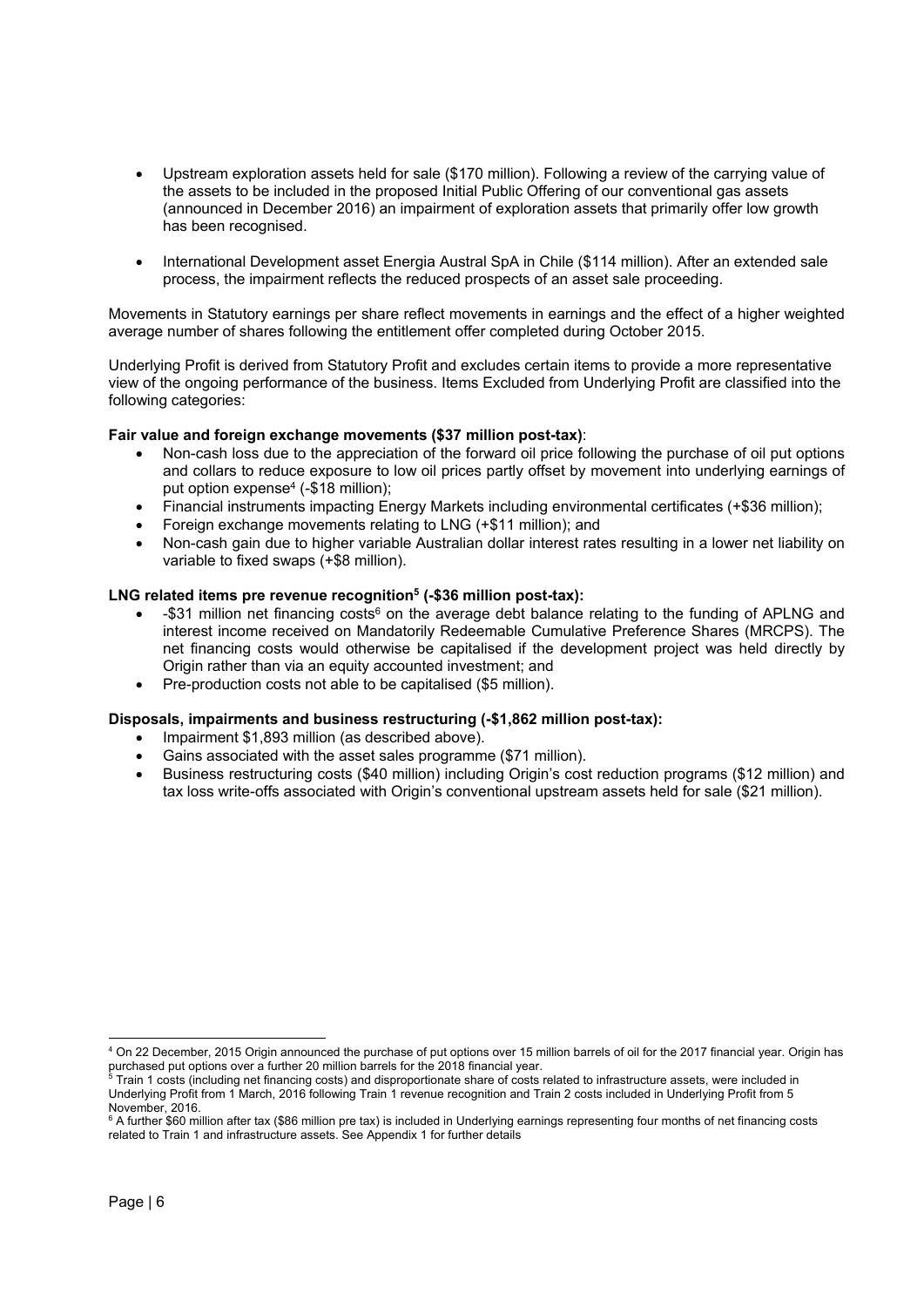# **1.3 Underlying financial performance7**

Financial information in this section, unless otherwise stated, references total operations including those classified as discontinued, consistent with the way Origin management assesses performance. Note C3 of Origin's accounts contains earnings, cash flow and balance sheet information for Discontinued Operations.

| <b>Half year ended 31 December</b>                                | 2016  | 2015              | <b>Change</b> |
|-------------------------------------------------------------------|-------|-------------------|---------------|
|                                                                   | \$m\$ | (Sm)              | $(\%)$        |
| Energy Markets Underlying EBITDA                                  | 734   | 721               | 2             |
| Integrated Gas Underlying EBITDA                                  | 442   | 137               | 223           |
| Corporate Underlying EBITDA                                       | (31)  | (51)              | (39)          |
| <b>Contact Energy</b>                                             |       | 61                | N/A           |
| <b>Underlying EBITDA</b>                                          | 1,145 | 868               | 32            |
| Underlying depreciation and amortisation                          | (300) | (327)             | (8)           |
| Underlying share of APLNG ITDA                                    | (400) | (57)              | 602           |
| <b>Underlying EBIT</b>                                            | 445   | 484               | (8)           |
| Underlying net financing costs <sup>8</sup>                       | (140) | (46)              | 204           |
| Underlying Profit before income tax and non-controlling interests | 305   | 438               | (30)          |
| Underlying income tax expense                                     | (120) | (170)             | (29)          |
| Non-controlling interests' share of Underlying Profit             | (1)   | (14)              | (93)          |
| <b>Underlying Profit</b>                                          | 184   | 254               | (28)          |
| Underlying earnings per share                                     | 10.5¢ | 18.1 <sub>¢</sub> | (42)          |
| Interim dividend per share - unfranked                            | Nil   | $10.0\mathcal{C}$ |               |

Underlying EBITDA increased \$277 million or 32% to \$1,145 million:

- Energy Markets Underlying EBITDA increased \$13 million with underlying growth from natural gas, electricity, LPG and solar & energy services partly offset by low cost ramp gas exiting the market and the impact of a planned maintenance outage at Eraring.
- Integrated Gas Underlying EBITDA increased \$305 million reflecting the commencement of LNG sales (none in the prior period) from APLNG and the commencement of gas sales from Halladale/Speculant.

Depreciation and amortisation decreased \$27 million to \$300 million including the impacts of:

- The sale of Contact Energy in the prior period (\$20 million) and lower Energy Markets (\$6 million), partly offset by
- Integrated Gas (up \$1 million) increased depreciation and amortisation following the commencement of production at Halladale / Speculant offset by ceasing to depreciate and amortise the conventional upstream assets held for sale from 7 December 2016.

Origin's Underlying share of APLNG ITDA increased \$343 million to \$400 million reflecting the commencement of LNG production.

Underlying net financing costs increased \$94 million to \$140 million reflecting:

- net financing costs associated with the funding of Origin's investment in APLNG moving into Underlying financing costs following commencement of LNG sales; and
- ceasing to capitalise interest associated with upstream projects (including the Browse Basin) partly offset by

 $\overline{a}$  $7$  Refer to Glossary in Appendix 3 for definitions of terms in the table.

 $8$  Refer to Appendix 1 for additional detail.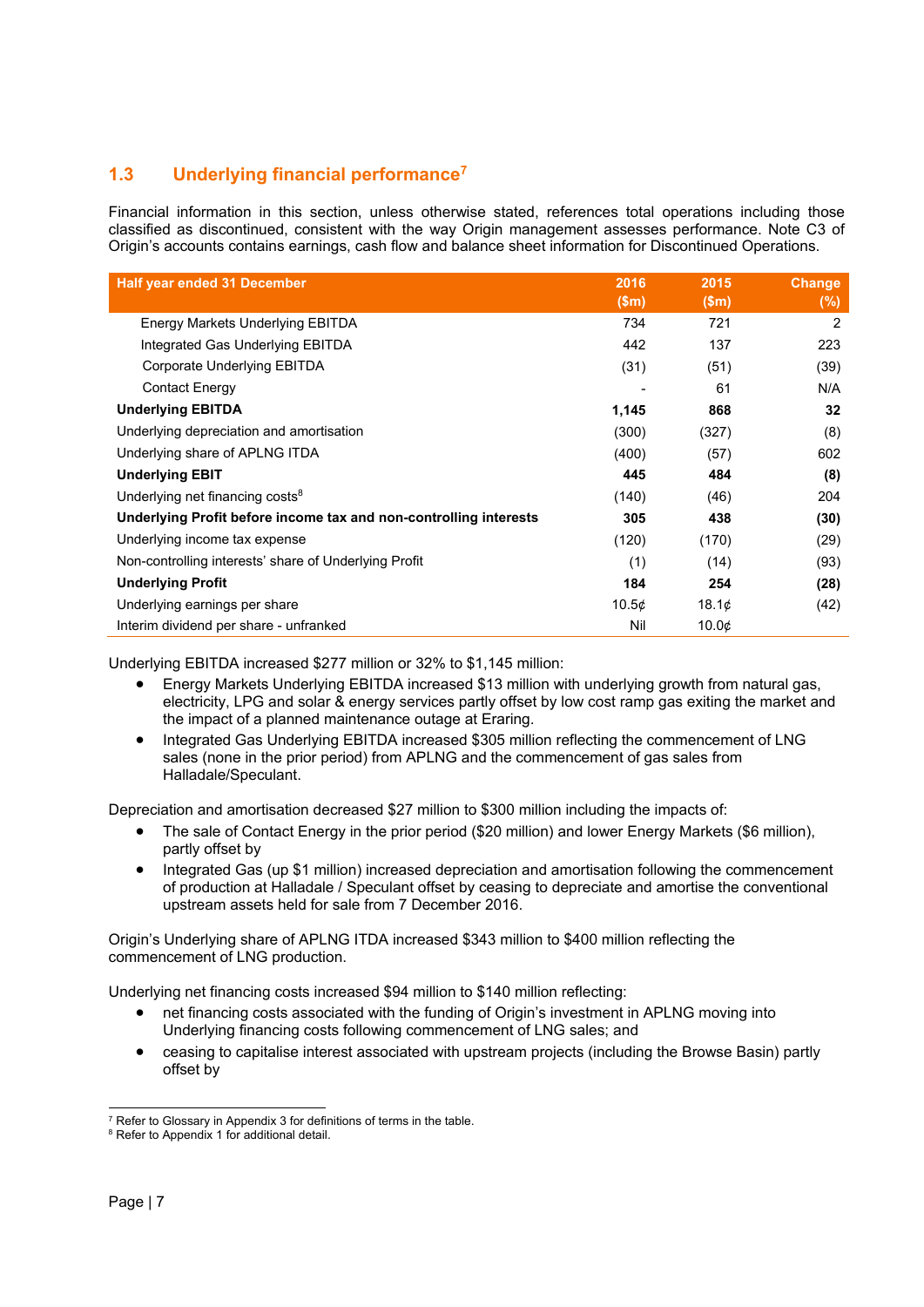the impact of the sale of Origin's interest in Contact Energy in the prior period. Refer to Appendix 1 for additional detail on the Underlying net financing costs.

Underlying Profit decreased \$70 million or 28% to \$184 million.

# **1.4 Statement of cash flows**

| <b>Half year ended 31 December</b>                               | 2016<br>\$m\$ | 2015<br>\$m\$ | <b>Change</b><br>\$m\$ | <b>Change</b><br>$(\%)$ |
|------------------------------------------------------------------|---------------|---------------|------------------------|-------------------------|
| Total cash flow from operating activities                        | 495           | 468           | 27                     | 6                       |
| Cash flow from investing activities                              |               |               |                        |                         |
| Capital expenditure                                              | (283)         | (403)         | 120                    | (30)                    |
| APLNG net contribution                                           | (124)         | (856)         | 732                    | (86)                    |
| APLNG – reserve accounts                                         | (127)         |               | (127)                  | N/A                     |
| Net disposals / (acquisitions)                                   | 365           | 1,608         | (1,243)                | (77)                    |
| Total cash flow used in investing activities                     | (169)         | 349           | (518)                  | (148)                   |
| Net cash flow from operating and investing<br>activities (NCOIA) | 326           | 817           | (491)                  | (60)                    |
| Cash flow from financing activities                              |               |               |                        |                         |
| Net proceeds/(repayment) of debt                                 | (162)         | (2,732)       | 2,570                  | (94)                    |
| APLNG - loan proceeds                                            | 127           |               | 127                    | N/A                     |
| Interest paid                                                    | (281)         | (320)         | 39                     | (12)                    |
| Dividends paid                                                   |               | (259)         | 259                    | (100)                   |
| Proceeds from share issue                                        |               | 2,496         | (2, 496)               | (100)                   |
| Total cash flow from financing activities                        | (316)         | (815)         | 499                    | (61)                    |

Total cash flow from operating activities increased 6% or \$27 million to \$495 million. Refer to section 1.5.

Cash flow used in investing activities increased \$518 million to \$169 million primarily due to the sale of Contact in the prior period. Capital expenditure and Origin's net contribution to APLNG have reduced by \$120 million and \$732 million respectively.

APLNG – reserve accounts represents cash provided to APLNG to satisfy project finance debt service reserve account requirements (\$127 million). Upon issue of a bank guarantee to APLNG by Origin, this amount was returned to Origin as a loan (classified as a financing cash flow).

Net cash from operating and investing activities (NCOIA) of \$326 million in the current period along with proceeds returned from APLNG in relation to the funding of reserve accounts (\$127 million) was used to meet interest payments (\$281 million) and repay debt (\$162 million). NCOIA decreased \$491 million due to the sale of Contact in the prior period, partly offset by lower capital expenditure and Origin net contribution to APLNG in the current period.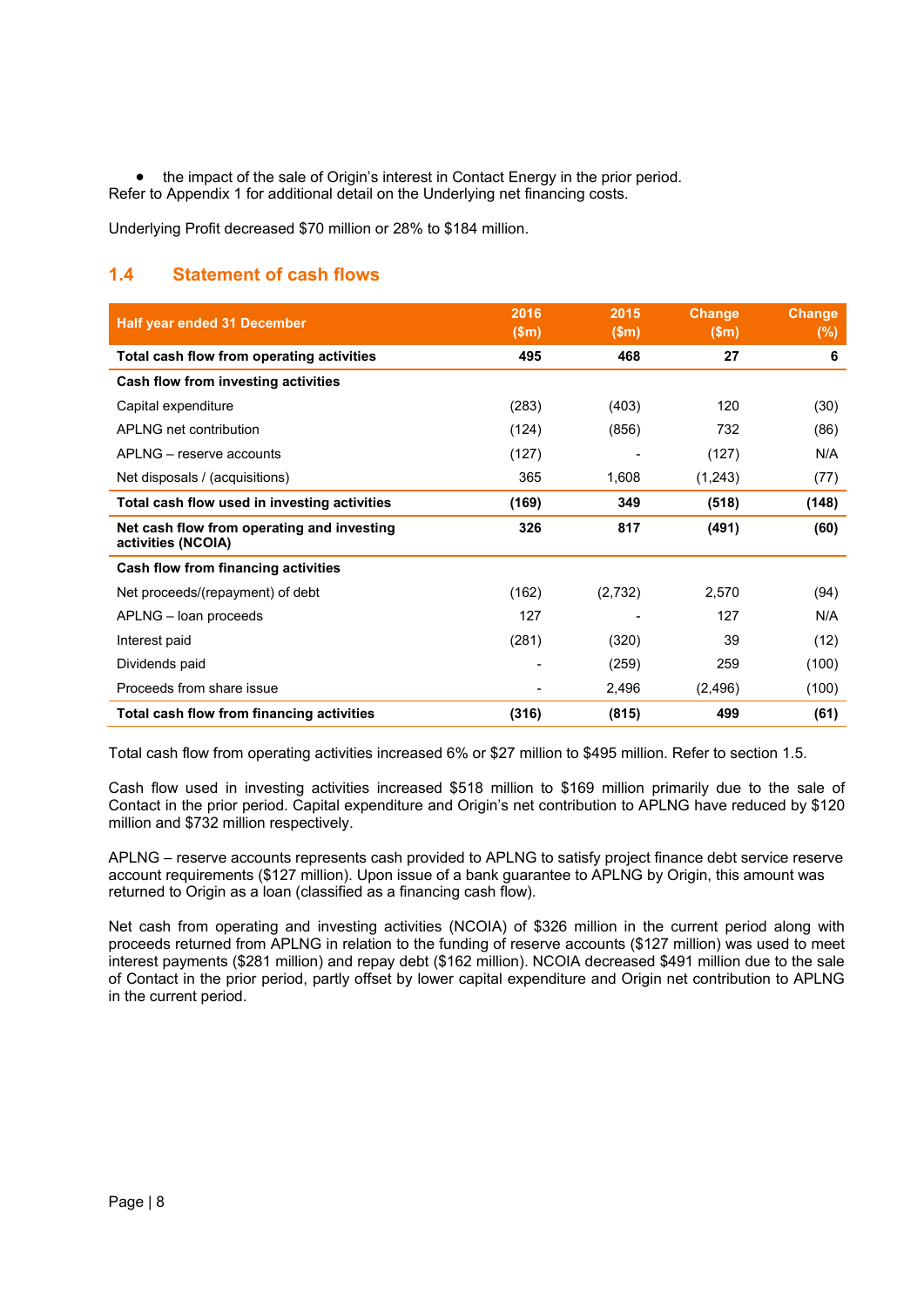# **1.5 Cash flows from operating activities reconciliation**

The following table reconciles Underlying EBITDA to Cash Flows from operating activities.

| <b>Half year ended 31 December</b>        | 2016<br>(Sm) | 2015<br>\$m\$ | <b>Change</b><br>\$m\$ | <b>Change</b><br>(%) |
|-------------------------------------------|--------------|---------------|------------------------|----------------------|
| <b>Underlying EBITDA</b>                  | 1,145        | 868           | 277                    | 32                   |
| Origin's share of APLNG EBITDA            | (327)        | (18)          | (309)                  | 1,717                |
| <b>Exploration expense</b>                | 44           | 56            | (12)                   | (21)                 |
| Oil Puts premium amortised <sup>9</sup>   | 50           | -             | 50                     | N/A                  |
| Oil Forward Sale                          | (73)         | (69)          | (4)                    | 6                    |
| Change in working capital                 | (254)        | (68)          | (186)                  | 274                  |
| Oil Puts premium paid <sup>9</sup>        | (64)         | (117)         | 53                     | (45)                 |
| Insurance relating to completion of APLNG | (7)          | (37)          | 30                     | (81)                 |
| Re-structuring costs                      | (13)         | (56)          | 43                     | (77)                 |
| Other                                     | (57)         | (89)          | 32                     | (36)                 |
| Tax paid                                  | 51           | (2)           | 53                     | N/A                  |
| Cash flows from operating activities      | 495          | 468           | 27                     | 6                    |

Cash flows from operating activities increased 6% or \$27 million to \$495 million.

EBITDA adjusted for the non-cash impacts of the contribution from equity accounted APLNG operations, exploration expense, Oil Puts premium amortised and Oil Forward Sale increased \$2 million.

Increased working capital (\$186 million) primarily in the Energy Markets business driven by increased coal and gas inventory and a reduction in creditors, including the impacts of timing of gas deliveries to LNG customers and oil derivative payments. Working capital is expected to decrease in the second half of financial year 2017 relative to current levels.

Lower oil put option premium (\$53 million) reflected a revised hedging strategy and improving forward oil prices.

Operational progress during the period resulted in a \$106 million reduction in costs:

- Lower restructuring (\$43 million) and Other (\$32 million) costs primarily the result of the implementation of efficiencies and head-count reductions in the prior period
- Lower APLNG related insurance following project completion (\$30 million)

 9 Origin has implemented hedging to protect its ability to reduce debt in a low oil price environment. During the prior period Origin purchased put options for \$117 million covering exposure to 15 million barrels in financial year 2017. In the current period, a combination of put options and collars were purchased for \$64 million covering exposure to 20 million barrels in financial year 2018. The hedging costs are amortised over the period to which the derivatives relate.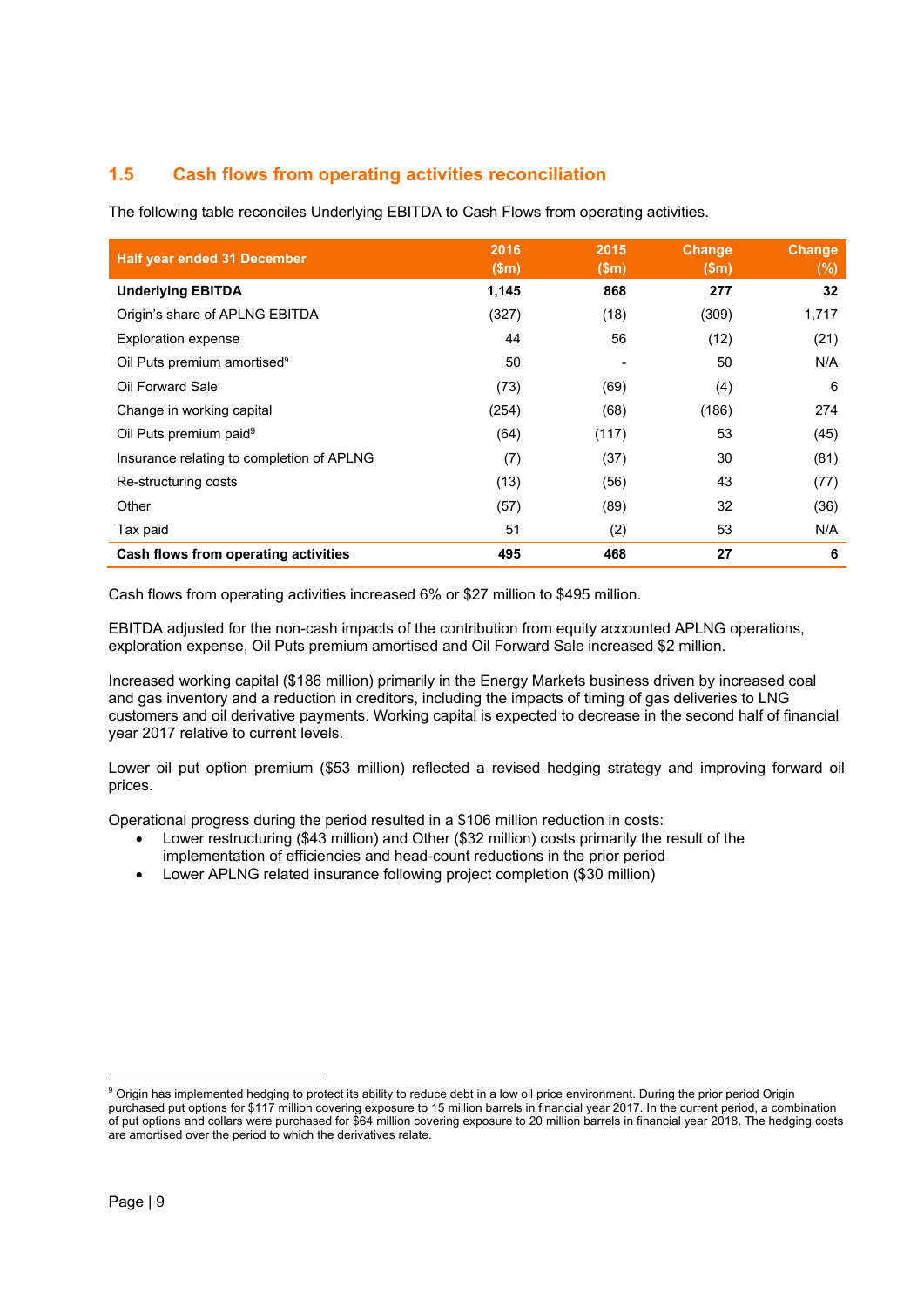# **1.6 Financial Position and Return on Capital10**

|                                                 | 31-Dec-16 | 31-Dec-15 |
|-------------------------------------------------|-----------|-----------|
| As at                                           | \$m\$     | \$m\$     |
| <b>Net Assets</b>                               | 12,982    | 15,084    |
| including:                                      |           |           |
| <b>Investment in APLNG</b>                      | 6,494     | 6,161     |
| MRCPS <sup>11</sup> issued by APLNG             | 3,837     | 4,300     |
| Non-cash fair value uplift                      | (860)     | (1, 945)  |
| Adjusted net assets                             | 12,122    | 13,139    |
| Origin net debt                                 | 9,274     | 9,348     |
| Net derivative liabilities                      | (213)     | (320)     |
| Origin's share of APLNG project finance         | 4,285     | 4,217     |
| Capital employed                                | 25,468    | 26,384    |
| Origin's adjusted EBIT                          | 445       | 484       |
| Origin's equity share of APLNG interest and tax | 113       | (10)      |
| Dilution depreciation adjustment                | 32        |           |
| <b>Adjusted EBIT</b>                            | 590       | 473       |

As at 31 December 2016, Origin's capital employed of \$25,468 million includes capital related to APLNG of \$13,756 million, comprising the carrying value of its equity accounted investment (\$6,494 million), the balance of MRCPS (\$3,837 million) and Origin's share of APLNG project finance (\$4,285 million) less the non-cash fair value uplift<sup>12</sup> (\$860 million after the deduction of Origin's share of APLNG impairment) recorded on the creation of APLNG and subsequent share issues to Sinopec. APLNG is ramping up to full operations in a low oil price environment, and as a result, is yet to deliver a meaningful return on capital.

Adjusted EBIT increased \$117 million to \$590 million reflecting increased earnings across all Origin segments, with the commencement of LNG sales resulting in a Dilution depreciation adjustment of \$32 million associated with the Non-cash fair value uplift (reducing the balance of the latter over the expected life of the assets). Lower capital employed reflects the impairments of exploration assets held for sale, upstream investment in the Browse Basin and International Development assets in Chile.

# **1.7 Funding and capital management**

# **Liquidity**

Origin continues to hold sufficient liquidity for all foreseeable funding requirements. During the period Origin extended the maturity of \$4.5 billion of syndicated bank loans by 34 months to October 2021 and redeemed the A\$900 million Subordinated Notes on 22 December 2016.

As at 31 December 2016, Origin held cash and cash equivalents of \$158 million (\$146 million at 30 June 2016) and \$5.7 billion of committed undrawn debt facilities and cash (excluding bank guarantees).

 $\overline{a}$ 

<sup>&</sup>lt;sup>10</sup> Return on capital (ROCE) in respect of FY2017 remuneration will be treated consistently with the FY2016 Remuneration (REM) report.<br><sup>11</sup> Mandatory Redeemable Preference Shares (MRCPS).

<sup>&</sup>lt;sup>12</sup> Refer to definition in Appendix 6.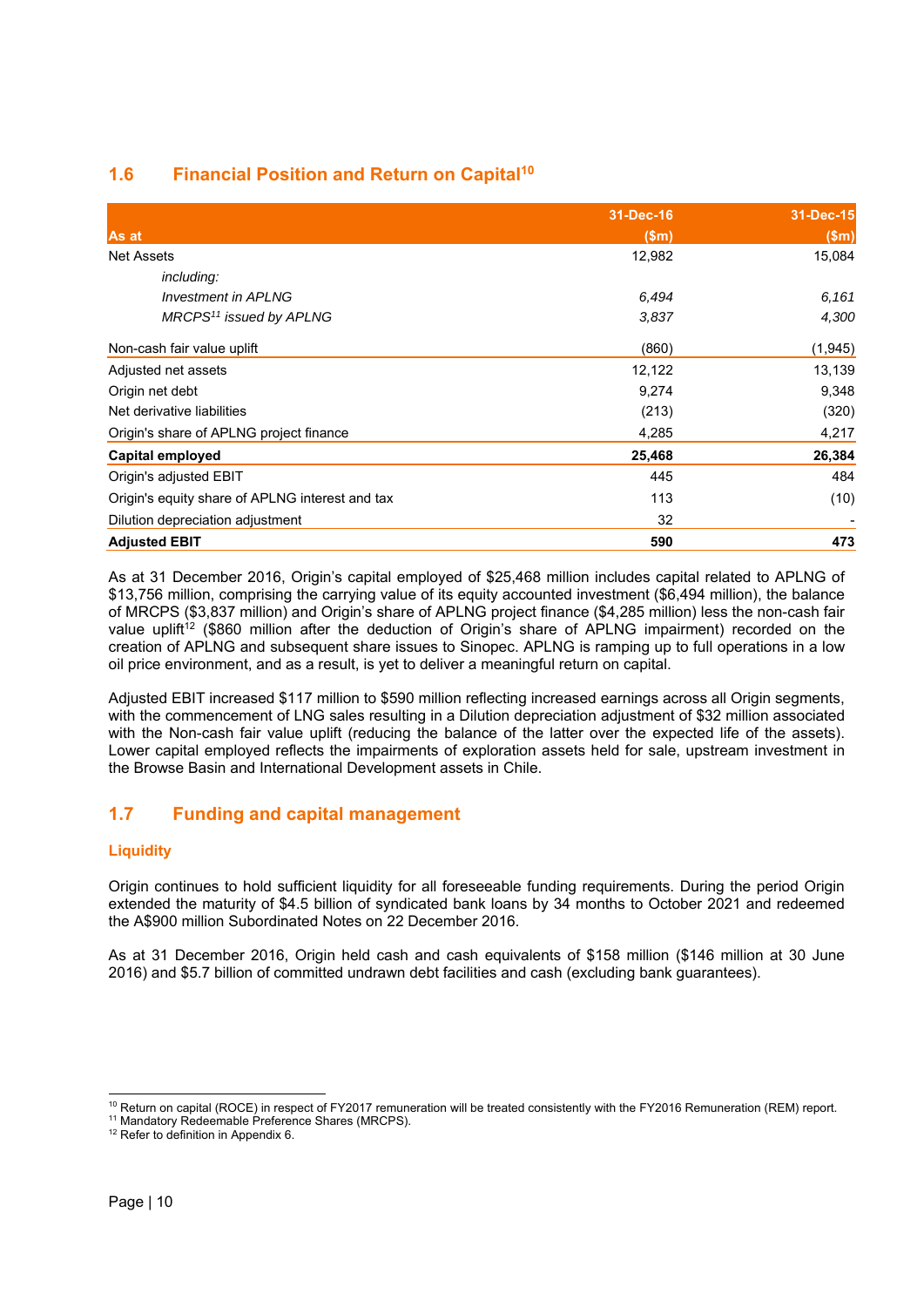# **Adjusted Net Debt**

Between 2011 and 2015, Origin raised foreign currency denominated debt in the US and Euro markets. This foreign currency debt was hedged into either AUD or USD using cross currency interest rate swap (CCIRS) derivatives.

Accounting standards require the foreign currency debt and the linked CCIRS derivatives to be disclosed in different lines on the Statement of Financial Position (Balance Sheet). Foreign currency debt is translated at the current market spot rate and classified as interest-bearing liabilities, whilst the associated CCIRS derivatives are measured at current market rates (fair value) and are classified as either derivative assets or derivative liabilities on the Statement of Financial Position. It is the combination of the interest-bearing liabilities and the derivative assets or derivative liabilities that reflect the Company's adjusted net debt position or the quantum of funds the Company is required to repay upon maturity of the debt.

As at 31 December 2016, Origin's interest bearing liabilities on the Statement of Financial Position were \$9,432 million. The associated CCIRS was a net derivative asset of \$131 million on the Statement of Financial Position. Adjusted Net Debt of \$9,143 million increased \$12 million compared to the prior period. Refer to Appendix 2 for additional detail.

| As at                                             | 31 December 2016 | 30 June 2016 |
|---------------------------------------------------|------------------|--------------|
|                                                   | \$m\$            | \$m\$        |
| Total interest bearing liabilities                | 9,432            | 9,616        |
| Less: cash and cash equivalents                   | (158)            | (146)        |
| <b>Net Debt</b>                                   | 9,274            | 9,470        |
| Fair value adjustments on FX hedging transactions | (131)            | (339)        |
| <b>Adjusted Net Debt</b>                          | 9,143            | 9,131        |

#### **Interest rates**

Origin's Statutory average interest rate incurred on debt for the current period was 6.5%, consistent with the prior period. The average interest rate reflected in the Underlying finance costs was 6.4% compared to 5.6% in the prior period. During the period Underlying net financing costs included a portion of the costs associated with the funding of Origin's investment in APLNG following commencement of LNG sales. The funding of this investment included hybrid debt incurring a higher interest rate relative to the portfolio average, resulting in a higher underlying interest rate.

Underlying net financing costs used to calculate the Underlying average interest rate include interest on Origin's Australian Dollar, US Dollar and New Zealand Dollar debt obligations. Origin's New Zealand Dollar debt obligations were converted to Australian Dollar obligations following the sale of Contact Energy in August 2015.

Approximately 61% of Origin's consolidated debt obligations are fixed to 30 June 2017 at an average rate of 6.2% including margin.

# **APLNG Debt**

The total amount drawn down by APLNG from its project finance facility during the period was nil. Interest on the project finance facility of US\$38 million has been capitalised during the current period and US\$130 million has been recorded in the Income Statement. At 31 December 2016, US\$8,462 million of the total US\$8,500 million project finance facility had been drawn.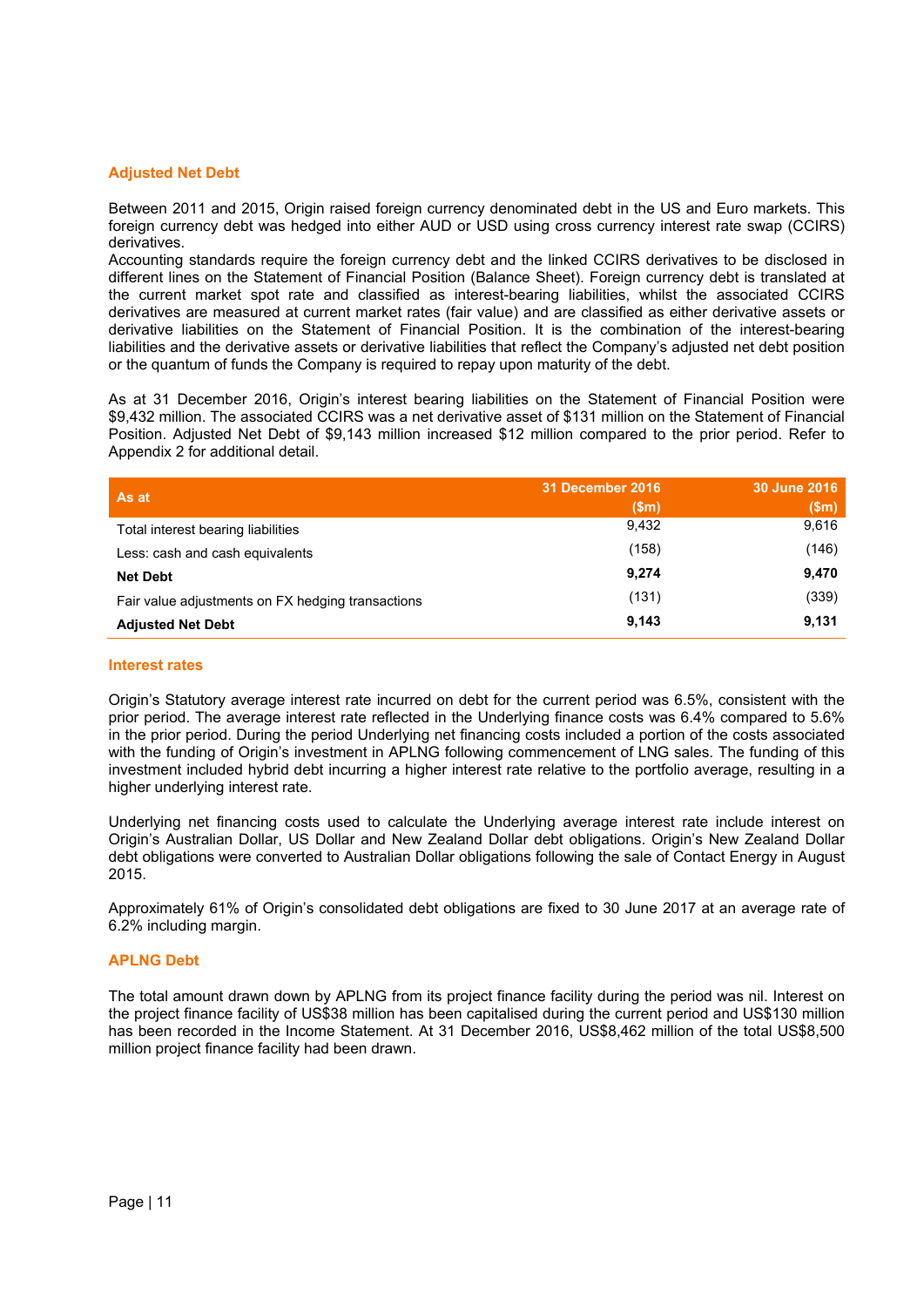# **APLNG Funding**

Origin's capital contributions to APLNG were previously made via subscription for AUD Mandatory Redeemable Cumulative Preference Shares (MRCPS) issued by APLNG or ordinary equity investment. On 1 July 2016 APLNG adopted US dollar functional currency for accounting and reporting purposes. At that time APLNG's MRCPS facility of A\$12.9 billion (Origin share A\$4.8 billion) was repaid and cancelled. This was funded by the issue of new USD denominated MRCPS of US\$7.4 billion (Origin share US\$2.8 billion) and capital contributions of US\$2.2 billion (Origin share US\$0.8 billion). No new cash contributions were made by shareholders as part of these changes.

During the period Origin's investment in APLNG was via capital contribution. Origin has a US\$2.8 billion MRCPS receivable as at 31 December 2016. The USD MRCPS earn an effective interest rate of 6.37% per annum. Origin plans to manage the income statement impact of foreign exchange rate gains or losses related to its US dollar denominated MRCPS receivable against exposure to its existing US dollar denominated debt portfolio. Any residual foreign exchange impact will be disclosed outside of underlying earnings.

#### **Share capital**

During the current period, Origin issued an additional 1.6 million shares under incentive plans and the total number of shares on issue was 1,755 million at 31 December 2016.

The weighted average number of shares used to calculate basic EPS at 31 December 2016 increased by 347 million to 1,754 million from 1,407 million at 31 December 2015.

# **1.8 Interim dividend –Nil**

As a result of Origin's primary focus on reducing debt, the Board has determined not to pay a dividend in respect of earnings for the first half of the financial year.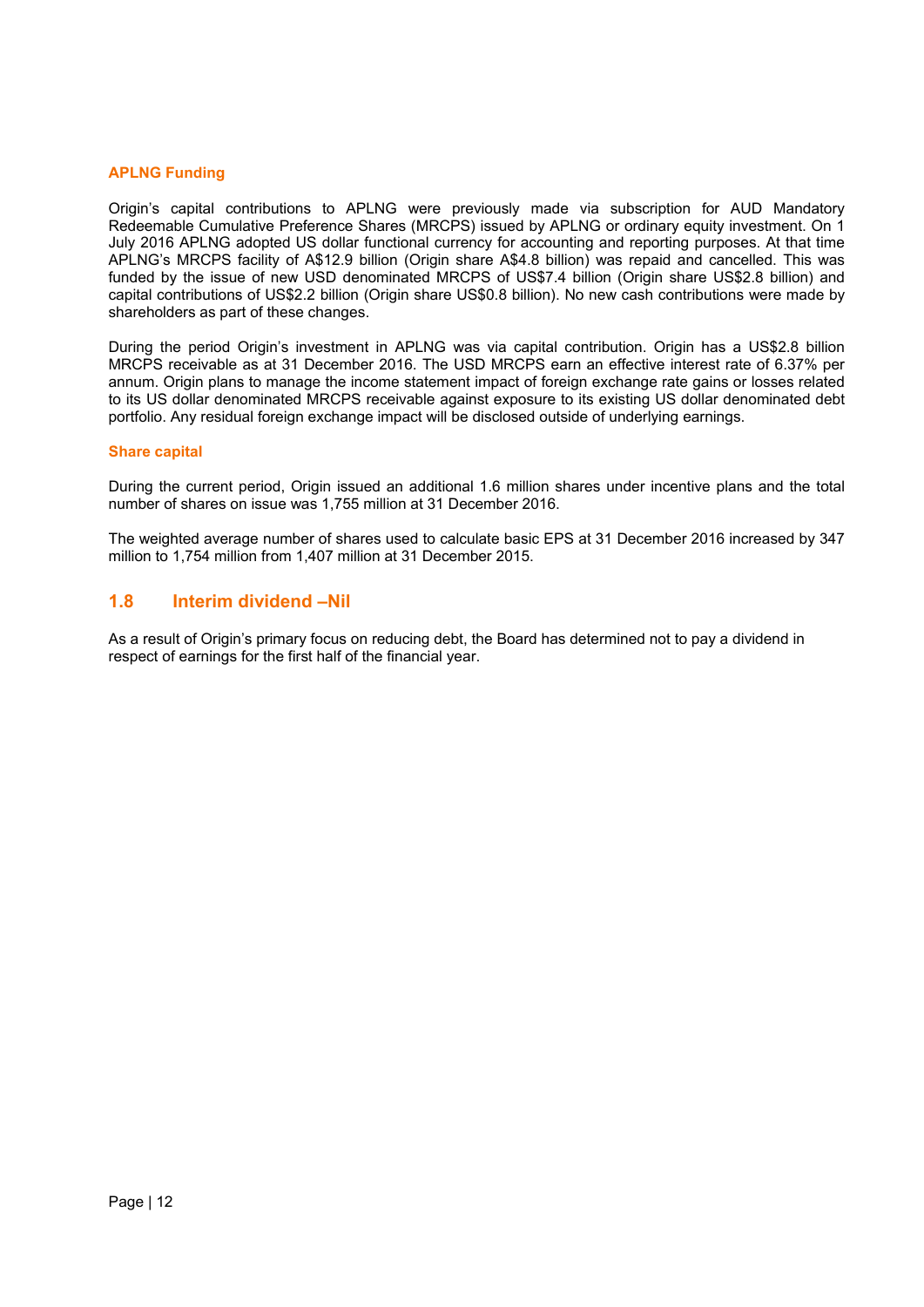# **2. PROSPECTS AND OUTLOOK FOR FUTURE FINANCIAL YEARS**

# **2.1 Prospects**

Origin recently announced the decision to focus on its Energy Markets business and simplified Integrated Gas business. There are three pillars to Origin's strategy built on the foundation of a high performance culture:

- 1. Reducing debt and improving returns
- 2. Leadership in Energy Markets market leading customer experience, growth through renewables and gas, and new energy solutions
- 3. Leadership in Integrated Gas largest developer and operator of unconventional gas resources in Australia

# **Reducing debt and improving returns**

# **Maximise earnings and operating cash flow**

Continue the strong performance in the Energy Markets business and increase production, improve operational and capital efficiency in Integrated Gas. Continue to reduce costs through operational improvement programs across all areas of the Company.

# **Limit capital spend**

Capital expenditure (excluding APLNG) is predominantly limited to maintaining existing assets and meeting joint venture and permit commitments and investing in digital capability to improve customer experience and increase operating efficiency.

# **Complete the planned IPO of the conventional upstream business**

The successful completion of the transaction will focus the business, accelerate debt reduction and reduce ongoing capital spend, while retaining gas integration benefits through contractual arrangements with NewCo. The IPO is targeted for 2017.

# **Continue to deliver on the asset sales program**

The sale of infrastructure, wind and geothermal assets totalling \$483 million have been completed, with the Darling Downs pipeline and Stockyard Hill wind development processes well underway and targeted to complete by the end of FY2017. The program is on track to reach the target of \$800 million.

# **Leadership in Energy Markets**

Energy Markets continues to advance key elements of its strategy spanning customers, the integrated wholesale portfolio and new energy solutions, with a vision to become Australia's most trusted energy solutions provider.

The Australian energy market is currently, and expected to continue to be, characterised by a combination of increased amounts of renewable energy entering the market, coal plant closures, and increased natural gas demand driven by the ramp up of LNG exports. This has created a tightening supply/demand balance and increased wholesale prices and volatility in both gas and electricity markets. Origin's integrated portfolio is well positioned in this environment to deliver a competitive cost of energy in both electricity and gas and benefit from volume and duration of gas supply.

Origin is growing its renewable energy supply by actively contracting solar and wind PPA's at prices well below the average of recent years. During the period Origin has executed 275 MW of renewable PPA's. Origin's total PPA portfolio comprises 732 MW commenced to date, 375 MW signed but not yet commenced, and approximately 600 MW being progressed relating to Darling Downs Solar Farm and Stockyard Hill Wind Farm. This growth in renewable supply is expected to benefit Origin's portfolio in the medium term, lowering its average cost of energy.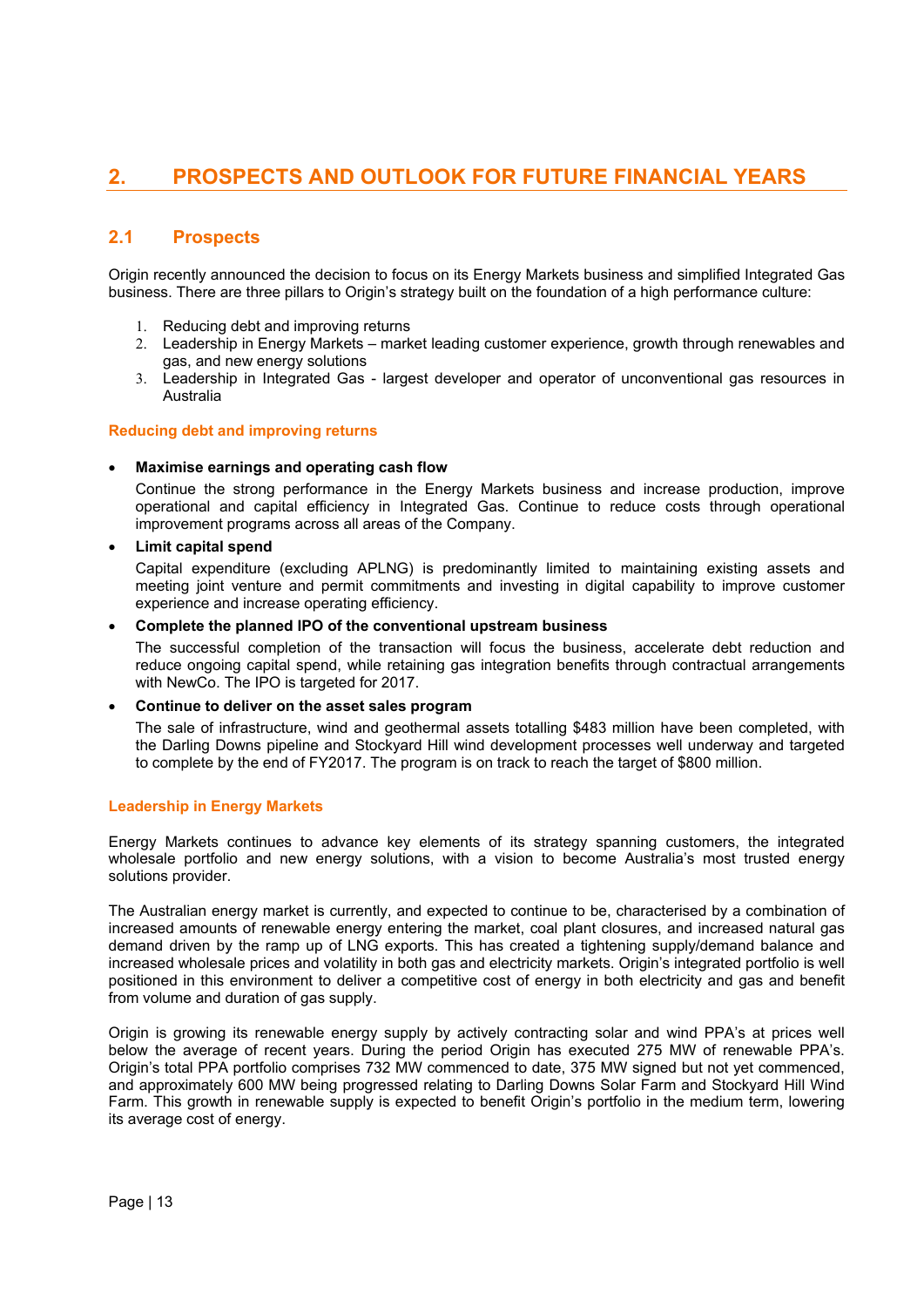These trends of increasing wholesale prices and volatility are expected to improve Origin's competitive position compared to retailers with less integrated and flexible portfolios. Origin's short energy and long capacity position, combined with a short REC portfolio, means that Origin's existing generation assets will not be stranded through its growing renewable position, and the gas peaking fleet in particular will benefit from increased electricity price volatility.

Energy Markets' customer strategy is to provide market leading customer experience and service, while targeting high value customers through differentiated products and services. The development of Origin's digital and innovation capabilities will ensure Origin can provide this level of customer experience at an efficient cost.

Origin is targeting ongoing reductions in operating costs across Natural Gas and Electricity cost to serve, generation and LPG through operational excellence and innovation.

For customers, product and service innovations like Solar-as-a-Service, Predictable Plan, batteries and metering services will be a priority. The continued success and growth of the LPG, Solar, Centralised Energy Services and Acumen businesses underpin Origin's aspiration to expand the multi-product holdings of customers and increase customer life time value.

# **Leadership in Integrated Gas**

Origin has announced a planned IPO of its conventional upstream business. This will focus the Integrated Gas business on its unconventional onshore activities. Origin is Australia's largest onshore unconventional gas developer and has clear scale and capability in exploring, developing and producing these resources. Importantly, Origin will retain the gas integration benefits associated with the conventional upstream assets through contractual arrangements with NewCo.

Origin continues to build resilience to low oil prices with the key priorities being to:

- Protect Origin's ability to repay debt by reducing downside oil price risks whilst maintaining substantial oil price upside exposure.
- Continue execution momentum at APLNG, in particular
	- o fulfilling the two train operational 90 day project finance lenders' test and other completion tests to release the remaining shareholder guarantees; and
	- o improve operating and capital efficiency.
- Secure new high value markets for spot and strip sales and LNG backfill opportunities.

#### *APLNG*

The APLNG project has commenced of production from Trains 1 and 2, with 87 cargoes loaded to date, the majority under long term Sale and Purchase Agreements with Sinopec and Kansai. The 120 day Train 1 project finance lenders' test was successfully completed, with the plant performing above design nameplate capacity resulting in the release of 60% of shareholder guarantees relating to APLNG's US\$8.5 billion project finance facility. The focus now shifts to ensuring the successful completion of the 90 day two train lenders' test and securing the release of the remaining shareholder guarantees (US\$3.4 billion) in the first half of FY2018.

Origin's remaining contribution to APLNG is expected to be \$0.3 billion from 1 January 2017, \$0.2 billion lower than previous quidance<sup>13</sup>.

Well costs have declined in line with original expectations and Origin remains focused on further cost reductions through the adoption of new well technology and innovation.

 $\overline{a}$ 

<sup>&</sup>lt;sup>13</sup> Previous quidance of Origin's remaining contribution to APLNG was \$0.6 billion from 1 July 2016 less \$124 million contributed in the six months to 31 December 2016.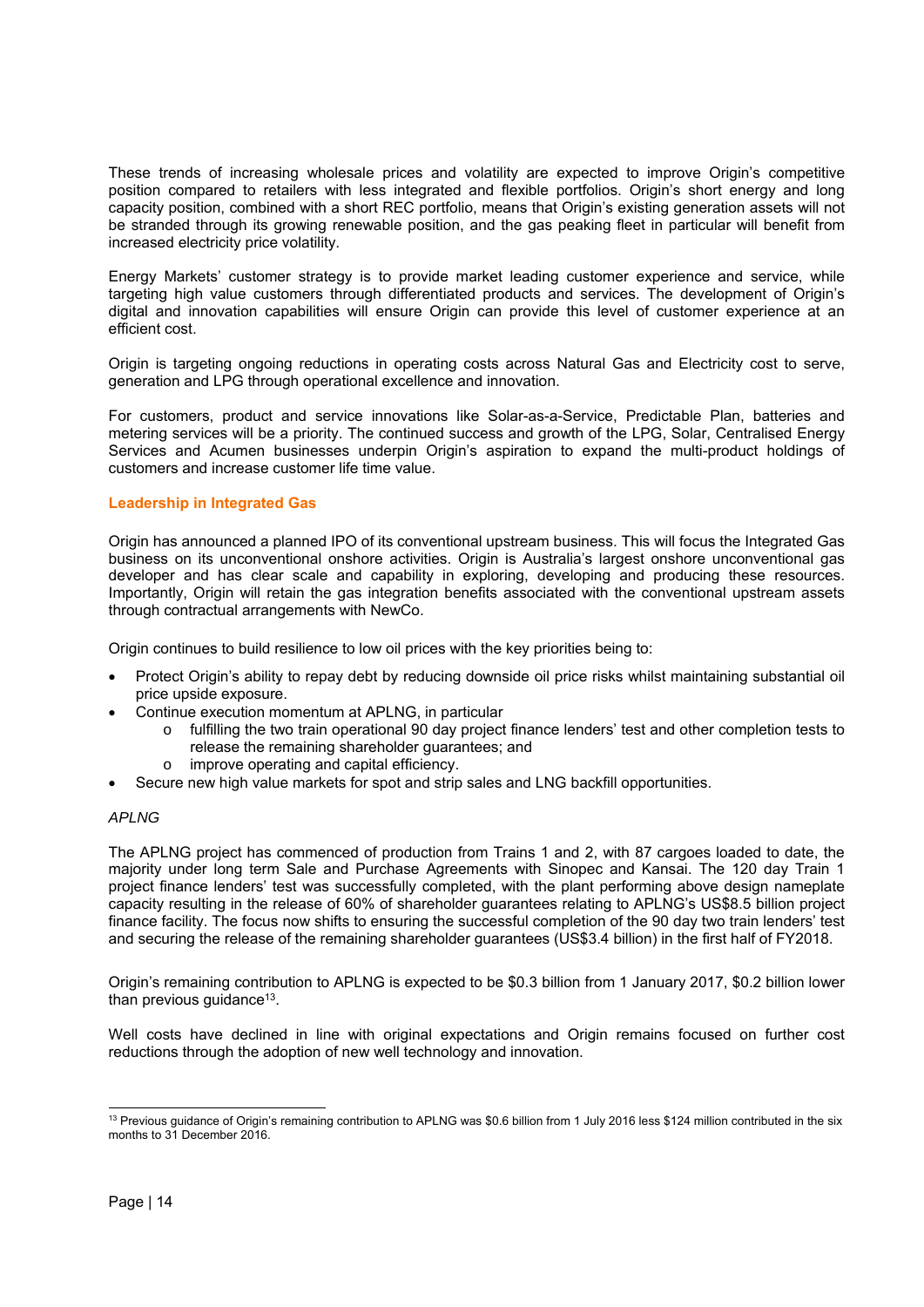# **Building a high performance culture**

Origin recognises that having the right people and establishing a high performance culture is integral to successfully executing priorities and will:

- Build the capability and culture to deliver with a focus on our purpose, values and behaviours.
- Develop our leaders.
- Leverage diversity for performance and innovation by increasing indigenous and female participation.
- Increase local procurement and activity to encourage more staff to live locally.
- Focus on customer and community centricity across Origin through the introduction of participation programmes for all our employees.

# **2.2 Outlook**

**Origin's FY2017 Underlying EBITDA range has improved to \$2,450 - \$2,615 million14,** compared to the previous guidance range of \$2,370 – \$2,615 million (subject to market conditions):

- **Energy Markets Underlying EBITDA is expected to be \$1,440 \$1,500 million,** compared to the previous guidance range \$1,440 - \$1,540 million. Natural Gas gross profit to increase relative to FY2016 and prior guidance due to increased Business sales volumes and margins. Electricity gross profit to increase relative to FY2016 due to margin expansion, however lower than previously guided due to extreme weather conditions in February. Record Queensland system demand (February month to date average maximum 11% higher than previous record<sup>15</sup>) leading to a short position combined with higher wholesale energy prices. Cost to serve to be in line with FY2016 with operating efficiencies offset by increased acquisition/retention activity.
- **E&P Underlying EBITDA is expected to be \$350- \$400 million,** in line with previous guidance. The contribution in the second half of FY2017 is expected to be higher (subject to IPO timing) than the first half of FY2017 reflecting a full 6 month contribution of Halladale/Speculant production and lower exploration expense.
- **LNG Underlying EBITDA is expected to be \$730– \$780 million** compared to the previous guidance range \$650 - \$750 million. LNG Underlying EBITDA includes earlier revenue recognition (from November 2016) as a result of Train 2 commencing production earlier than expected, and lower gas sales to QGC, partly offset by lower effective Australian Dollar oil prices and higher capitalised revenue in the first half FY2017 compared to prior guidance.

The contribution in the second half of FY2017 is expected to be higher than the first half of FY2017 reflecting two trains in operation, and expected higher effective Australian Dollar oil prices through the second half compared to the first half FY2017, partly offset by the planned first year shutdown of Train 1 during the second half of FY2017.

 **Corporate Underlying EBITDA is expected to be (\$65) – (\$70) million** compared to the previous quidance range  $(\$70) - \$75)$  million.

**Underlying Depreciation & Amortisation (ex-APLNG)** will be lower in the second half of FY2017 relative to the first half of FY2017. On 6 December 2016 Origin announced its intention to divest its conventional upstream business by IPO, resulting in the classification of this business as "held for sale" and a "discontinued operation" in Origin's statutory accounts. As such, the depreciation and amortisation of this business ceased on this date. Total depreciation in the first half of FY2017 was \$300 million, of which \$133 million was attributed to around five months of operations associated with the conventional upstream business.

 $\overline{a}$ <sup>14</sup> Based on US\$52.33 per barrel and AUD/USD exchange rate of \$0.73. For APLNG the effective oil price for oil linked LNG sales will incorporate the lag in oil prices associated with LNG Sale and Purchase Agreements. Previous guidance based on average oil price of US\$52.90/bbl and AUD/USD exchange rate of \$0.74

<sup>15</sup> Source: AEMO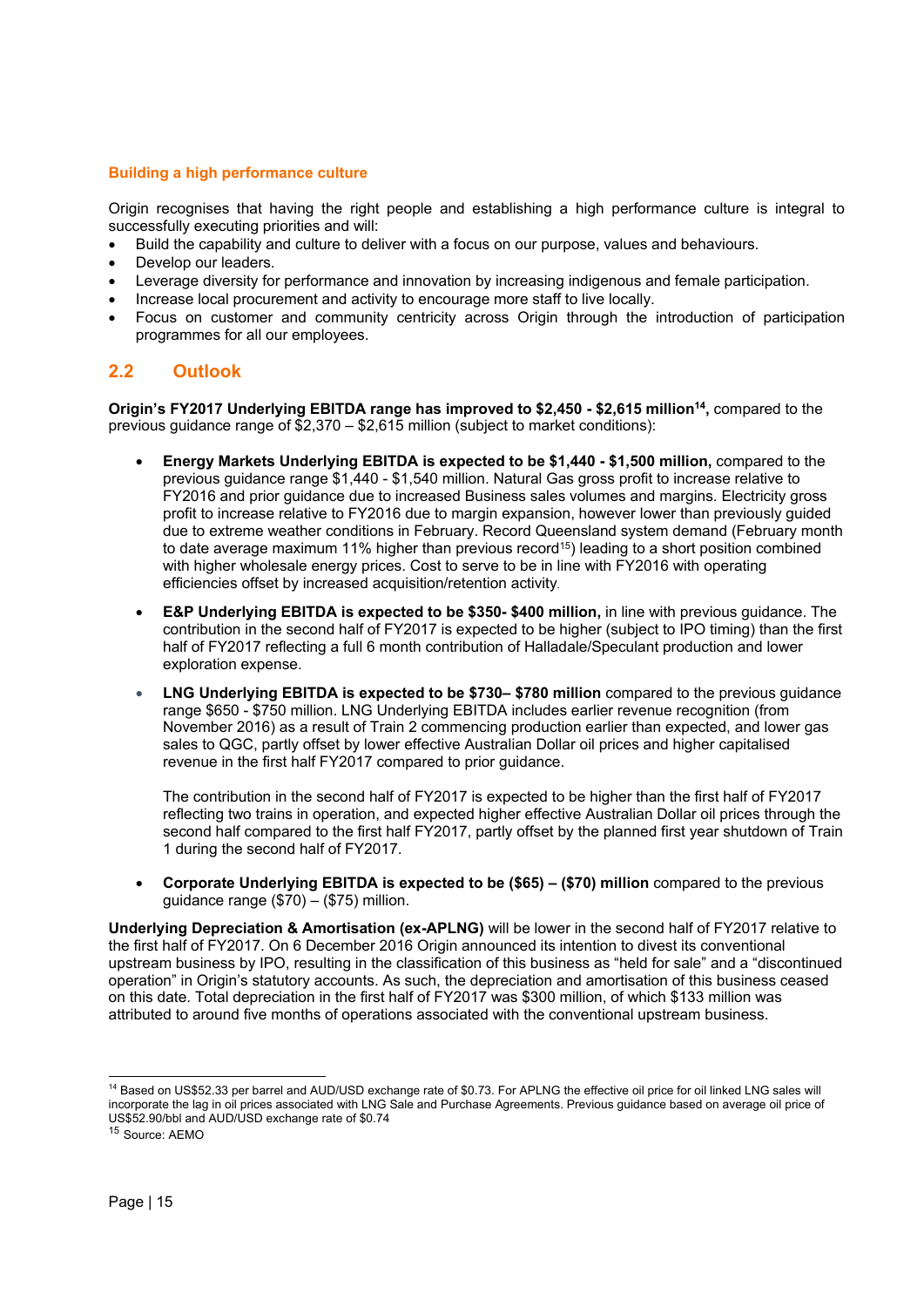**Underlying APLNG ITDA** will be higher in the second half of FY2017 relative to the first half of FY2017 due to a full six month contribution from both LNG trains.

**Underlying net financing costs** will be higher in the second half of FY2017 relative to the first half of FY2017 due to a full six month contribution from both LNG trains. All APLNG net finance costs previously excluded from Underlying Profit will be recognised in Underlying Profit in the second half of FY2017.

# **Underlying NPAT in FY2017 is expected to be in the range of \$480- \$590million**.

**Excluding potential IPO proceeds, targeting Adjusted Net Debt well below \$9 billion by 30 June 2017**, driven by an expected increase in operating cash flow in the second half, including a reduction in working capital. Cash flow in the second half is also expected to reflect the completion of Origin's targeted \$800 million asset sales program and Origin's remaining contribution to APLNG of \$0.3 billion (\$0.2 billion lower than previous guidance<sup>16</sup>).

 $\overline{a}$ 

<sup>&</sup>lt;sup>16</sup> Previous guidance of Origin's remaining contribution to APLNG was \$0.6 billion from 1 July 2016 less \$124 million contributed in the six months to 31 December 2016.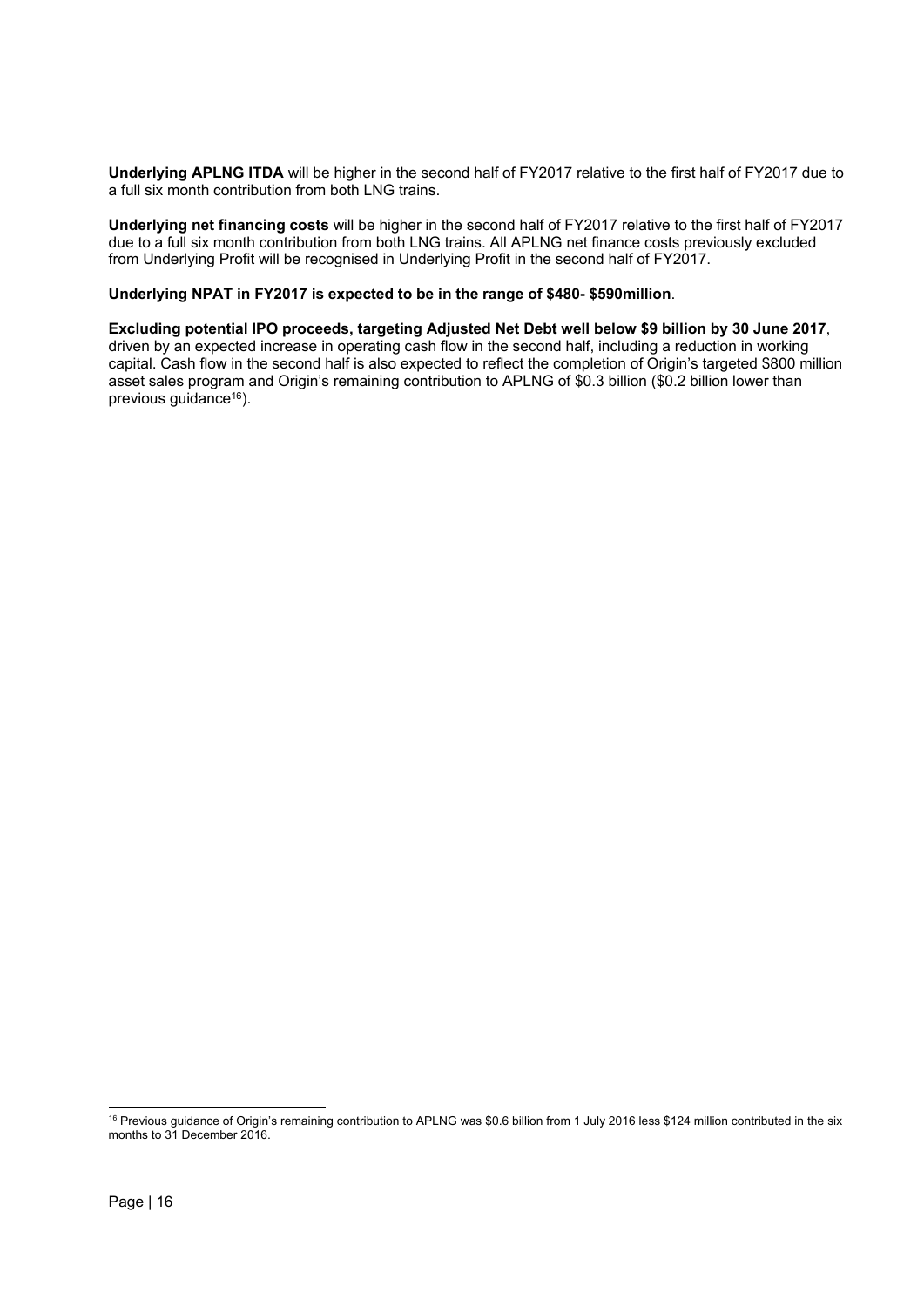# **3. REVIEW OF SEGMENT OPERATIONS**

# **3.1 Energy Markets**

Origin's Energy Markets business is an integrated provider of energy solutions to retail and wholesale markets in Australia and in the Pacific. As Australia's leading electricity, gas and LPG retailer, Energy Markets continues to increase product and service offerings to customers, improve customer experience and increase customer lifetime value. Energy Markets has a diverse portfolio of gas and coal supply contracts, and operates one of Australia's largest, most flexible and diverse generation portfolios. In addition, Energy Markets is increasing its investment in renewable energy across both solar and wind opportunities.

| <b>Half year ended 31 December</b>                    | 2016<br>(Sm) | 2015<br>\$m\$ | Change % |
|-------------------------------------------------------|--------------|---------------|----------|
| Total Segment Revenue <sup>17</sup>                   | 6.026        | 5.629         | 7%       |
| <b>Underlying EBITDA</b>                              | 734          | 721           | 2%       |
| <b>Segment Result</b>                                 | 576          | 557           | 3%       |
| Underlying EBIT margin                                | 10.7%        | 11.2%         |          |
| Cash flow from operating activities                   | 501          | 621           | (19%)    |
| Capital expenditure                                   | 154          | 116           | 33%      |
| Net cash flow from operating and investing activities | 662          | 505           | 31%      |

Underlying EBITDA increased \$13 million to \$734 million with increased contributions from Electricity gross profit (\$22 million), LPG (\$13 million), Solar & Energy Services (\$7 million) and lower Electricity and Natural Gas Operating Costs (\$1 million), partly offset by a reduced contribution from Natural Gas gross profit (\$30 million).

Increased Electricity gross profit reflects margin improvement in both retail and business customer segments, partly offset by a planned 1 in 20 year maintenance outage at Eraring and the cost of operational contracts associated with recently sold assets.

Lower Natural Gas gross profit reflects the impact of low cost ramp gas supplies leaving the market and a lower realised oil price on sales to LNG producers, partly offset by increased volumes and margins.

Lower Electricity and Natural Gas Operating Costs reflect a reduction in customer Maintenance Costs of \$8 million partly offset by an increase in customer Acquisition and Retention costs of \$7 million to grow customer numbers.

Underlying EBIT margin decreased to 10.7% from 11.2% primarily due the contraction in Natural Gas Gross Profit and a higher proportion of sales to Business customers in the Electricity segment at lower relative margins.

Net cash flow from operating and investing activities increased by \$157 million to \$662 million reflecting the successful sale of the Mortlake gas pipeline for \$243 million and the Cullerin range wind farm for \$72 million, partly offset by lower cash flow from operating activities and higher capital expenditure.

Cash flow from operating activities decreased \$120 million to \$501 million. EBITDA growth was more than offset by unfavourable working capital movements and higher capital expenditure. Collection performance continues to improve, with debtor days reducing by 2 in the current period. However, working capital was negatively impacted (\$150 million) by increased coal and gas inventory and a reduction in creditors, including the impacts of timing of gas deliveries to LNG customers and oil derivative payments. Working capital is expected to decrease in the second half of financial year 2017 relative to current levels.

<sup>1</sup> <sup>17</sup> Refer to Glossary in Appendix 3.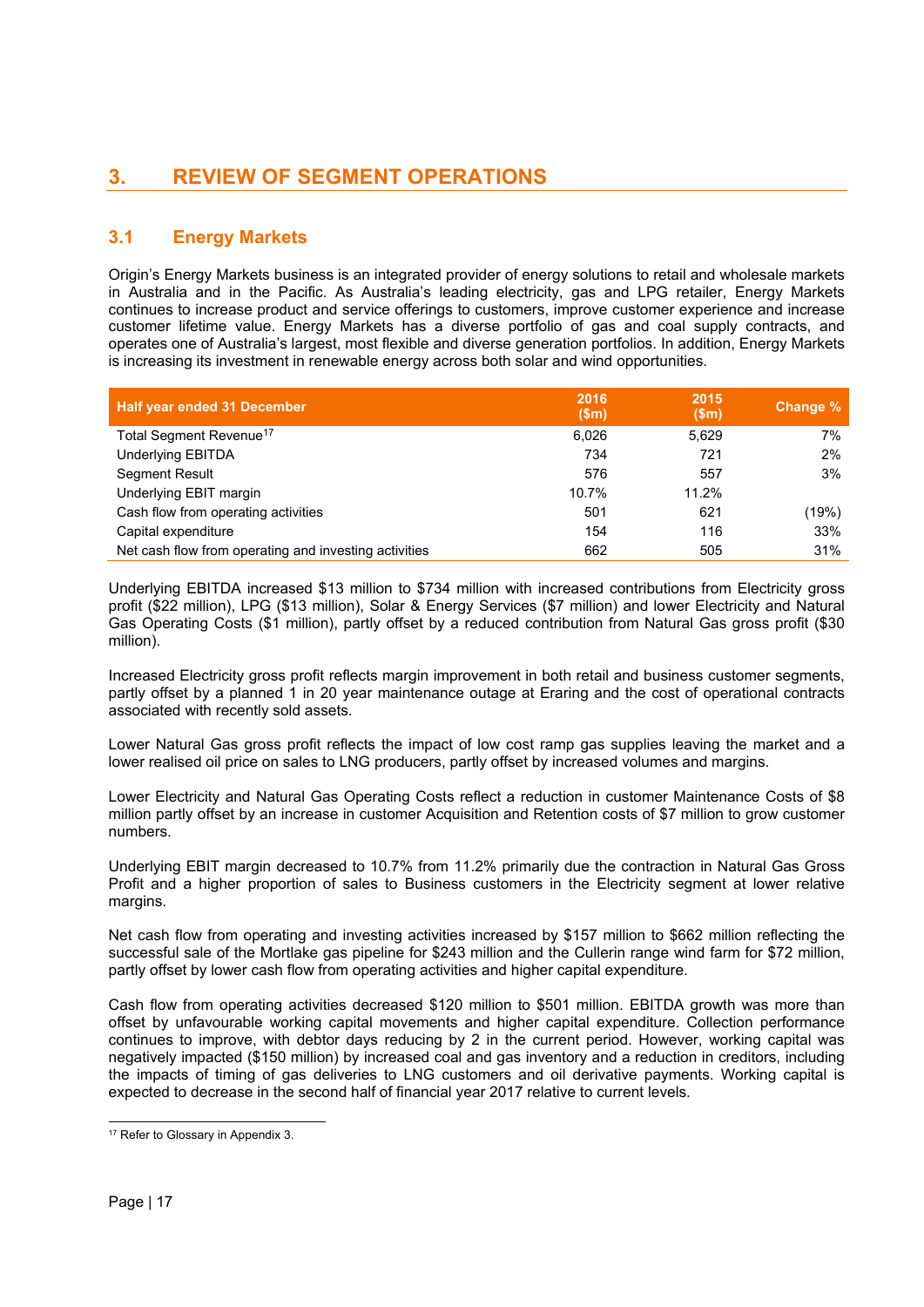Capital expenditure of \$154 million increased by \$38 million compared to the prior period, due to a major planned maintenance outage at Eraring (\$45 million), with a higher proportion of total financial year capital expenditure occurring in the first half of the year.

# **3.1.1 Natural Gas**

| <b>Half year ended 31 December</b>  | 2016  | \$/GJ | 2015 <sup>18</sup> | S/GJ  | <b>Change %</b> | <b>Change</b><br>(S/GJ) |
|-------------------------------------|-------|-------|--------------------|-------|-----------------|-------------------------|
| <b>Volumes Sold (PJ)</b>            | 120.9 |       | 113.9              |       | 6               |                         |
| Retail (Consumer & SME)             | 24.5  |       | 24.2               |       |                 |                         |
| <b>Business</b>                     | 74.6  |       | 60.1               |       | 24              |                         |
| Total external volumes              | 99.1  |       | 84.3               |       | 17              |                         |
| Internal Sales (Generation)         | 21.9  |       | 29.6               |       | (26)            |                         |
| Revenue (\$m)                       | 1,090 | 11.0  | 1,006              | 11.9  | 8               | (0.9)                   |
| Retail (Consumer & SME)             | 554   | 22.6  | 53419              | 22.1  | 4               | 0.5                     |
| <b>Business</b>                     | 536   | 7.2   | 471                | 7.8   | 14              | (0.6)                   |
| Cost of goods sold (\$m)            | (823) | (8.3) | (709)              | (8.4) | 16              | 0.1                     |
| <b>Network Costs</b>                | (358) | (3.6) | (361)              | (4.3) | (1)             | 0.7                     |
| <b>Energy Procurement Costs</b>     | (466) | (4.7) | (348)              | (4.1) | 34              | (0.6)                   |
| Gross Profit (\$m)                  | 267   | 2.7   | $297^{19}$         | 3.5   | (10)            | (0.8)                   |
| Gross Margin %                      | 24.5% |       | 29.6%              |       | (17.5)          |                         |
| Period-end customer accounts ('000) | 1,106 |       | 1,077              |       | 3               |                         |
| Average customer accounts ('000)    | 1,099 |       | 1,077              |       | $\overline{2}$  |                         |
| \$ Gross profit per customer        | 243   |       | 276                |       | (12)            |                         |

Natural Gas sales volumes increased 6% or 7 PJ to 120.9 PJ. Business customer volumes increased 14.5 PJ or 24%, with sales to LNG producers increasing by 20 PJ to 36 PJ. Volumes supplied for internal generation reduced 8 PJ or 26%, with the gas being utilised for sales to LNG producers.

Natural Gas revenue rates declined by \$0.90/GJ to \$11/GJ. Lower Business revenue rates were driven by increased sales to LNG producers at a lower average rate than the remainder of Business sales, including the effect of a lower realised oil price. Higher Retail revenue rates reflect the recovery of higher wholesale energy prices.

Energy Procurement Costs increased \$0.60/GJ to \$4.70/GJ largely reflecting the impact of low cost ramp gas leaving the market.

Natural Gas Gross Profit decreased by 10% or \$30 million to \$267 million reflecting the impact of low cost ramp gas supplies leaving the market (\$50 million) and lower realised oil price on sales to LNG producers (\$20 million), partly offset by increased domestic customer volumes and margins (\$40 million).

Gross Profit unit margin decreased \$0.80/GJ to \$2.70/GJ predominantly due the impact of low cost ramp gas leaving the market.

 $\overline{a}$ 

<sup>&</sup>lt;sup>18</sup> Osborne gas sales re-classified as internal due to new operational agreement. As a result prior period external sales volumes, revenues and costs have been revised with no impact on gross profit.

<sup>&</sup>lt;sup>19</sup> The period ending 31 December 2015 has been re-stated to reflect a change in the treatment of other income, which is now treated as an offset to Electricity and Natural Gas Operating Costs.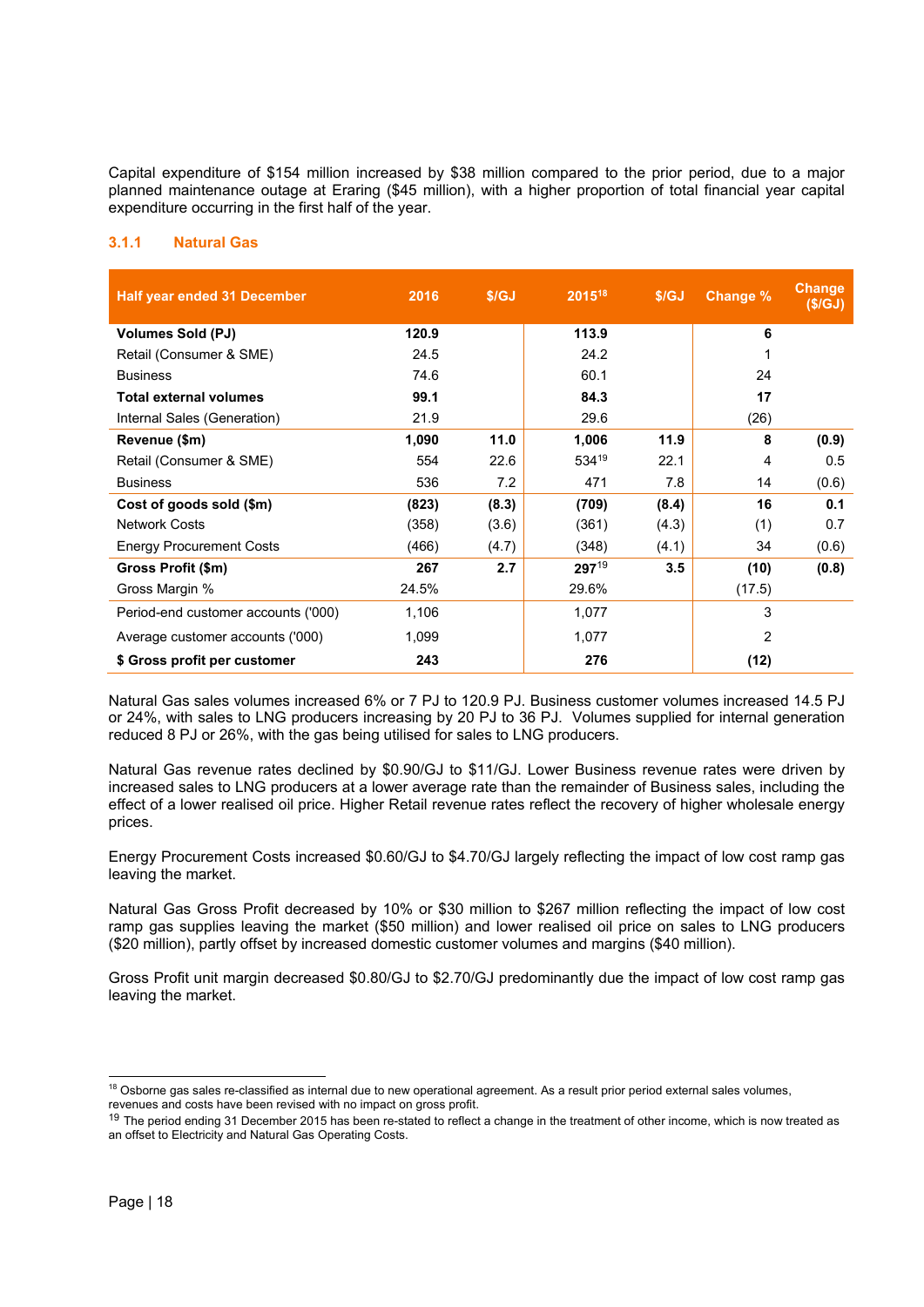# **Retail Natural Gas volumes sold**

| Half year ended 31 December (PJ) | 2016 | 2015 | Change<br>(PJ) | Change % |
|----------------------------------|------|------|----------------|----------|
| <b>NSW</b>                       | 5.1  | 4.4  | 0.7            | 16.6     |
| Victoria                         | 14.8 | 15.1 | (0.3)          | (2.1)    |
| Queensland                       | 1.5  | 1.6  | (0.0)          | (3.1)    |
| South Australia                  | 3.0  | 3.1  | (0.1)          | (2.4)    |
| <b>Total Retail volumes</b>      | 24.5 | 24.2 | 0.3            | 1.2      |

# **3.1.2 Electricity**

| <b>Half year ended 31</b><br><b>December</b> | 2016     | \$/MWh  | 2015 <sup>20</sup> | \$/MWh  | <b>Change</b><br>℅ | <b>Change</b><br>(\$/MWh) |
|----------------------------------------------|----------|---------|--------------------|---------|--------------------|---------------------------|
| <b>Volumes Sold (TWh)</b>                    | 19.4     |         | 18.6               |         | 4                  |                           |
| Retail (Consumer & SME)                      | 9.2      |         | 9.4                |         | (2)                |                           |
| <b>Business</b>                              | 10.2     |         | 9.3                |         | 10                 |                           |
| Revenue (\$m)                                | 3,867    | 199.6   | 3,571              | 191.7   | 8                  | 7.9                       |
| Retail (Consumer & SME)                      | 2,482    | 270.4   | 2,419 21           | 258.6   | 3                  | 11.8                      |
| <b>Business</b>                              | 1,381    | 135.6   | 1,121              | 121.0   | 23                 | 14.7                      |
| <b>Externally Contracted</b><br>Generation   | 3        |         | 31                 |         | (91)               |                           |
| Cost of goods sold (\$m)                     | (3, 172) | (163.7) | (2,899)            | (155.6) | 9                  | (8.1)                     |
| <b>Network Costs</b>                         | (1,863)  | (96.2)  | (1,808)            | (97.1)  | 3                  | 0.9                       |
| <b>Wholesale Energy Costs</b>                | (1,205)  | (62.2)  | (960)              | (51.5)  | 26                 | (10.7)                    |
| Generation Operating costs                   | (103)    | (5.3)   | (130)              | (7.0)   | (21)               | 1.7                       |
| <b>Energy Procurement Costs</b>              | (1,309)  | (67.6)  | (1,090)            | (58.5)  | 20                 | (9.0)                     |
| Gross Profit (\$m)                           | 695      | 35.9    | 67321              | 36.1    | 3                  | (0.2)                     |
| Gross Margin %                               | 18.0%    |         | 18.9%              |         | (4.7)              |                           |
| Period-end customer accounts<br>('000)       | 2,740    |         | 2,760              |         | (1)                |                           |
| Average customer accounts<br>(000)           | 2,740    |         | 2,768              |         | (1)                |                           |
| \$ Gross profit per customer                 | 254      |         | 243                |         | 4                  |                           |

Electricity volumes increased by 0.8 TWh or 4% to 19.4 TWh. Energy Markets successfully increased Business volumes by 0.9 TWh, while Retail volumes decreased by 0.2 TWh predominantly reflecting milder weather.

Electricity revenue unit rates increased by \$7.90/MWh or 8%, reflecting higher wholesale market energy prices in both the Retail and Business segments.

Energy Procurement Costs increased \$9.0/MWh (compared to black and green wholesale market increases of approximately \$18/MWh) reflecting higher gas and coal fuel costs, rising pool prices and contract prices, the impact of the planned Eraring outage for one in 20 year maintenance, and the cost of contracts for recently sold assets.

 $\overline{a}$  $^{20}$  Prior period restated to better reflect the recognition of volumes, revenues and costs associated with feed-in volumes from solar customers with no impact on gross profit.

 $21$  The period ending 31 December 2015 has been re-stated to reflect a change in the treatment of other income which is now treated as an offset to Electricity and Natural Gas Operating Costs.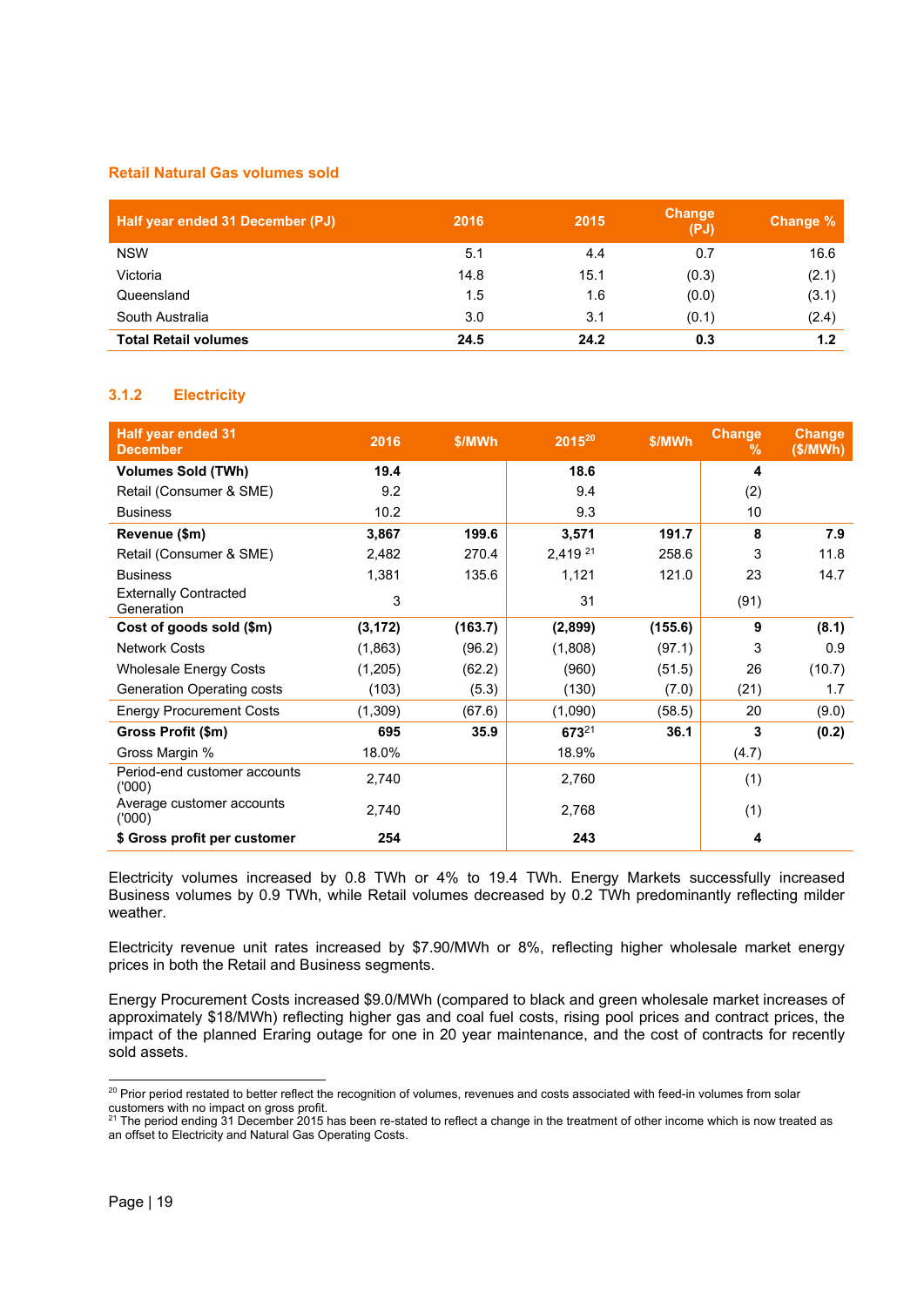Generation Operating Costs decreased \$27 million reflecting the end of the Worsley Joint Venture and underlying cost reductions through operational efficiencies.

Electricity Gross Profit increased by 3% or \$22 million reflecting margin improvement in both customer segments (\$78 million), partly offset by a planned 1 in 20 year maintenance outage at Eraring (\$41 million) and the cost of contracts for previously owned assets (\$15 million)

Gross Profit unit margin decreased \$0.20/MWh to \$35.90/MWh reflecting a higher proportion of lower margin Business volumes which more than offset the impact of margin expansion in both customer segments.

# **Retail Electricity volumes sold**

| Half year ended 31 December (TWh) | 2016 | 2015 | <b>Change</b><br>(TWh) | Change (%) |
|-----------------------------------|------|------|------------------------|------------|
| <b>NSW</b>                        | 4.5  | 4.5  | (0.0)                  | (0.2)      |
| Victoria                          | 1.7  | 1.9  | (0.3)                  | (13.8)     |
| Queensland                        | 2.5  | 2.4  | 0.1                    | 4.8        |
| South Australia                   | 0.5  | 0.5  | (0.0)                  | (2.2)      |
| <b>Total Retail volumes</b>       | 9.2  | 9.4  | (0.2)                  | (1.8)      |

#### **Generation portfolio**

Performance of the generation portfolio, including contracted plant is summarised below:

| <b>Half year ended 31</b><br><b>December</b> | <b>Nameplate</b><br><b>Capacity</b><br>(MW) | Type <sup>22</sup> | <b>Equivalent</b><br><b>Reliability</b><br>Factor <sup>23</sup> | <b>Capacity</b><br><b>Factor</b> | <b>Electricity</b><br><b>Output</b><br>(GWh) | <b>Pool</b><br><b>Revenue</b><br>(Sm) | <b>Pool</b><br><b>Revenue</b><br>(\$/MWh) |
|----------------------------------------------|---------------------------------------------|--------------------|-----------------------------------------------------------------|----------------------------------|----------------------------------------------|---------------------------------------|-------------------------------------------|
| Eraring                                      | 2.880                                       | <b>Black Coal</b>  | 88.7%                                                           | 46%                              | 5.841                                        | 322                                   | 55                                        |
| Darling Downs                                | 644                                         | <b>CCGT</b>        | 98.5%                                                           | 52%                              | 1.490                                        | 95                                    | 64                                        |
| Osborne                                      | 180                                         | <b>CCGT</b>        | 100.0%                                                          | 41%                              | 322                                          | 45                                    | 139                                       |
| <b>OCGT</b>                                  | 2,037                                       | <b>OCGT</b>        | 93.7%                                                           | 6%                               | 556                                          | 87                                    | 157                                       |
| Shoalhaven                                   | 240                                         | Pump/Hydro         | 91.6%                                                           | 5%                               | 57                                           | 7                                     | 121                                       |
| Cullerin Range*                              | 30                                          | Wind               | 93.0%                                                           | 60%                              | 5                                            | 0                                     | 87                                        |
| <b>Internal Generation</b>                   | 6,011                                       |                    | 91.5%                                                           |                                  | 8.272                                        | 557                                   | 67                                        |
| Renewable PPA's                              | 732                                         | Solar / Wind       | n.a.                                                            | 37%                              | 1,209                                        |                                       |                                           |

Origin generated 8.3 TWh of electricity from its internal generation portfolio (10.3 TWh in the prior period) representing 42% (53% in the prior period) of Origin's 19.4 TWh of Electricity volumes sold. Output from Eraring decreased by 1.1 TWh to 5.8 TWh reflecting the planned 1 in 20 year maintenance outage. Output from Origin's gas-fired generation fleet decreased by 0.8 TWh to 2.4 TWh reflecting decreased availability of low cost ramp gas.

During the period Origin contracted 1.2 TWh of renewable energy power purchase agreements. New agreements for 275 MW have been entered into during the period, being a further 35 MW as part of the Clare Solar development in North Queensland, 220 MW Bungala solar development in South Australia, 11 MW Lakeland solar development in far north Queensland and 11 MW Degrussa solar development in Western

 $22$  OCGT = Open cycle gas turbine; CCGT = Combined cycle gas turbine.

 $23$  Availability for Eraring = Equivalent Availability Factor (which takes into account de-ratings).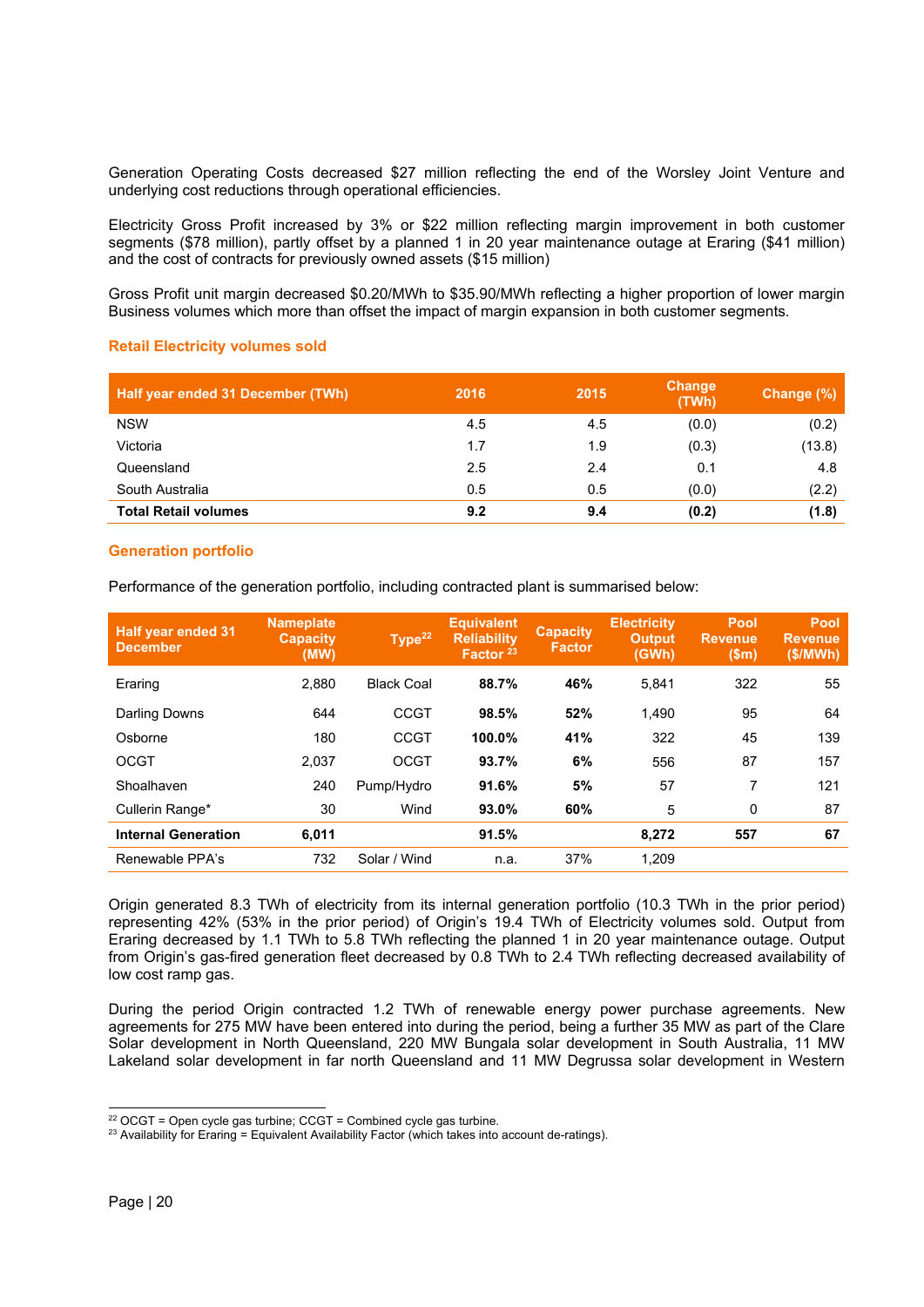Australia. These new PPA's have been signed at prices well below the average of recent years and continue to pivot the portfolio to a renewable future.

# **3.1.3 Electricity and Natural Gas Operating Costs**

| <b>Half year ended 31 December</b>                                                   | 2016  | $2015^{24}$ | <b>Change</b> | Change % |
|--------------------------------------------------------------------------------------|-------|-------------|---------------|----------|
| Cost to maintain (\$ per average customer <sup>25</sup> )                            | (59)  | (61)        |               | (3)      |
| Cost to acquire/retain (\$ per average customer)                                     | (16)  | (14)        | (2)           | 15       |
| Elec & Natural Gas Cost to Serve <sup>26</sup> (\$ per average<br>customer $^{25}$ ) | (75)  | (75)        | 0             | (0)      |
| Maintenance Costs (\$m)                                                              | (220) | (229)       | 8             | (4)      |
| Acquisition & Retention Costs <sup>25</sup> (\$m)                                    | (59)  | (52)        | (7)           | 14       |
| Elec & Natural Gas Operating Cost (\$m)                                              | (280) | (281)       |               | (0)      |

Electricity and Natural Gas Operating Costs decreased by \$1 million driven by a \$8 million decrease in Maintenance costs partly offset by a \$7 million increase in Acquisition and Retention Costs.

The reduction in customer Maintenance Costs reflects ongoing productivity improvements and outsourcing arrangements reducing labour and property costs.

The increase in customer Acquisition and Retention Costs reflects an increase in total sales (customer wins and retains) of 60,000, resulting in a 17,000 increase in customer accounts during the period.

Paperless billing increased, with around 1.7 million customer accounts now taking up e-billing (54% increase) and 0.9 million customers accounts paying by direct debit (26% increase).

Improvements in customer experience have led to a reduction in Ombudsman complaints from 3.9 to 2.6 (per 1,000 customers), and an increase in the Interaction Net Promoter Score (NPS)27 of 4 points to +13.4.

# **3.1.4 LPG**

| Half year ended 31 December | 2016  | 2015  | Change % |
|-----------------------------|-------|-------|----------|
| Volumes (kt)                | 233   | 242   | (4)      |
| Revenue (\$m)               | 331   | 322   | (3)      |
| Cost of Goods Sold (\$m)    | (221) | (214) | 3        |
| Gross Profit (\$m)          | 109   | 109   |          |
| Operating Costs (\$m)       | (61)  | (73)  | (16)     |
| Underlying EBITDA (\$m)     | 48    | 35    | 36       |

LPG Gross Profit was maintained at \$109 million. Gross profit was maintained with margin on retail sales volumes in the Pacific region offsetting reduced margin on wholesale volumes in Australia.

Operating costs decreased \$12 million resulting in an underlying EBITDA increase of \$13 million or 36% reflecting ongoing cost reduction initiatives.

1

<sup>&</sup>lt;sup>24</sup> The period ending 31 December 2015 has been re-stated to reflect a change in the treatment of other income which is now treated as an offset to Electricity and Natural Gas Operating Costs.

<sup>&</sup>lt;sup>25</sup> Customer wins (HY17:286,000; prior corresponding period: 258,000) and retains (HY17: 734,000; prior corresponding period: 702,000) and represents Cost to Serve per average customer account, excluding serviced hot water accounts.<br><sup>26</sup> Origin includes within its Cost to Serve all costs associated with servicing and maintaining customers, all customer ac

retention costs. Maintenance costs include billing, credit and collections.<br><sup>27</sup> Refer to Glossary in Appendix 3.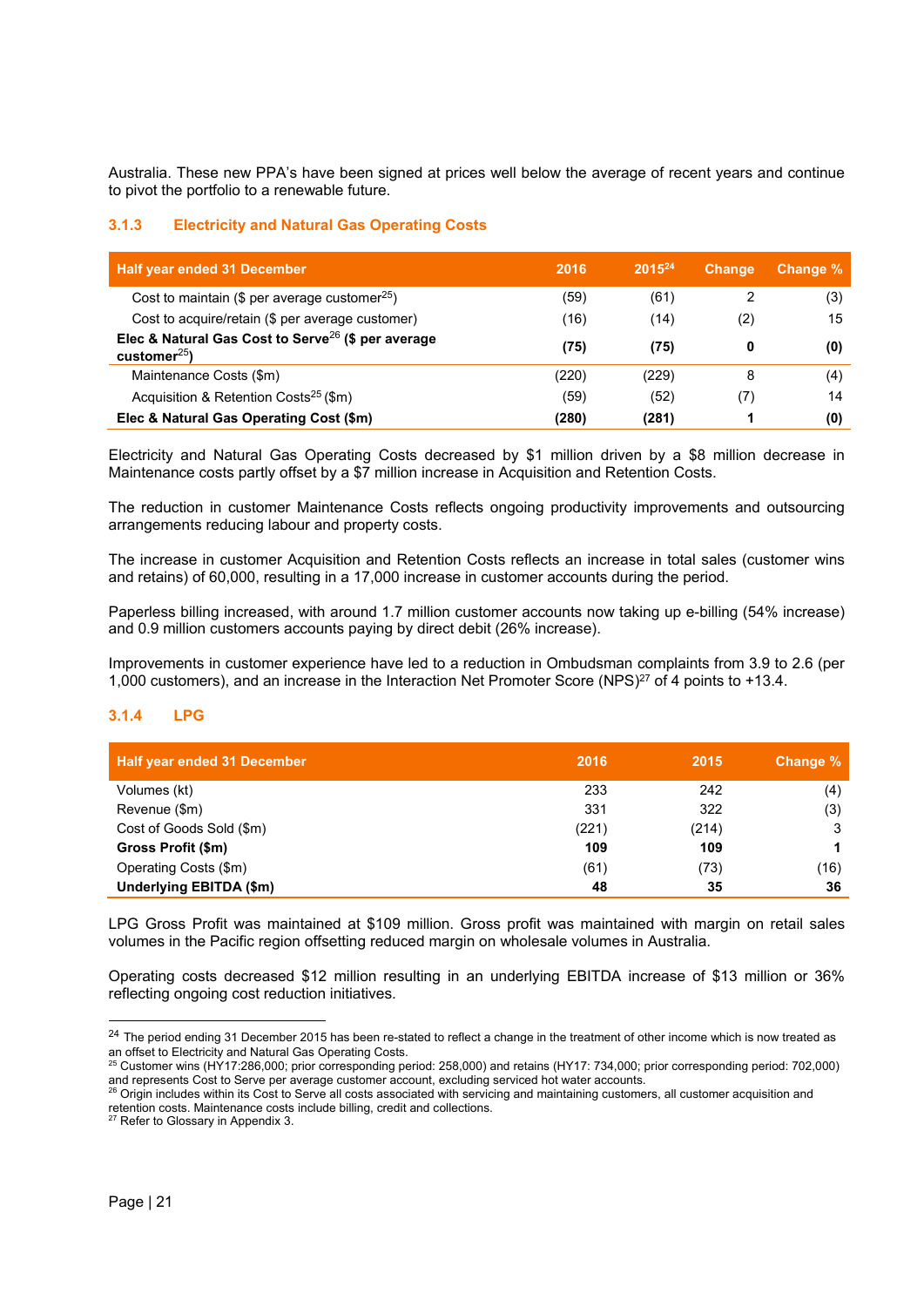# **3.1.5 Solar & Energy Services**

| <b>Half year ended 31 December</b> | 2016 | 2015 | Change % |
|------------------------------------|------|------|----------|
| Revenue (\$m)                      | 75   | 69   |          |
| Cost of Goods Sold (\$m)           | (38) | (41) |          |
| Gross Profit (\$m)                 | 37   | 28   | 31       |
| Operating Costs (\$m)              | (33) | (32) |          |
| Underlying EBITDA (\$m)            | 4    | (4)  | (198)    |

Solar & Energy Services sales volumes increased from the prior period:

- Solar sales of 23 MW in the current period (up 14MW on the prior period)
- Centralised Energy Services customer accounts increased by 16,000 to 126,000
- Origin's Acumen metering business deployed 22,000 electricity meters and 8,000 serviced hot water meters in the current period, with 39,000 billable electricity meters and 54,000 billable serviced hot water meters now installed

Solar & Energy Services underlying EBITDA increased by 198% or \$7 million to \$4 million. The growth in EBITDA was predominantly due to an increased solar contribution from reduced module costs, reduced costs of legacy inverter claims not covered under warranties and growth in home product sales. Centralised Energy Services and Acumen Metering also increased their contributions due to growing customer accounts and billable meters.

# **3.1.6 Natural Gas, Electricity and LPG customer accounts**

Origin's customers increased 17,000 during the period reflecting the loss of 1,000 Electricity customers and the addition of 18,000 Natural Gas customers.

|                                           |                    | <b>31 December 2016</b> |              |                    | 30 June 2016          |              |               |
|-------------------------------------------|--------------------|-------------------------|--------------|--------------------|-----------------------|--------------|---------------|
| <b>Customer</b><br><b>Accounts ('000)</b> | <b>Electricity</b> | <b>Natural</b><br>Gas   | <b>Total</b> | <b>Electricity</b> | <b>Natural</b><br>Gas | <b>Total</b> | <b>Change</b> |
| NSW <sup>28</sup>                         | 1.233              | 260                     | 1.493        | 1.240              | 252                   | 1.492        |               |
| Victoria                                  | 761                | 165                     | 926          | 761                | 160                   | 921          | 5             |
| Queensland                                | 561                | 481                     | 1.041        | 566                | 478                   | 1.044        | (3)           |
| South Australia <sup>29</sup>             | 185                | 201                     | 386          | 174                | 199                   | 372          | 14            |
| <b>Total</b>                              | 2.740              | 1.107                   | 3.846        | 2.741              | 1.089                 | 3,830        | 17            |

# **Customer account movement**

As at 31 December 2016, Origin's penetration of dual fuel (Electricity and Natural Gas) customer accounts was 35.4%, increasing from 34.9% at 30 June 2016 reflecting Origin's continued focus on high value dual fuel customers. As at 31 December 2016, Origin had 390,000 LPG customer accounts, an increase of 3,000 accounts from 30 June 2016.

# **3.1.7 Capital Expenditure**

Capital expenditure of \$154 million was an increase of \$38 million from the prior period, due to a planned major maintenance outage at Eraring (\$45 million), expenditure towards the replacement of the Business customer billing system and a higher proportion of total financial year capital expenditure occurring in the first half of the year.

 $\overline{a}$ <sup>28</sup> Australian Capital Territory (ACT) customer accounts are included in New South Wales.<br><sup>29</sup>Northern Territory customers are included in South Australia.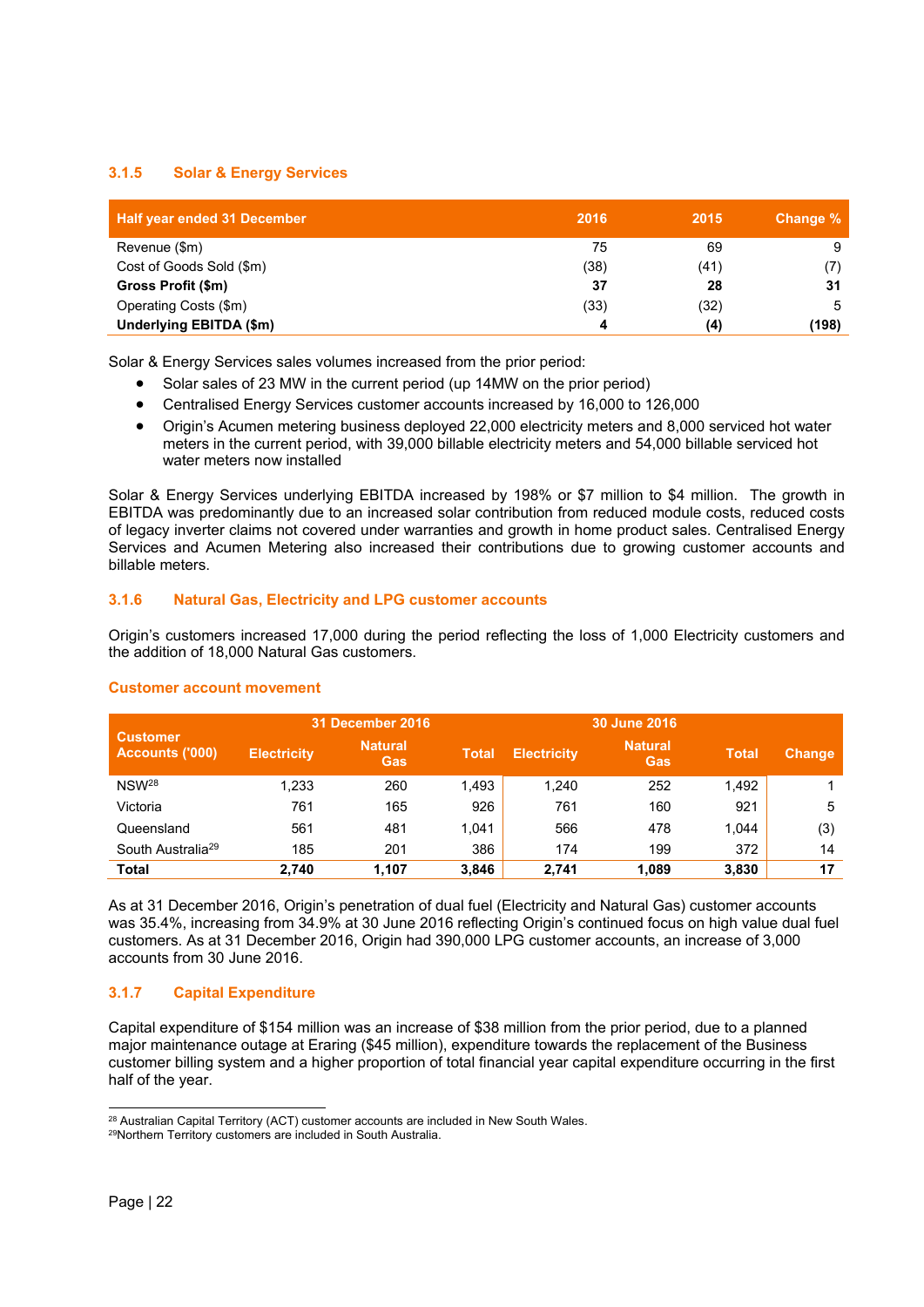# **3.2 Integrated Gas**

Integrated Gas includes Origin's E&P and LNG operations.

LNG includes Origin's 37.5% equity accounted share of the results of APLNG and Origin's activities and transactions arising from its operatorship of the APLNG upstream operations and management of Origin's exposure to LNG pricing risk.

In Origin's Financial Statements, the financial performance of APLNG is equity accounted. Consequently, revenue and expenses from APLNG do not appear on a line by line basis in the Integrated Gas segment result. Origin's share of APLNG's Underlying EBITDA is included in the Underlying EBITDA of the Integrated Gas segment. Origin's share of APLNG's Underlying interest, tax, depreciation and amortisation expense is accounted for between Underlying EBITDA and Underlying EBIT in the line item "Share of interest, tax, depreciation and amortisation of equity accounted investees". As a result, Origin's share of APLNG's Underlying net profit after tax is included in the Underlying EBIT and Segment Result lines.

E&P includes exploration and production interests located in eastern and southern Australia, the Browse and Perth basins in Western Australia, the Bonaparte Basin in north-western Australia, the Beetaloo Basin in Northern Territory and in New Zealand.

Origin has announced its intention to divest via IPO its conventional upstream business supplying Australian and New Zealand domestic markets. For details, refer to the announcement dated 6 December 2016.

|                                                                           |       | 2016                     |                   |                 | 2015       |                   |        |
|---------------------------------------------------------------------------|-------|--------------------------|-------------------|-----------------|------------|-------------------|--------|
| <b>Half year ended</b><br>31 December                                     | E&P   | <b>LNG</b>               | Integrated<br>Gas | E&P             | <b>LNG</b> | Integrated<br>Gas | Change |
|                                                                           | \$m\$ | \$m\$                    | \$m\$             | $(\mathsf{Sm})$ | \$m\$      | \$m\$             | (%)    |
| <b>Underlying EBITDA</b>                                                  | 155   | 287                      | 442               | 116             | 21         | 137               | 223    |
| <b>Segment Result</b>                                                     | 22    | (208)                    | (186)             | (20)            | (43)       | (63)              | 195    |
| Cash flow from operating<br>activities                                    | 107   | (90)                     | 17                | 53              | (155)      | (102)             | (117)  |
| <b>Exploration expense</b>                                                | 44    | $\overline{\phantom{0}}$ | 44                | 56              |            | 56                | (21)   |
| Capital expenditure                                                       | 115   | 5                        | 120               | 245             | 17         | 262               | (54)   |
| Contribution to APLNG                                                     |       | 124                      | 124               |                 | 856        | 856               | (86)   |
| Net cash flow from<br>operating and investing<br>activities <sup>30</sup> | 3     | (347)                    | (344)             | (184)           | (1,029)    | (1,213)           | (72)   |

Strong operational performance delivered increased production, EBITDA and cash flow from operating activities:

- The APLNG project completed during the period and the first cargo was produced from Train 2 on 8 October.
- Strong APLNG upstream performance with production increasing 76% to meet downstream requirements.
- Completion of the Halladale / Speculant project in the Otway Basin resulted in a 12% increase in production from E&P operations.
- Underlying EBITDA increased \$305 million or 223% to \$442 million reflecting increased production.
- The Segment Result decreased \$123 million to a loss of \$186 million with low oil prices following the commencement of LNG sales resulting in insufficient revenue to cover increased ITDA and the recognition of net financing costs (\$86 million) associated with the funding of Origin's investment in APLNG.

 $\overline{a}$ <sup>30</sup> Includes cash (classified as investing activity) provided to APLNG to satisfy Project Finance reserve requirements (\$127 million) via bank guarantee returned to Origin as a loan (classified as financing activity).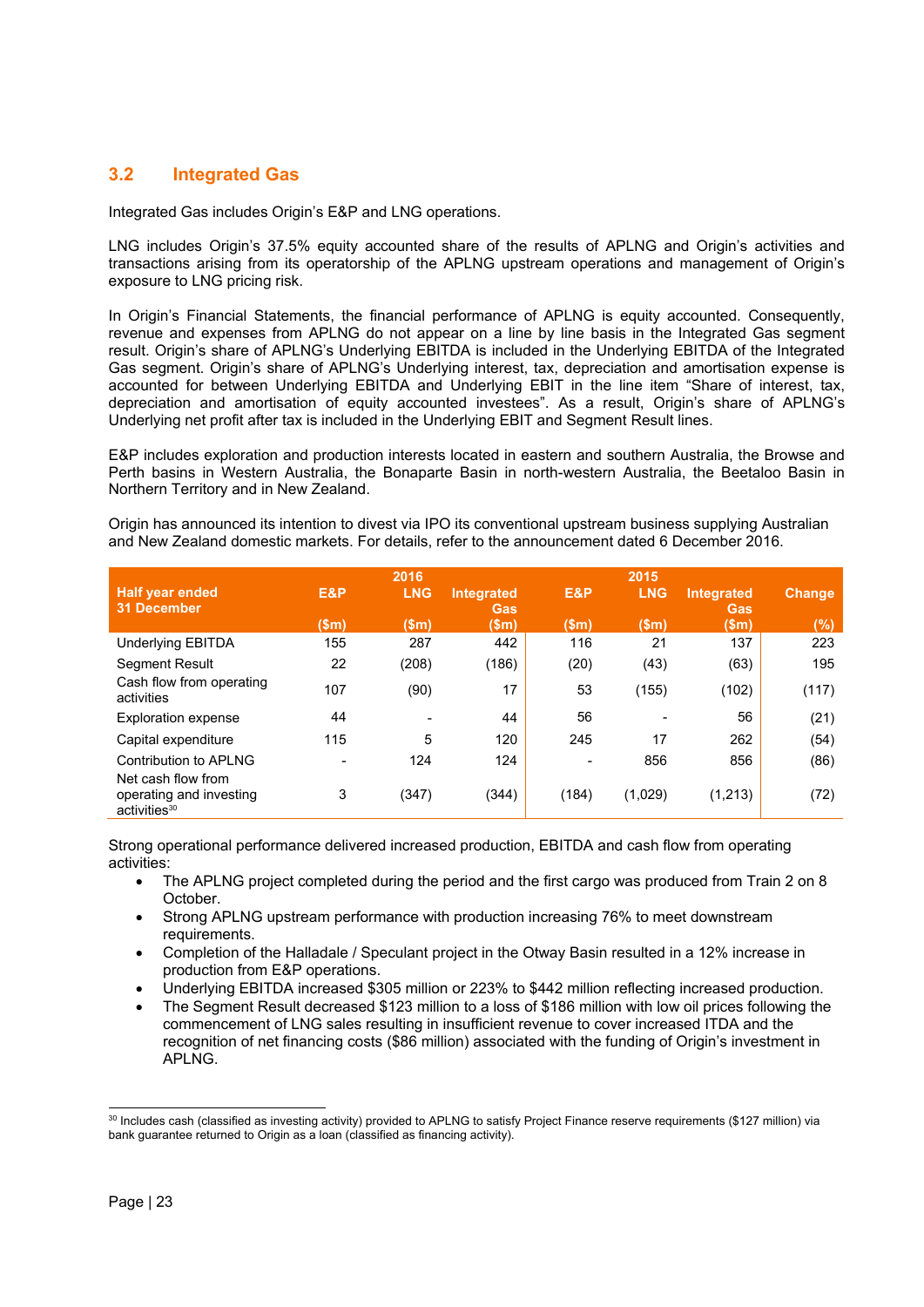Net cash flow from operating and investing activities increased by \$869 million reflecting Origin's lower contribution to APLNG following the completion of the export project and ramp up of LNG production, higher EBITDA and lower capital expenditure within E&P as growth projects completed, and lower cash costs associated with oil hedging.

# **3.2.1 LNG**

# **LNG financial performance**

LNG financial performance includes Origin's share of APLNG. APLNG's financial performance during the period reflected the recognition of a six month contribution from Train 1 of its CSG-LNG export project, and a two month contribution from Train 2 with revenues relating to APLNG Train 2 recognised in the income statement from November 2016.

| <b>Half year ended 31 December</b>     | 2016<br>\$m\$ | 2015<br>\$m\$ | Change<br>\$m\$ |
|----------------------------------------|---------------|---------------|-----------------|
| APLNG Underlying EBITDA (Origin share) | 327           | 18            | 309             |
| LNG (other)                            | (40)          | 3             | (43)            |
| <b>LNG Underlying EBITDA</b>           | 287           | 21            | 266             |
| APLNG Underlying ITDA (Origin share)   | (400)         | (57)          | (343)           |
| LNG D&A expense                        | (9)           | (7)           | (2)             |
| Origin's net financing costs           | (86)          |               | (86)            |
| <b>LNG Segment Result</b>              | (208)         | (43)          | (165)           |
| Cash flow from operating activities    | (90)          | (155)         | 65              |

Underlying LNG EBITDA increased \$266 million reflecting:

- Higher share of APLNG EBITDA (\$309 million) following the commencement of LNG production and sales (\$334 million) partly offset by the impact of lower oil prices on APLNG's lower gas sales to QGC (\$27 million); and
- Lower LNG (other), primarily due to the expensing of Oil Puts hedging net of pay-out (\$36 million).

The LNG segment result decreased \$165 million primarily reflecting:

- Decrease in Origin's share of APLNG Underlying NPAT (\$33 million) with LNG sales revenue insufficient to offset the associated increase in ITDA due to the impact of a low oil price (effective oil price of US\$42 per barrel for contracted volumes);
- The impact of oil hedging implemented by Origin to protect the ability to reduce debt (\$36 million); and
- The movement into Underlying earnings (from Items excluded from Underlying Profit in HY2016) of a portion of Origin's net financing costs associated with the funding of Origin's investment in APLNG following recognition of LNG sales (\$86 million).

Cash flow from operating activities increased \$65 million to (\$90 million) reflecting a decrease in oil hedging costs (\$53 million).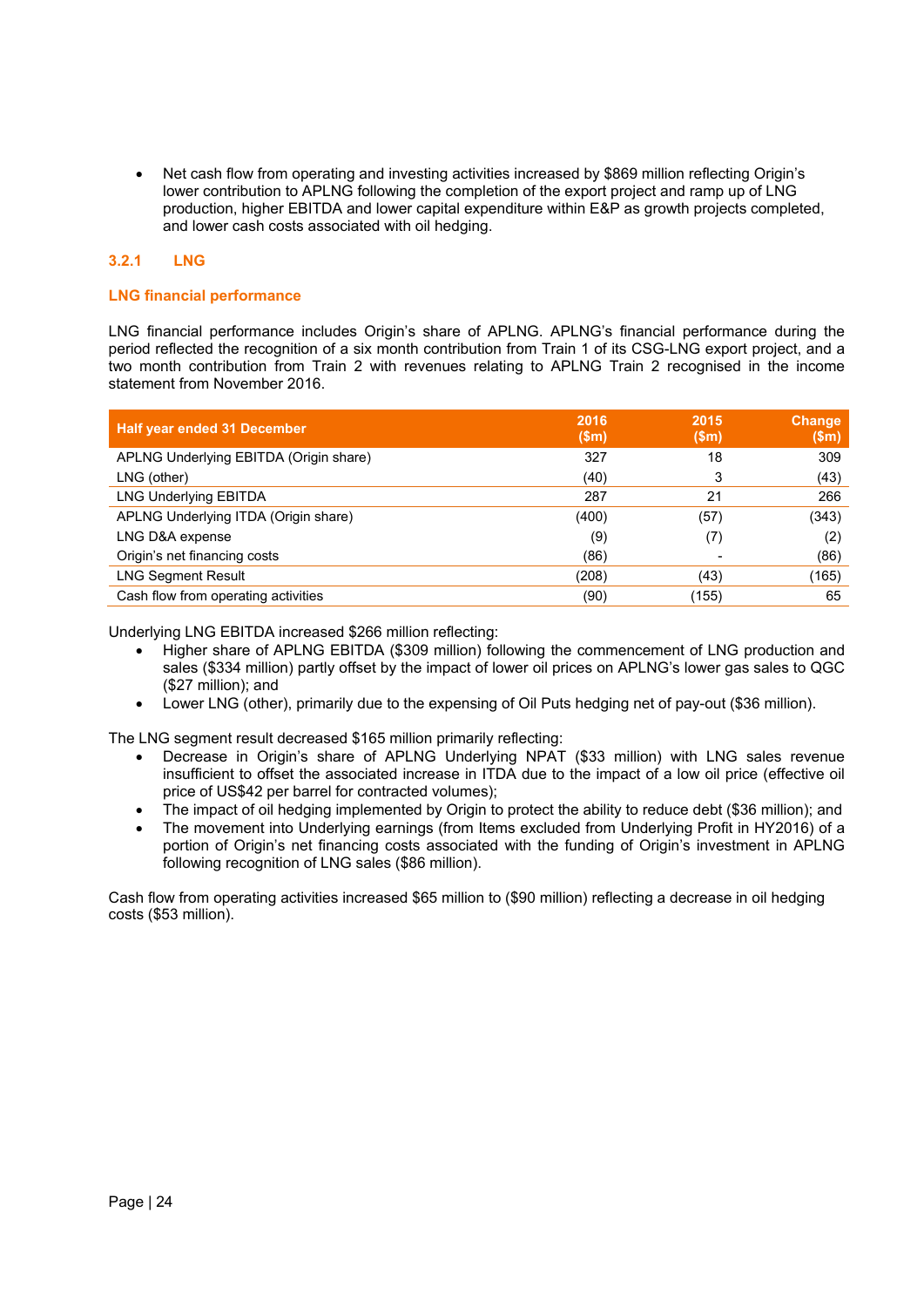# **APLNG Production, Sales and Revenue**

| <b>Operating Performance</b>    | <b>Total APLNG</b><br>(PJe) | <b>Origin</b><br>share (PJe) | <b>Total APLNG</b><br>(PJe) | <b>Origin</b><br>share (PJe) |
|---------------------------------|-----------------------------|------------------------------|-----------------------------|------------------------------|
|                                 | Half year ended 31 Dec 2016 |                              |                             | Half year ended 31 Dec 2015  |
| <b>Production Volumes</b>       | 294                         | 110                          | 167                         | 63                           |
| Natural Gas (domestic)          | 111                         | 42                           | 158                         | 59                           |
| Natural Gas (LNG feed gas)      | 182                         | 68                           | 9                           | 4                            |
| <b>Sales Volumes</b>            | 291                         | 109                          | 155                         | 58                           |
| Natural Gas                     | 120                         | 45                           | 155                         | 58                           |
| <b>LNG</b>                      | 171                         | 64                           | 0                           | 0                            |
| Sales Volumes Net <sup>31</sup> | 271                         | 102                          | 110                         | 41                           |
| <b>Natural Gas</b>              | 109                         | 41                           | 110                         | 41                           |
| <b>LNG</b>                      | 162                         | 61                           | 0                           | 0                            |

Total APLNG production increased by 127 PJe or 76% to 294 PJe, to meet LNG Train demand. Domestic volumes decreased reflecting a reduction in short term ramp sales to maximise LNG production.

Further information regarding production, sales volumes and revenues is provided in Origin's December 2016 Quarterly Production Report, available at www.originenergy.com.au.

# **APLNG Underlying financial performance**

|                                    |                      | 31 December 2016    | 31 December 2015     |                     |
|------------------------------------|----------------------|---------------------|----------------------|---------------------|
| Financial performance (\$ million) | 100%<br><b>APLNG</b> | <b>Origin share</b> | 100%<br><b>APLNG</b> | <b>Origin share</b> |
| Operating revenue                  | 1,475                |                     | 229                  |                     |
| Operating expenses                 | (603)                |                     | (180)                |                     |
| <b>Underlying EBITDA</b>           | 872                  | 327                 | 49                   | 18                  |
| D&A expense                        | (770)                |                     | (182)                |                     |
| Net financing expense              | (391)                |                     | (16)                 |                     |
| Income tax benefit                 | 90                   |                     | 44                   |                     |
| <b>Underlying ITDA</b>             | (1,071)              | (402)               | (154)                | (58)                |
| <b>Underlying Result</b>           | (199)                | (73)                | (105)                | (40)                |

# **APLNG Project**

The APLNG export project is a two train project with a design nameplate capacity of 9 million tonnes per annum of LNG.

APLNG has committed LNG offtake agreements for approximately 20 years with Sinopec for approximately 7.6 million tonnes per annum and with Kansai Electric for approximately 1 million tonnes per annum.

 $\overline{a}$ 

<sup>&</sup>lt;sup>31</sup> Sales volumes are net of 20 PJe of capitalised sales (31 Dec 2015: 45 PJe).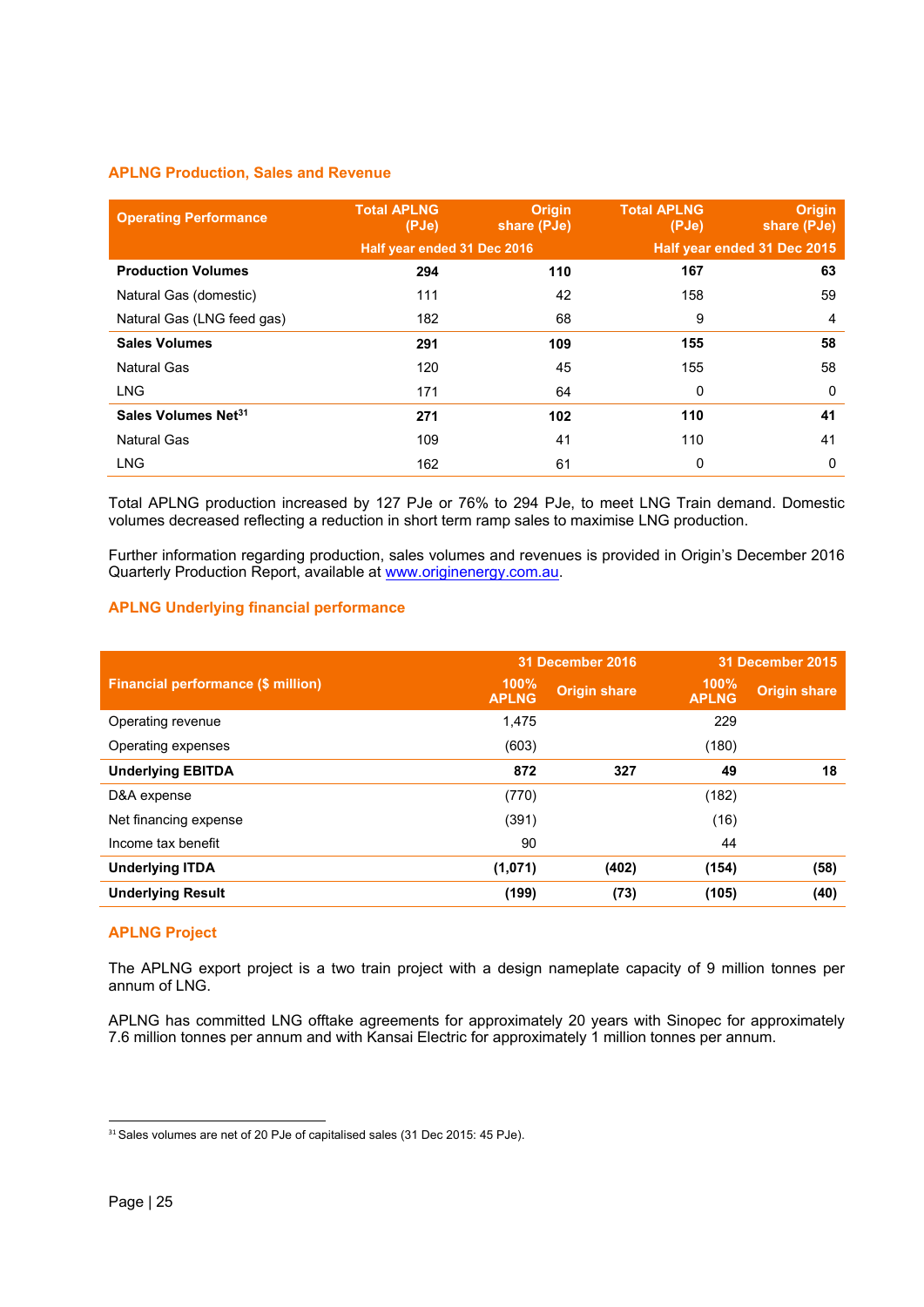#### **Project performance and key milestones**

The APLNG Project is now 100% complete as at 31 December 2016 with minor project close out work remaining for the Downstream project.

APLNG successfully completed the 120 day Train 1 operational lenders test with the plant performing above design nameplate capacity and met all other requirements of the Train 1 project finance lenders' test resulting in the release of US\$5.1 billion (60 per cent) of shareholder guarantees relating to APLNG's \$US8.5 billion project finance facility.

During the period, commissioning of Train 2 was completed with first cargo produced on 8 October 2016, and completion of the Bechtel Performance Test and hand-over of the plant to the Operator on 12 December 2016. Train 2 has performed in line with expectations, and continues to ramp up LNG production in advance of the two train 90 day lenders test in the first half of financial year 2018.

During the period, production from operated fields was increased to meet LNG train demand with average production from operated assets increasing to 1,175 TJ/d in the December 2016 quarter from 689TJ/d in the December 2015 quarter.

During the period a total of 45 produced LNG cargoes were loaded and shipped from the APLNG facility on Curtis Island, including to Sinopec and Kansai in accordance with their respective long term Sales and Purchase Agreements.

# **Key Accomplishments / Milestones**

The following table reports progress against the key goals and milestones Origin outlined in its full year 2016 financial year Operating and Financial Review:

| <b>Goals</b>                                                                             | Plan    | <b>Actual Progress</b> |
|------------------------------------------------------------------------------------------|---------|------------------------|
| Train 1 project finance lenders' tests met and 60% of<br>shareholder guarantees released | Q2 FY17 | Accomplished           |
| First Cargo from Train 2                                                                 | Q2 FY17 | Accomplished           |
| Train 2 revenue recognition                                                              | Q3 FY17 | Accomplished Q2 FY17   |

# **Key Project goals and milestones for the 2017 financial year**

The following table reports key remaining milestones.

| <b>Key Goals and Milestones</b>                                                          | <b>FY17 Plan</b> |
|------------------------------------------------------------------------------------------|------------------|
| Train 2 project finance lenders' tests met and remaining shareholder guarantees released | H1 FY2018        |

# **Capital expenditure and funding**

Origin's net contribution to APLNG during the period was \$124 million.

No draw down of the project finance facility by APLNG occurred during the period. Project finance facility interest of US\$167 million was incurred during the period of which US\$38 million was capitalised. At 31 December 2016, US\$8,462 million of the project finance facility had been drawn.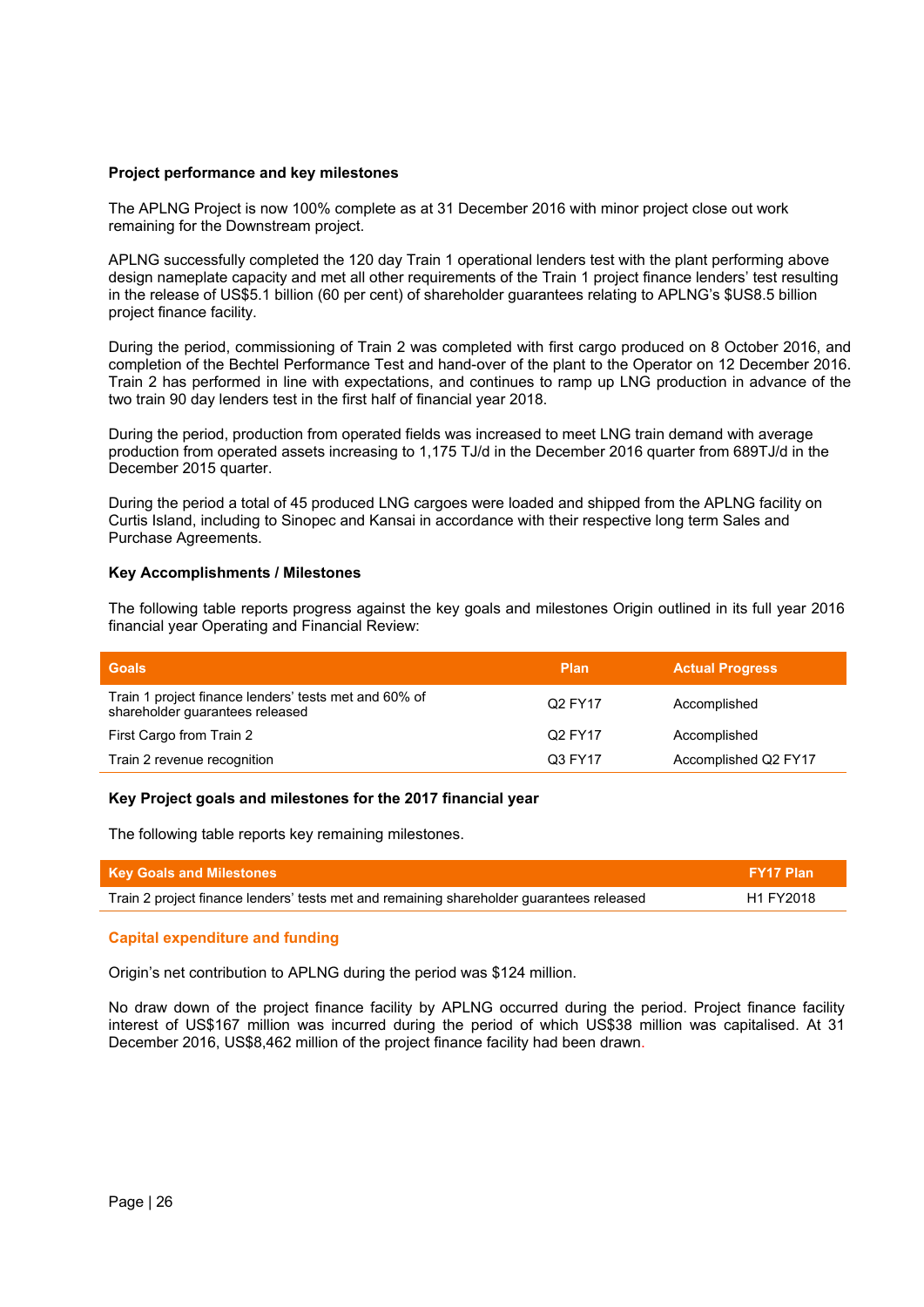# **3.2.2 Exploration and Production**

# **Production, Sales and Revenue**

| Half year ended 31 December         | 2016 | 2015 | Change (%) |
|-------------------------------------|------|------|------------|
| Total Production (PJe)              | 44.2 | 39.5 | 12         |
| Total Sales (PJe)                   | 51.5 | 42.8 | 20         |
| Revenue (\$m) <sup>32</sup>         | 360  | 307  | 17         |
| <b>Underlying EBITDA</b>            | 155  | 116  | 34         |
| Cash flow from operating activities | 108  | 53   | 104        |

Origin's share of total production increased 4.7 PJe to 44.2 PJe due to higher Otway Basin production (6.1 PJe) following the commencement of production from Halladale / Speculant, partly offset by lower well deliverability and natural field decline at Otway, and lower Bass Basin production (1.0 PJe) due to planned statutory maintenance shutdown.

Sales volumes increased 8.7 PJe to 51.5 PJe due to increased production and use of inventory to meet higher gas nominations at Cooper Basin. Commodity Sales Revenue increased by \$53 million or 17% to \$360 million, in-line with higher sales volumes.

E&P EBITDA increased \$39 million to \$155 million primarily due to commencement of production from Halladale / Speculant and lower exploration expense.

Cash flow from operating activities increased \$55 million to \$108 million due to higher EBITDA adjusted for non-cash exploration expense (\$26 million), and lower working capital requirements in the current period (\$29 million).

# **Costs of goods sold and Stock movement**

| <b>Half year ended 31 December</b> | 2016<br>$V$ \$m | 2015<br>(Sm) | <b>Change</b><br><b>VA</b> |
|------------------------------------|-----------------|--------------|----------------------------|
| Cost of goods sold                 | (39)            | (40)         | (3)                        |
| Stock movement                     | (24)            |              | N/A                        |

Stock movement reflects a reduction in gas inventory due to higher customer nominations in the period within the Cooper Basin.

<sup>1</sup>  $32$  Includes gain/(loss) – forward sale and hedging of \$17 million in current period (\$19 million prior period).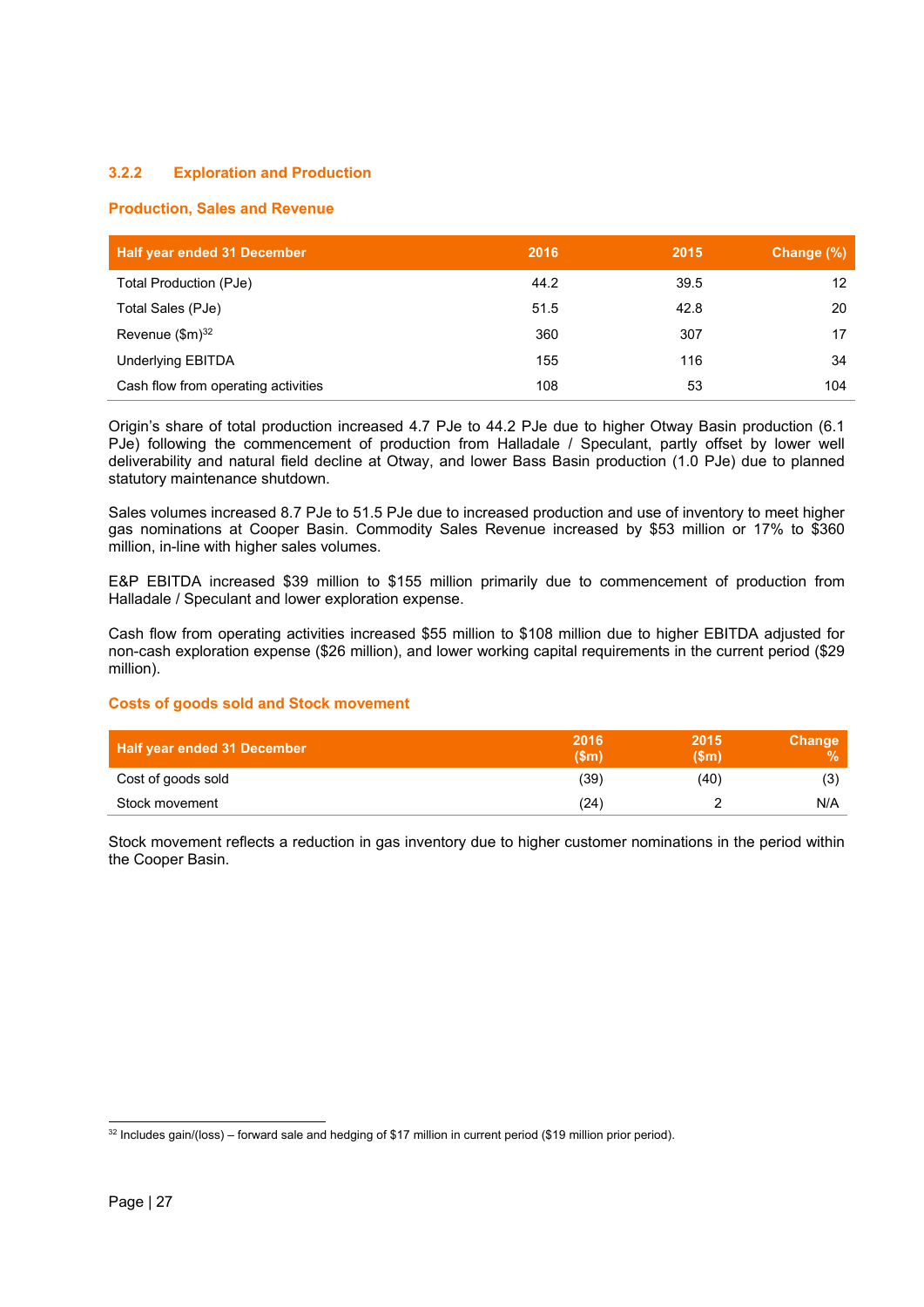#### **Expenses**

| <b>Half year ended 31 December</b> | 2016<br>\$m\$ | 2015<br>\$m\$ | Change<br>% |
|------------------------------------|---------------|---------------|-------------|
| Royalties, tariffs and freight     | (42)          | (21)          | 100         |
| General operating costs            | (95)          | (104)         | (9)         |
| <b>Exploration expense</b>         | (44)          | (56)          | 21          |
| Total expenses                     | (181)         | (181)         | (0)         |

Total expenses of \$181 million were in-line with the prior period with an increase in royalties, tariffs and freight (\$21 million) driven by higher sales volumes and revenue, offset by decreased exploration expense (\$12 million) and lower general operating costs (\$9 million). Exploration expense included the write-off of T/34P following application for consent to surrender the exploration permit (\$26 million) and Crowes Foot 3D offshore seismic survey acquisition (\$11 million) in the current period and the \$53 million write-off of Vietnam in the prior period.

Further information regarding production, sales volumes and revenues is provided in Origin's December 2016 Quarterly Production Report, available at www.originenergy.com.au.

# **Capital Expenditure**

Capital expenditure decreased \$130 million from the prior period following the completion of development projects across the Otway, Bass and Cooper basins. Capital expenditure for the period of \$115 million included:

- Otway including Halladale / Speculant \$40 million;
- Cooper Basin \$16 million;
- Beetaloo Basin farm-in \$14 million;
- Bass Basin: \$12 million; and
- Other assets \$33 million.

# **Operations**

#### **Production and Development**

Origin's producing operations include assets in the Bass and Otway Basins off the south coast of Victoria, the Cooper Basin in central Australia the Perth Basin in Western Australia and the Taranaki Basin in New Zealand.

Origin's development activities during the year reflected actions taken by Origin to limit capital expenditure to completing projects that have commenced and utilise existing infrastructure.

In the Otway Basin, the Halladale and Speculant fields achieved first gas on 26 August 2016 resulting in increased production at the Otway Gas Plant.

In the Perth Basin, the non-operated Stage 1A Waitsia gas field project achieved first gas on 24 August 2016. Stage 1A comprised the installation of new infrastructure to connect Waitsia-1 and Senecio-3 gas wells to the Xyris Production Facility (XPF).

During the planned maintenance shutdown at BassGas, the compressor piping was successfully tied in, and production is now flowing via the new compressor and condensate module bypass piping. The compression and condensate modules are expected to come online late in the 2017 financial year.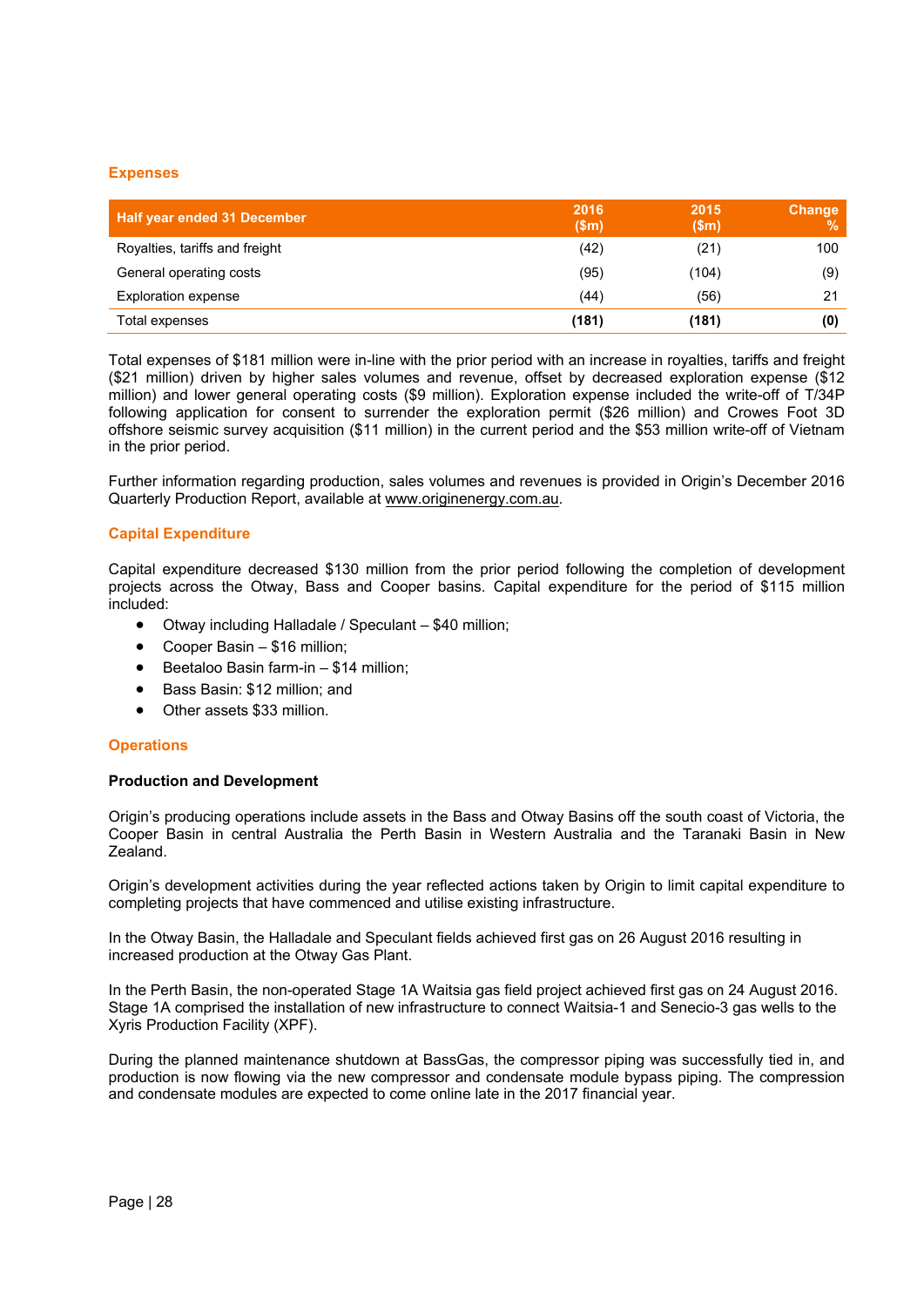# **Exploration and Appraisal**

Development and appraisal activities within Australia and New Zealand during the period were confined to joint venture and permit commitments.

In the Otway Basin, the Crowes Foot 3D offshore seismic survey was acquired during the period in exploration permit VICP/69. The processing of the 3D seismic data is underway. The Enterprise 2 3D seismic acquisition commenced in January in the offshore exploration permit VIC/P42(V).

In the Beetaloo Basin, hydraulic fracture stimulation and extended production test of the Amungee NW-1H well was completed in the period confirming the existence of moveable hydrocarbons. The third vertical well in the program, Beetaloo W-1 well in EP117 reached total depth in the period.

As part of Origin's obligations under the CBOS Farmin Agreements entered into in 2014, Origin committed to a multi well work programme in the Cooper Basin. In fulfilment of the farm-in obligations, the hydraulic fracture stimulation and extended production test of the Ethereal-1 exploration well in PEL 637 was partially completed with further evaluation work planned.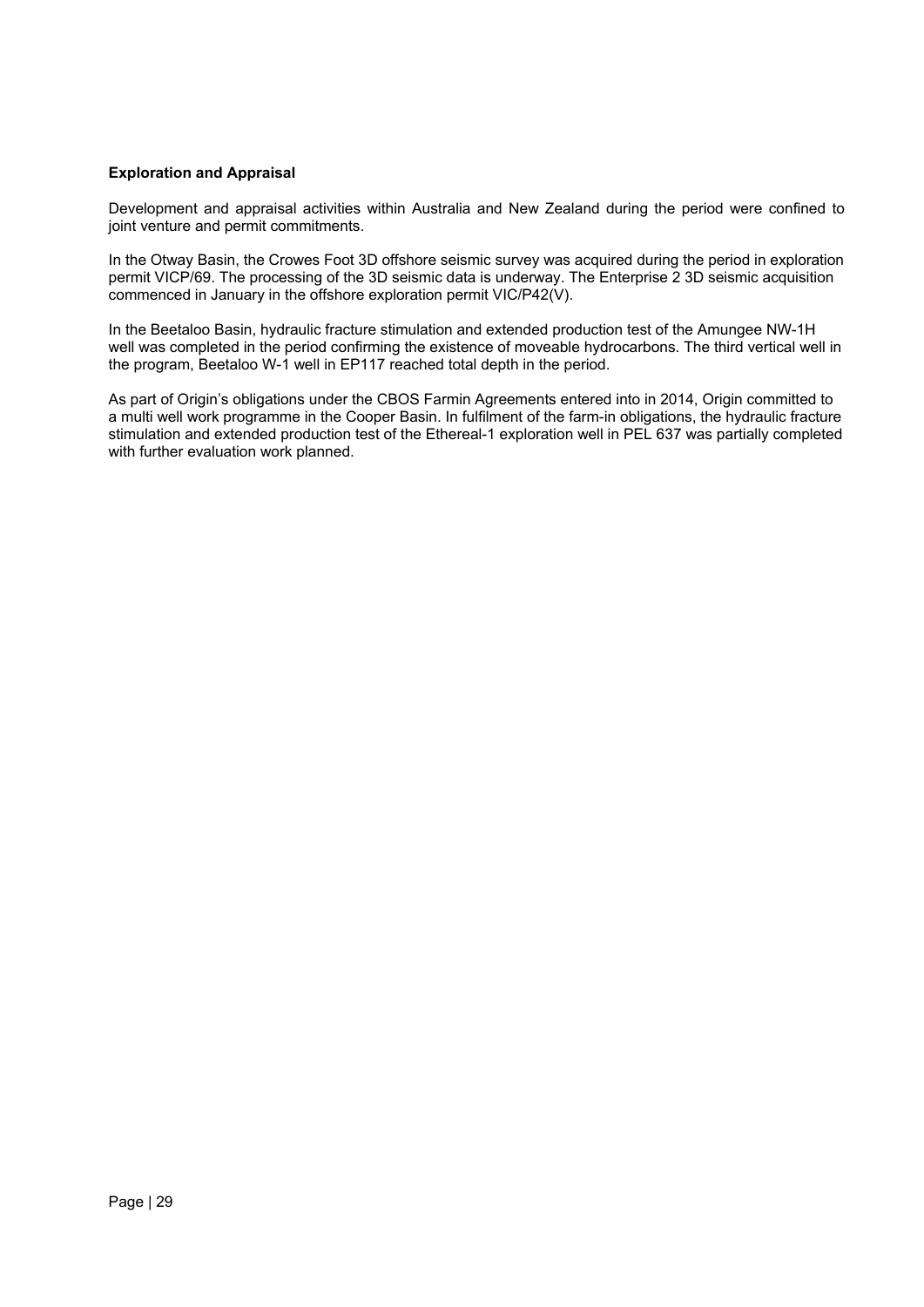# **3.3 Corporate**

This segment reports corporate activities that have not been allocated to other operating segments together with business development activities outside Origin's existing operations.

Origin's net financing costs (excluding costs relating to LNG operations) and tax are recorded in the Corporate segment.

# **Financial Performance**

| <b>Half year ended 31 December</b>                    | 2016<br>\$m\$ | 2015<br>(Sm) | Change<br>(%) |
|-------------------------------------------------------|---------------|--------------|---------------|
| Underlying EBITDA                                     | (31)          | (51)         | (39)          |
| Segment Result <sup>33</sup>                          | (206)         | (251)        | (18)          |
| Capital expenditure                                   | 8             | 17           | (53)          |
| Net cash flow from operating and investing activities | 9             | 1.479        | (99)          |

Lower Underlying EBITDA loss due to functional cost savings.

 Segment Result includes non-APLNG Underlying net financing costs of \$54 million and Underlying income tax expense of \$120 million.

 Net cash flow from operating and investing activities decreased due to the prior period sale of Origin's interest in Contact Energy (\$1,599 million).

1

 $33$  The Corporate Segment Result includes interest and tax relating to discontinued operations.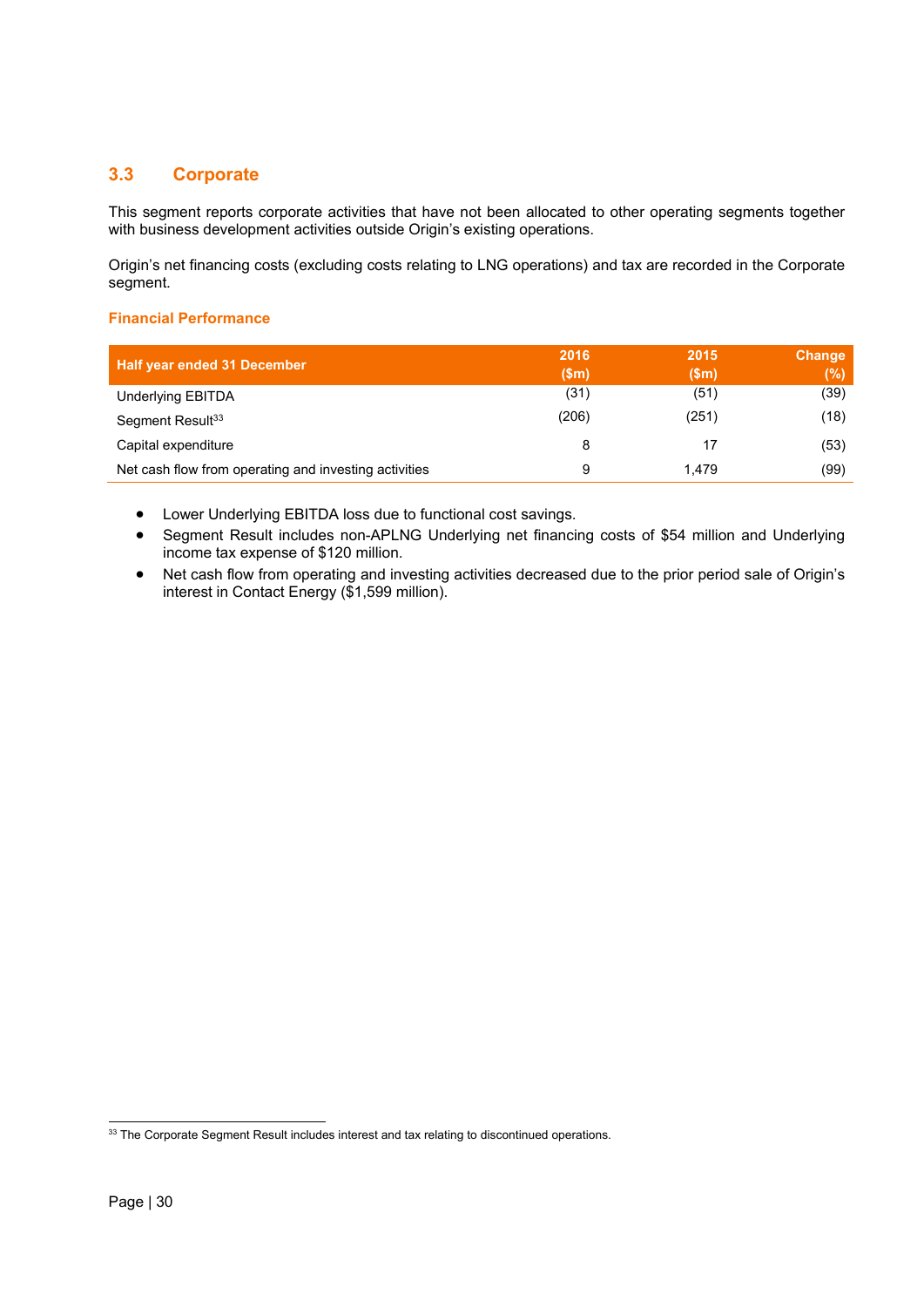# **APPENDIX 1 – NET FINANCING COSTS**

| <b>Half year ended 31 December</b>                                                         | 2016           | 2015  | Change      |
|--------------------------------------------------------------------------------------------|----------------|-------|-------------|
| <b>Statutory Net Financing Cost - total operation</b>                                      |                |       |             |
| Total interest charged by other parties                                                    | (293)          | (341) | 48          |
| Impact of discounting on long term provisions                                              | (7)            | (8)   | -1          |
| Capitalised interest                                                                       | 7              | 46    | (39)        |
| <b>Total interest expense</b>                                                              | (293)          | (303) | 10          |
| MRCPS interest income                                                                      | 108            | 92    | 16          |
| Other interest income                                                                      |                | 1     | (1)         |
| <b>Statutory Net financing costs</b>                                                       | (185)          | (210) | 25          |
| Average interest rate <sup>34</sup>                                                        | 6.5%           | 6.5%  | $0.0\%$     |
| Items excluded from Underlying Net Financing Costs relating to funding of APLNG            |                |       |             |
| <b>Total interest expense</b>                                                              | (68)           | (256) | 188         |
| <b>MRCPS</b> interest income                                                               | 23             | 92    | (69)        |
| Net financing costs relating to funding of APLNG                                           | (45)           | (164) | 119         |
| Average interest rate <sup>34</sup>                                                        | 6.8%           | 6.8%  | 0.0%        |
| <b>Underlying Net Financing Cost - total operations</b>                                    |                |       |             |
| Total interest charged by other parties (excluding costs associated with funding of APLNG) | (54)           | (85)  | 31          |
| Total interest charged by other parties (costs associated with funding of APLNG)           | (171)          |       | (171)       |
| Impact of discounting on long term provisions                                              | (7)            | (8)   | $\mathbf 1$ |
| Capitalised interest                                                                       | $\overline{7}$ | 46    | (39)        |
| <b>Total interest expense</b>                                                              | (225)          | (47)  | (178)       |
| MRCPS interest income (in Underlying)                                                      | 85             |       | 85          |
| Other interest income                                                                      |                | 1     | (1)         |
| <b>Underlying Net financing costs</b>                                                      | (140)          | (46)  | (94)        |
| Average interest rate <sup>34</sup>                                                        | 6.4%           | 5.6%  | 0.8%        |
| Average interest rate <sup>34</sup> (excluding costs associated with funding of APLNG)     | 5.5%           | 5.6%  | $(0.1\%)$   |
| <b>Underlying Net Financing Cost - discontinued operations</b>                             |                |       |             |
| <b>Underlying Net financing costs</b>                                                      | (6)            | (15)  | 9           |
| Average interest rate <sup>34</sup>                                                        | 5.5%           | 6.9%  | $(1.4\%)$   |

<sup>1</sup> <sup>34</sup> Average interest rate calculated using total interest charged by other parties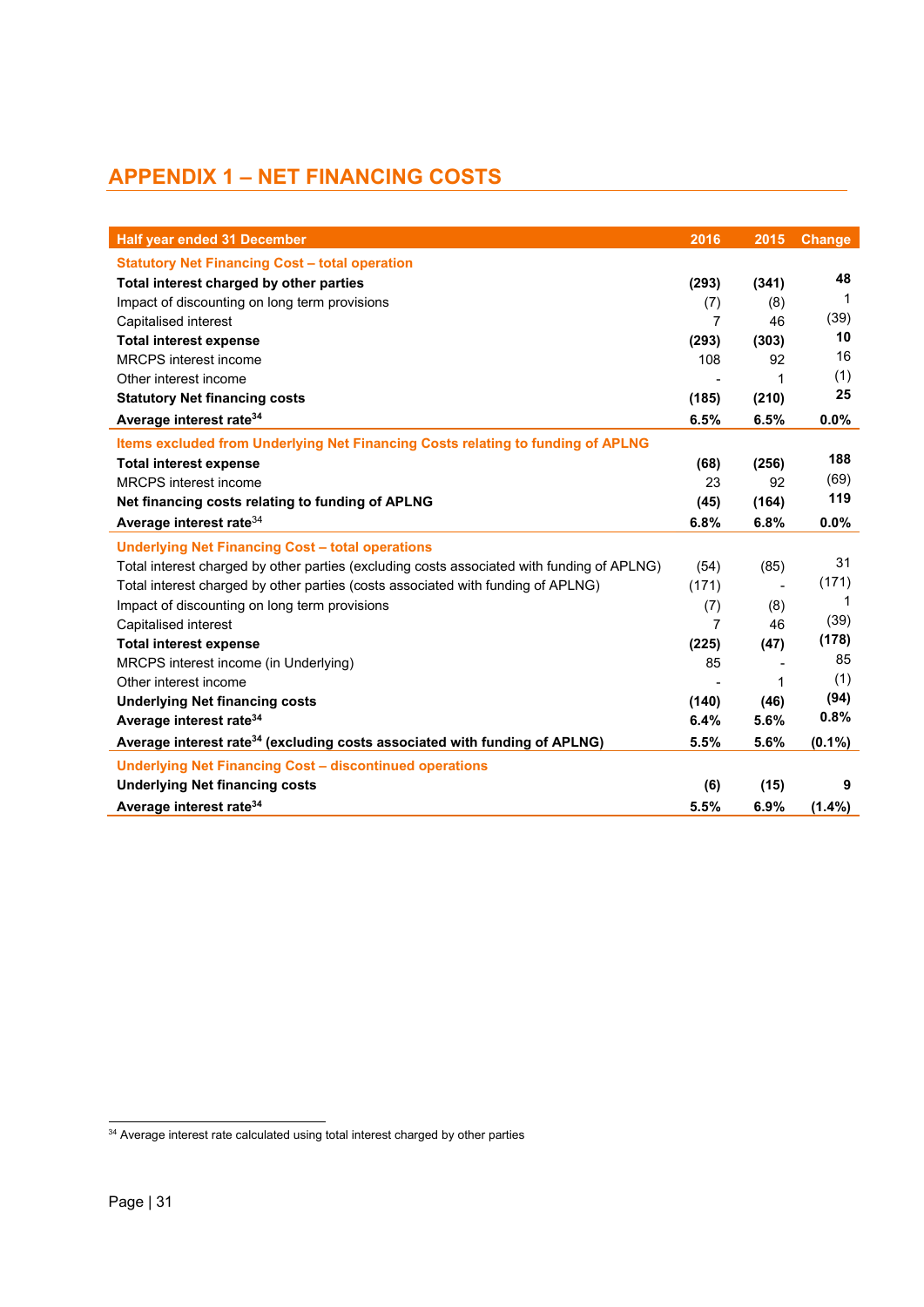# **APPENDIX 2 – RECONCILIATION OF ADJUSTED NET DEBT**

|                           | <b>Issue</b><br><b>Currency</b> | <b>Issue</b><br><b>Notional</b> | <b>Hedged</b><br><b>Currency</b> | <b>Hedged</b><br><b>Notional</b> | AUD \$m<br><b>Dec-16</b>                   | AUD \$m<br><b>Dec-16</b>                                      | <b>AUD \$m</b><br><b>Dec-16</b> |
|---------------------------|---------------------------------|---------------------------------|----------------------------------|----------------------------------|--------------------------------------------|---------------------------------------------------------------|---------------------------------|
|                           |                                 |                                 |                                  |                                  | Interest-<br>bearing<br><b>liabilities</b> | Fair value<br>adjustments<br>on FX<br>hedging<br>transactions | <b>Adjusted</b><br>net debt     |
| AUD debt                  | <b>AUD</b>                      | 1,280                           | <b>AUD</b>                       | 1,280                            | 1,280                                      | 0                                                             | 1,280                           |
| USD Debt left in USD      | USD                             | 850                             | <b>USD</b>                       | 850                              | 1,175                                      | 0                                                             | 1,175                           |
| USD debt swapped to AUD   | USD                             | 895                             | <b>AUD</b>                       | 1,004                            | 1,244                                      | (240)                                                         | 1,004                           |
| EUR debt swapped to AUD   | <b>EUR</b>                      | 2,700                           | <b>AUD</b>                       | 3,727                            | 4,040                                      | (313)                                                         | 3,727                           |
| EUR debt swapped to USD   | <b>EUR</b>                      | 1,000                           | <b>USD</b>                       | 1,372                            | 1.456                                      | 441                                                           | 1,897                           |
| NZD debt swapped to AUD   | <b>NZD</b>                      | 246                             | <b>AUD</b>                       | 218                              | 237                                        | (19)                                                          | 218                             |
| Total                     |                                 |                                 |                                  |                                  | 9,432                                      | (131)                                                         | 9,301                           |
| Cash and cash equivalents |                                 |                                 |                                  |                                  |                                            |                                                               | (158)                           |
| <b>Adjusted net debt</b>  |                                 |                                 |                                  |                                  |                                            |                                                               | (9, 143)                        |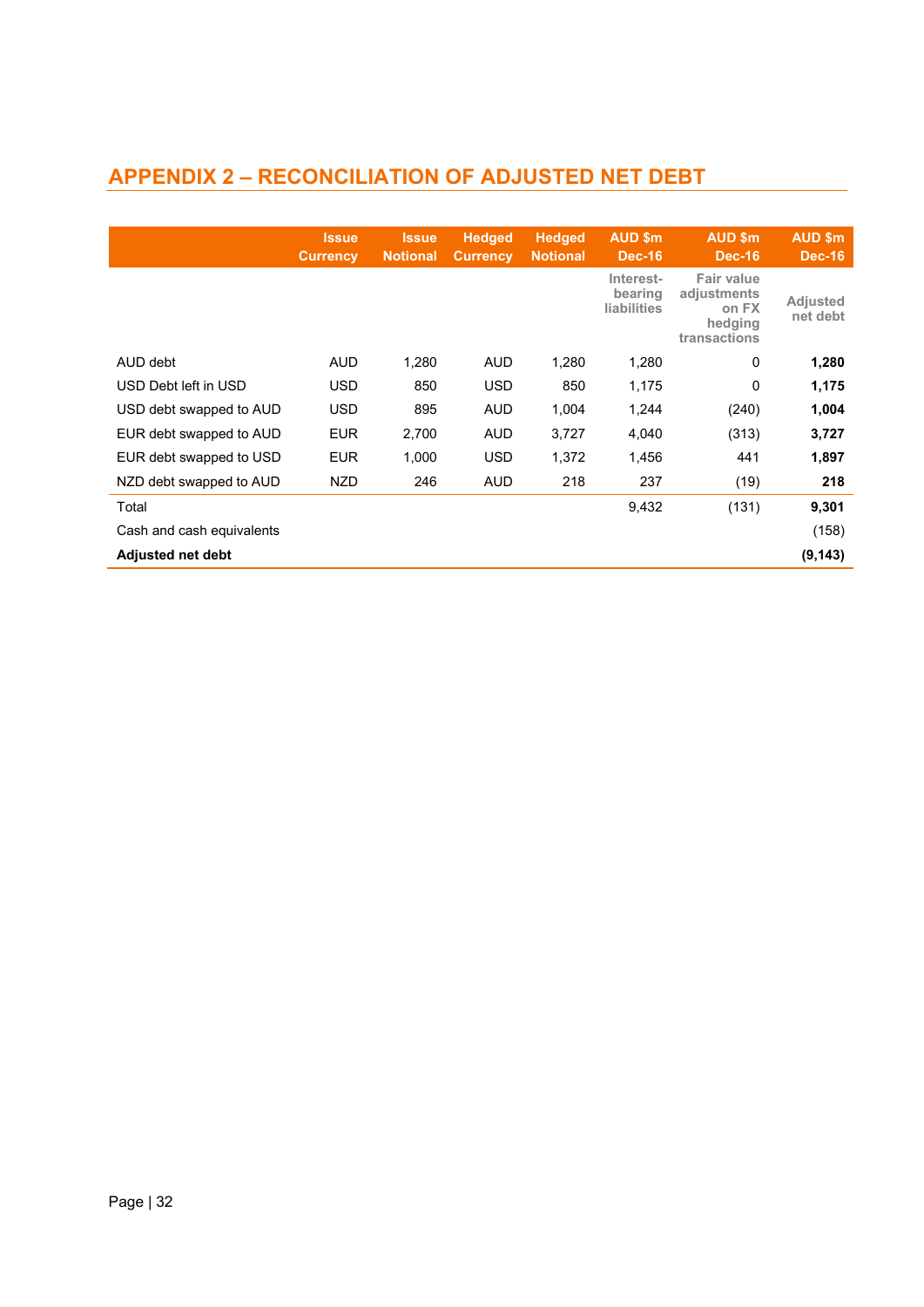# **APPENDIX 3– GLOSSARY AND INTERPRETATION**

# **Financial Measures**

# **Statutory Financial Measures**

Statutory Financial Measures are measures included in the Financial Statements for the Origin Consolidated Group, which are measured and disclosed in accordance with applicable Australian Accounting Standards. Statutory Financial Measures also include measures that have been directly calculated from, or disaggregated directly from financial information included in the Financial Statements for the Origin Consolidated Group.

| <b>Term</b>                                | <b>Meaning</b>                                                                                                                                                  |
|--------------------------------------------|-----------------------------------------------------------------------------------------------------------------------------------------------------------------|
| <b>Statutory Profit/Loss</b>               | Net profit/loss after tax and non-controlling interests as disclosed in the Income<br>Statement of the Origin Consolidated Financial Statements.                |
| Statutory earnings per share               | Statutory profit divided by weighted average number of shares.                                                                                                  |
| Cash flows from operating<br>activities    | Statutory cash flows from operating activities as disclosed in the Cash Flow Statement of<br>the Origin Consolidated Financial Statements.                      |
| Cash flows used in investing<br>activities | Statutory cash flows used in investing activities as disclosed in the Cash Flow Statement<br>of the Origin Consolidated Financial Statements.                   |
| Cash flows from financing<br>activities    | Statutory cash flows from financing activities as disclosed in the Cash Flow Statement of<br>the Origin Consolidated Financial Statements                       |
| External revenue                           | Revenue after elimination of intersegment sales on consolidation as disclosed in the<br>Income Statement of the Origin Consolidated Financial Statements        |
| Net Debt                                   | Total current and non-current interest bearing liabilities only, less cash and cash<br>equivalents.                                                             |
| Non-controlling interest                   | Economic interest in a controlled entity of the consolidated entity that is not held by the<br>Parent entity or a controlled entity of the consolidated entity. |
| Statutory net financing costs              | Interest expense net of interest income as disclosed in the Origin Consolidated Financial<br>Statements.                                                        |

# **Non-IFRS Financial Measures**

This document includes certain Non-IFRS Financial Measures. Non-IFRS Financial Measures are defined as financial measures that are presented other than in accordance with all relevant Accounting Standards. Non-IFRS Financial Measures are used internally by management to assess the performance of Origin's business, and to make decisions on allocation of resources. The Non-IFRS Financial Measures have been derived from Statutory Financial Measures included in the Origin Consolidated Financial Statements, and are provided in this report, along with the Statutory Financial Measures to enable further insight and a different perspective into the financial performance, including profit and loss and cash flow outcomes, of the Origin business.

The principle non-IFRS profit and loss measure of Underlying Profit has been reconciled to Statutory Profit in Section 1.2. The key Non-IFRS Financial Measures included in this report are defined below.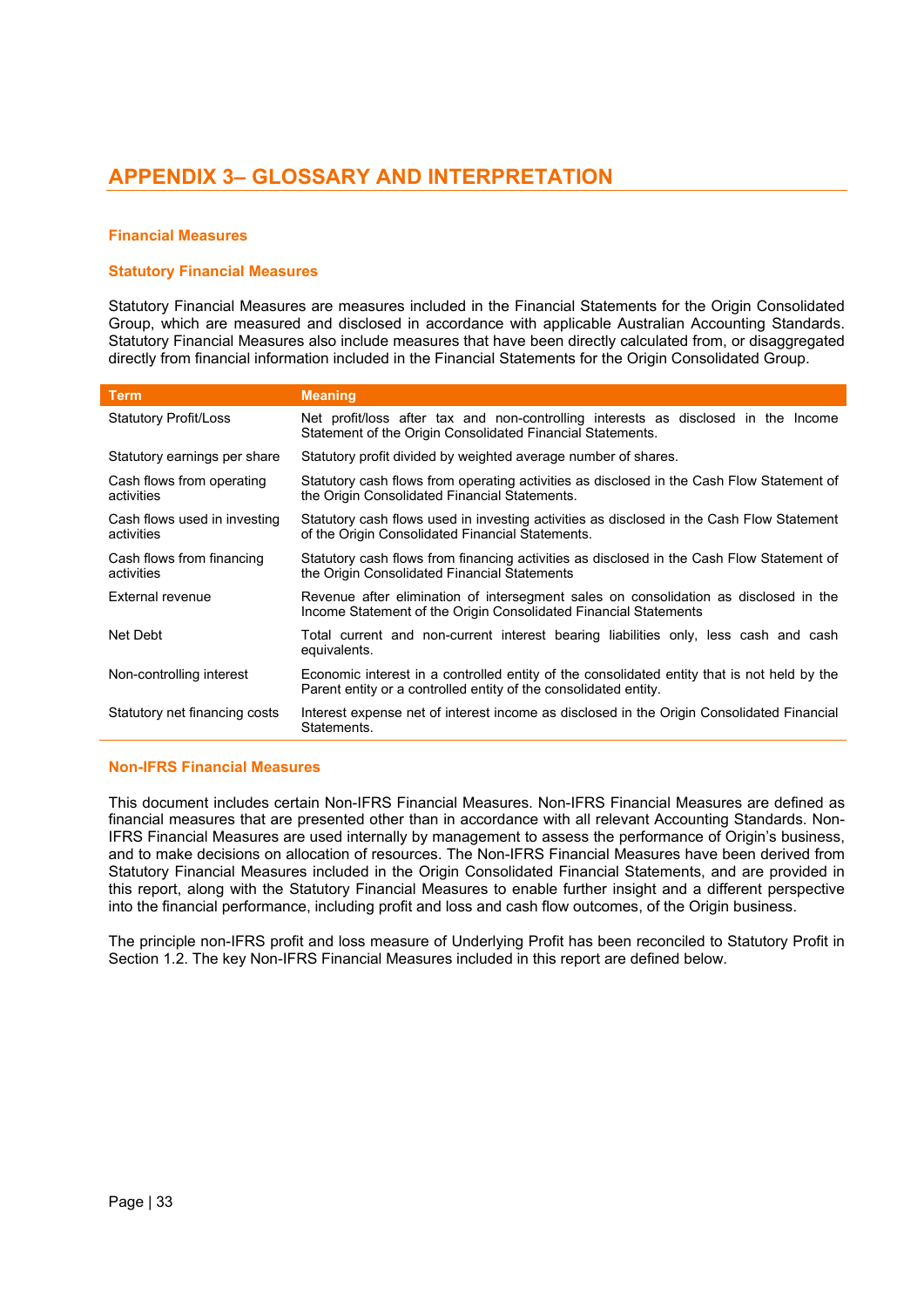| <b>Term</b>                                     | <b>Meaning</b>                                                                                                                                                                                                                                                                                                                                                              |
|-------------------------------------------------|-----------------------------------------------------------------------------------------------------------------------------------------------------------------------------------------------------------------------------------------------------------------------------------------------------------------------------------------------------------------------------|
| Current period                                  | 6 months ended 31 December 2016.                                                                                                                                                                                                                                                                                                                                            |
| Prior period                                    | 6 months ended 31 December 2015.                                                                                                                                                                                                                                                                                                                                            |
| <b>Underlying Profit</b>                        | Underlying net profit after tax and non-controlling interests as disclosed in note A1 of<br>the Origin Consolidated Financial Statements.                                                                                                                                                                                                                                   |
| Underlying earnings per<br>share                | Underlying profit/loss divided by weighted average number of shares.                                                                                                                                                                                                                                                                                                        |
| Items excluded from<br><b>Underlying Profit</b> | Items that do not align with the manner in which the Managing Director reviews the<br>financial and operating performance of the business which are excluded from<br>Underlying Profit. Items excluded from Underlying Profit are categorised as:<br>Fair value and foreign exchange movements - reflecting the impact of mark to market                                    |
|                                                 | movements on financial assets and liabilities from period to period                                                                                                                                                                                                                                                                                                         |
|                                                 | LNG related items before revenue recognition - primarily comprising net financing<br>costs incurred (but unable to be capitalised) in funding Origin's investment in APLNG<br>which relate to the period prior to revenue recognition for each of the two LNG Trains.                                                                                                       |
|                                                 | Disposals, impairments and business restructuring - reflecting the impact of actions<br>and decisions to dispose, acquire, revalue or restructure the company's assets and<br>business operations.                                                                                                                                                                          |
| <b>Total Segment Revenue</b>                    | Total revenue for the Energy Markets, Integrated Gas, Contact Energy and Corporate<br>segments, including inter-segment sales, as disclosed in note A1 of the Origin<br><b>Consolidated Financial Statements.</b>                                                                                                                                                           |
| Underlying average interest<br>rate             | Underlying interest expense for the current period divided by Origin's average drawn<br>debt during the current period (excluding funding related to APLNG).                                                                                                                                                                                                                |
| <b>Underlying EBITDA</b>                        | Underlying earnings before underlying interest, underlying tax, underlying depreciation<br>and amortisation (EBITDA) as disclosed in note A1 of the Origin Consolidated Financial<br>Statements.                                                                                                                                                                            |
| Underlying depreciation and<br>amortisation     | Underlying depreciation and amortisation as disclosed in note A1 of the Origin<br><b>Consolidated Financial Statements.</b>                                                                                                                                                                                                                                                 |
| <b>Underlying EBIT</b>                          | Underlying earnings before underlying interest and underlying tax (EBIT) as disclosed<br>in note A1 of the Origin Consolidated Financial Statements.                                                                                                                                                                                                                        |
| Underlying income tax<br>expense                | Underlying income tax expense as disclosed in note A1 of the Origin Consolidated<br><b>Financial Statements.</b>                                                                                                                                                                                                                                                            |
| Underlying net financing<br>costs               | Underlying interest expense net of interest income as disclosed in note A1 of the Origin<br><b>Consolidated Financial Statements.</b>                                                                                                                                                                                                                                       |
| Underlying profit before tax                    | Underlying profit before tax as disclosed in note A1 of the Origin Consolidated Financial<br>Statements.                                                                                                                                                                                                                                                                    |
| Underlying share of ITDA                        | The Group's share of underlying interest, underlying tax, underlying depreciation and<br>underlying amortisation (ITDA) of equity accounted investees as disclosed in note A1 of<br>the Origin Consolidated Financial Statements.                                                                                                                                           |
| Underlying ROCE                                 | Underlying ROCE is calculated as Adjusted EBIT / Average Capital Employed.                                                                                                                                                                                                                                                                                                  |
|                                                 | Average Capital Employed = Shareholders Equity + Origin Debt + Origin's<br>Share of APLNG project finance + Non-cash fair value uplift + net derivative<br>liabilities. The average is a simple average of opening and closing in any year.                                                                                                                                 |
|                                                 | Adjusted EBIT = Origin Underlying EBIT and Origin's share of APLNG<br>$\bullet$<br>Underlying EBIT + Dilution Adjustment = Statutory Origin EBIT adjusted to<br>remove the following items: a) Items excluded from underlying earnings; b)<br>Origin's share of APLNG underlying interest and tax; and c) the depreciation<br>of the Non-cash fair value uplift adjustment. |
|                                                 | In contrast, for remuneration purposes Origin's statutory EBIT is adjusted to<br>$\bullet$<br>remove Origin's share of APLNG statutory interest and tax (which is included<br>in Origin's reported EBIT) and certain items excluded from underlying<br>earnings. Gains and losses on disposals and impairments will only be                                                 |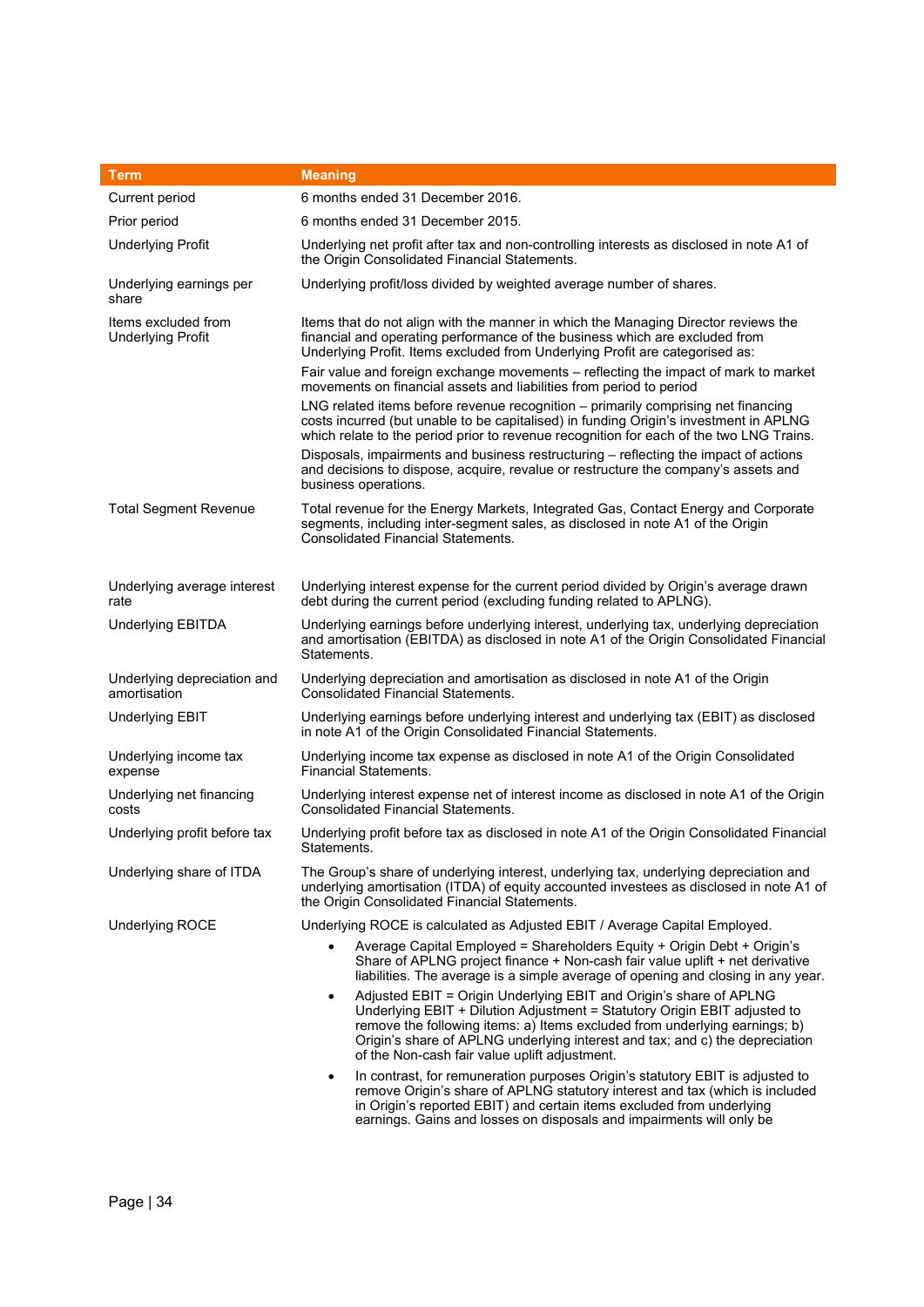| Term                       | <b>Meaning</b>                                                                                                                                                                                                                                                                                                                                                                                                                                                           |
|----------------------------|--------------------------------------------------------------------------------------------------------------------------------------------------------------------------------------------------------------------------------------------------------------------------------------------------------------------------------------------------------------------------------------------------------------------------------------------------------------------------|
|                            | excluded subject to Board discretion. The Remuneration Report provides<br>specific details.                                                                                                                                                                                                                                                                                                                                                                              |
| Gross Profit               | Revenue less cost of goods sold.                                                                                                                                                                                                                                                                                                                                                                                                                                         |
| <b>Adjusted Net Debt</b>   | Net Debt adjusted to remove fair value adjustments on hedged borrowings.                                                                                                                                                                                                                                                                                                                                                                                                 |
| Non-cash fair value uplift | Reflects the impact of the accounting uplift in the asset base of APLNG of \$1.9 billion<br>which was recorded on the creation of APLNG and subsequent share issues to<br>Sinopec. This balance will be depreciated in APLNG's income statement on an ongoing<br>basis and, therefore, a dilution adjustment is made to remove this depreciation. The<br>non-cash fair value uplift adjustments are disclosed and explained in Note C1.2 of the<br>financial statements. |
| <b>TRIFR</b>               | Total Recordable Incident Frequency Rate.                                                                                                                                                                                                                                                                                                                                                                                                                                |

# **Non-Financial Terms**

| <b>Term</b>                      | <b>Meaning</b>                                                                                                                                                                                                                                                                                                                                                                                                                                |
|----------------------------------|-----------------------------------------------------------------------------------------------------------------------------------------------------------------------------------------------------------------------------------------------------------------------------------------------------------------------------------------------------------------------------------------------------------------------------------------------|
| 1P reserves                      | Proved Reserves are those reserves which analysis of geological and engineering data can be<br>estimated with reasonable certainty to be commercially recoverable. There should be at least a<br>90% probability that the quantities actually recovered will equal or exceed the estimate.                                                                                                                                                    |
| 2P reserves                      | The sum of Proved plus Probable Reserves. Probable Reserves are those additional reserves<br>which analysis of geological and engineering data indicate are less likely to be recovered than<br>Proved Reserves but more certain than Possible Reserves. There should be at least a 50%<br>possibility that the quantities actually recovered will equal or exceed the best estimate of Proved<br>plus Probable Reserves (2P).                |
| 3P reserves                      | Proved plus Probable plus Possible Reserves. Possible Reserves are those additional Reserves<br>which analysis of geological and engineering data suggest are less likely to be recoverable than<br>Probable Reserves. The total quantities ultimately recovered from the project have at least a 10%<br>probability of exceeding the sum of Proved plus Probable plus Possible (3P), which is equivalent<br>to the high estimate scenario.   |
| 2C resources                     | The best estimate quantity of petroleum estimated to be potentially recoverable from known<br>accumulations by application of development oil and gas projects, but which are not currently<br>considered to be commercially recoverable due to one or more contingencies. The total quantities<br>ultimately recovered from the project have at least a 50% probability to equal or exceed the best<br>estimate for 2C contingent resources. |
| Capacity factor                  | A generation plant's output over a period compared with the expected maximum output from the<br>plant in the period based on 100% availability at the manufacturer's operating specifications.                                                                                                                                                                                                                                                |
| Discounting                      | For Energy Markets, discounting refers to offers made to customers at a reduced price to the<br>published tariffs. While a customer bill comprises a fixed and a variable portion, Origin's discounts<br>only apply to the variable portion. In some cases, these discounts are conditional, such as<br>requiring direct debit payment or on-time payments.                                                                                   |
| Equivalent<br>reliability factor | Equivalent reliability factor is the availability of the plant after scheduled outages.                                                                                                                                                                                                                                                                                                                                                       |
| GJ                               | Gigajoule = $109$ joules                                                                                                                                                                                                                                                                                                                                                                                                                      |
| GJe                              | Gigajoules equivalent = $10^{-6}$ PJe                                                                                                                                                                                                                                                                                                                                                                                                         |
| Joule                            | Primary measure of energy in the metric system.                                                                                                                                                                                                                                                                                                                                                                                               |
| kT                               | kilo tonnes = $1,000$ tonnes                                                                                                                                                                                                                                                                                                                                                                                                                  |
| kW                               | Kilowatt = $103$ watts                                                                                                                                                                                                                                                                                                                                                                                                                        |
| kWh                              | Kilowatt hour = standard unit of electrical energy representing consumption of one kilowatt over<br>one hour.                                                                                                                                                                                                                                                                                                                                 |
| MW                               | Megawatt = $106$ watts                                                                                                                                                                                                                                                                                                                                                                                                                        |
| MWh                              | Megawatt hour = $103$ kilowatt hours                                                                                                                                                                                                                                                                                                                                                                                                          |